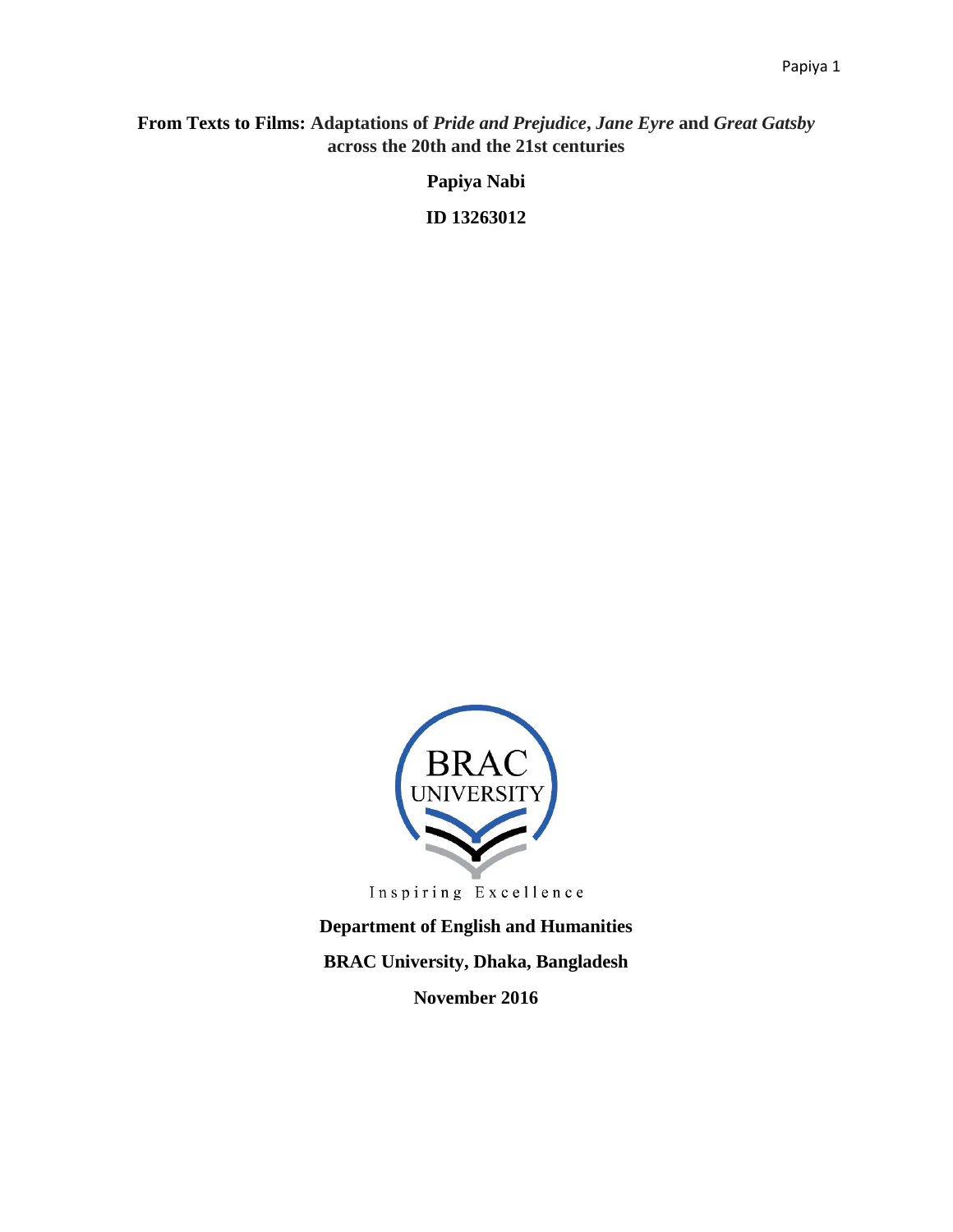**From Texts to Films: Adaptations of** *Pride and Prejudice***,** *Jane Eyre* **and** *Great Gatsby* **across the 20th and the 21st centuries**

# **A Thesis Paper Submitter to the Department of English and Humanities Of BRAC University By Papiya Nabi ID 13263012**

**In the partial fulfillment of the Requirements for the Degree of Masters of Arts in English** 



**November 2016**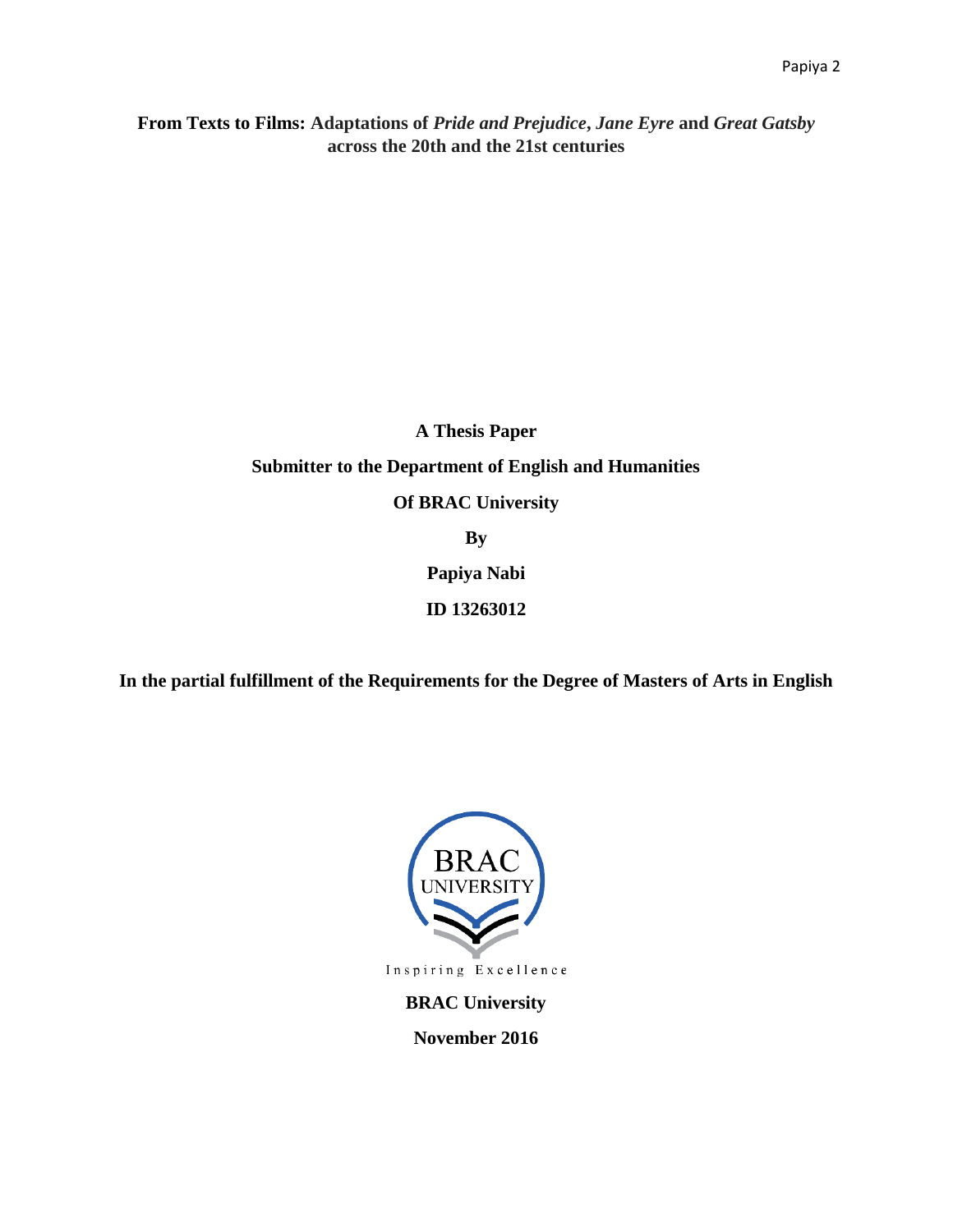#### **Acknowledgements**

It would be impossible to praise one person behind my paper to be completed. Many people have contributed directly and indirectly to this work. I would like to express my indebtedness to my supervisor, Professor Rifat Mahbub Miss, for her kind and incomparable support. I am grateful for the time she has spared given from her extremely busy schedule to share her vast knowledge on the subject with me and tolerating me with my bunch of questions. Also it is her encouragement and insight feedback that, at my weakest points during the construction of this thesis helped me greatly to pull through smoothly.

I am also grateful to our Chairperson Dr. Firdous Azim Miss for her support from the beginning of my course with Brac, and Syed Manzoorul Islam, our beloved (SMI) Sir for being a constant source of encouragement and support during the first phase of my research, and letting me love Literature from the core of my heart. Dear Shuchi Karim Miss for making me understand what feminism is all about and beautiful Shenin Ziauddin Miss for helping me to choose the subject whenever I was confused. It would have been very difficult to continue further into my study if it was not for their valuable pointers and continuous feedbacks at the right time.

My heartfelt thankyou goes out to my best friend Ashrafun Nahar, my colleagues Sharmin, Aumi and Meena apu and few closed ones who have been there for me while preparing the paper. I would also like to thank my beloved Farhan Shirazi who has always supported me and encouraged me in my difficult times.

I would like to thank my mother, as I believe she is watching me from heaven. During her lifetime and even now it is her blessings which has led me to come this far. I am sure she would have been the happiest person to see me completing my last stage of Masters.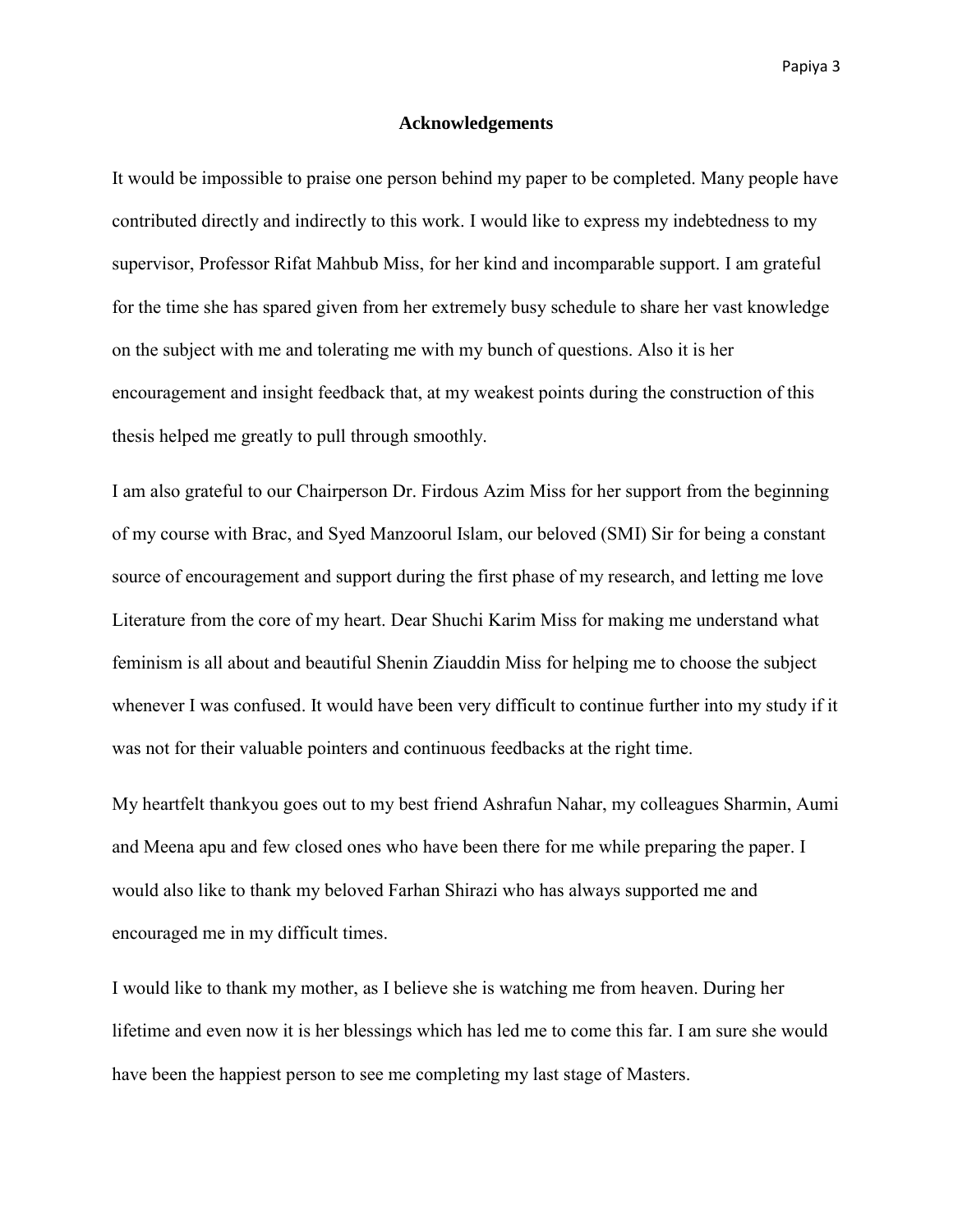Gratitude and thanks would be an understatement for my Mom (Jahira Husain), whose unconditional support has made me who I am today. And also my father for his immense criticism which has made me inquisitive toward my work. Thanks to my sister Samara who has always supported me during my bad phase while I was down during my research, she has given the bravery by her words.

Last but not the least, the priority gratefulness, Thank you to the Almighty Allah. My journey till date would have been not possible without his blessings and for His teachings which helped to lead the right path.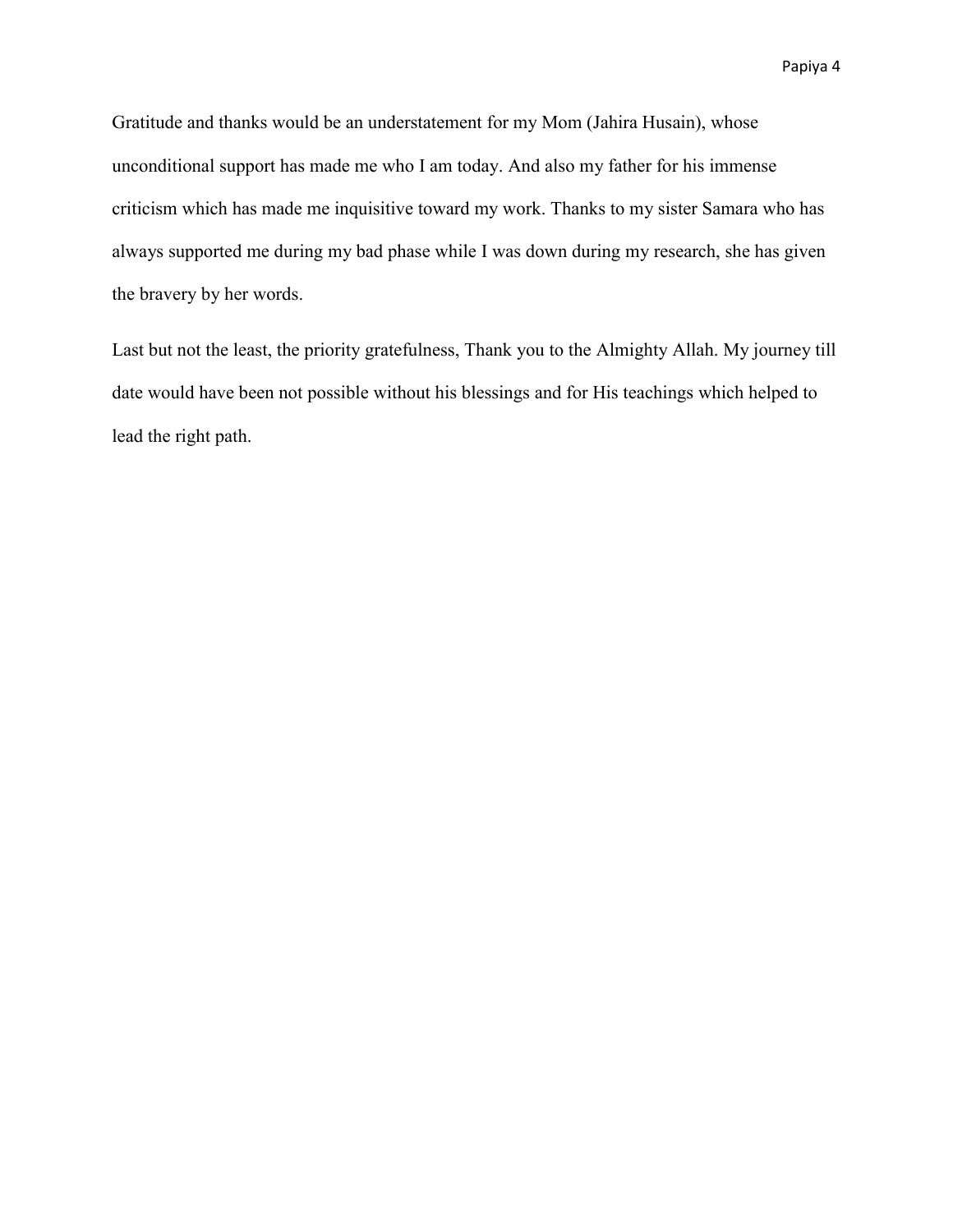## **Table of Content**

|                                                                                                                               | 06 |
|-------------------------------------------------------------------------------------------------------------------------------|----|
|                                                                                                                               | 07 |
|                                                                                                                               | 09 |
|                                                                                                                               | 14 |
|                                                                                                                               | 17 |
| Chapter 2. The Early Adaptation: Comparison between text and Screen of Pride and<br>Prejudice, Jane Eyre and The Great Gatsby |    |
|                                                                                                                               | 19 |
| 2.2 Pride and prejudice: Issue of fidelity, adaptation,                                                                       |    |
|                                                                                                                               | 19 |
| 2.3 Jane Eyre: Issue of fidelity, adaptation, transition                                                                      |    |
|                                                                                                                               | 23 |
| 2.4 The Great Gatsby: Issue of fidelity, adaptation, transition in time                                                       |    |
|                                                                                                                               | 28 |
| Chapter 3. Postmodern adaptation of Pride and Prejudice, Jane Eyre and The Great Gatsby                                       |    |
| which introduces to the technicalities of camera and re-representation of the text                                            |    |
| 3.1 The Technological involvement and camera prospect                                                                         | 32 |
|                                                                                                                               | 40 |
|                                                                                                                               | 47 |
|                                                                                                                               | 49 |
|                                                                                                                               | 51 |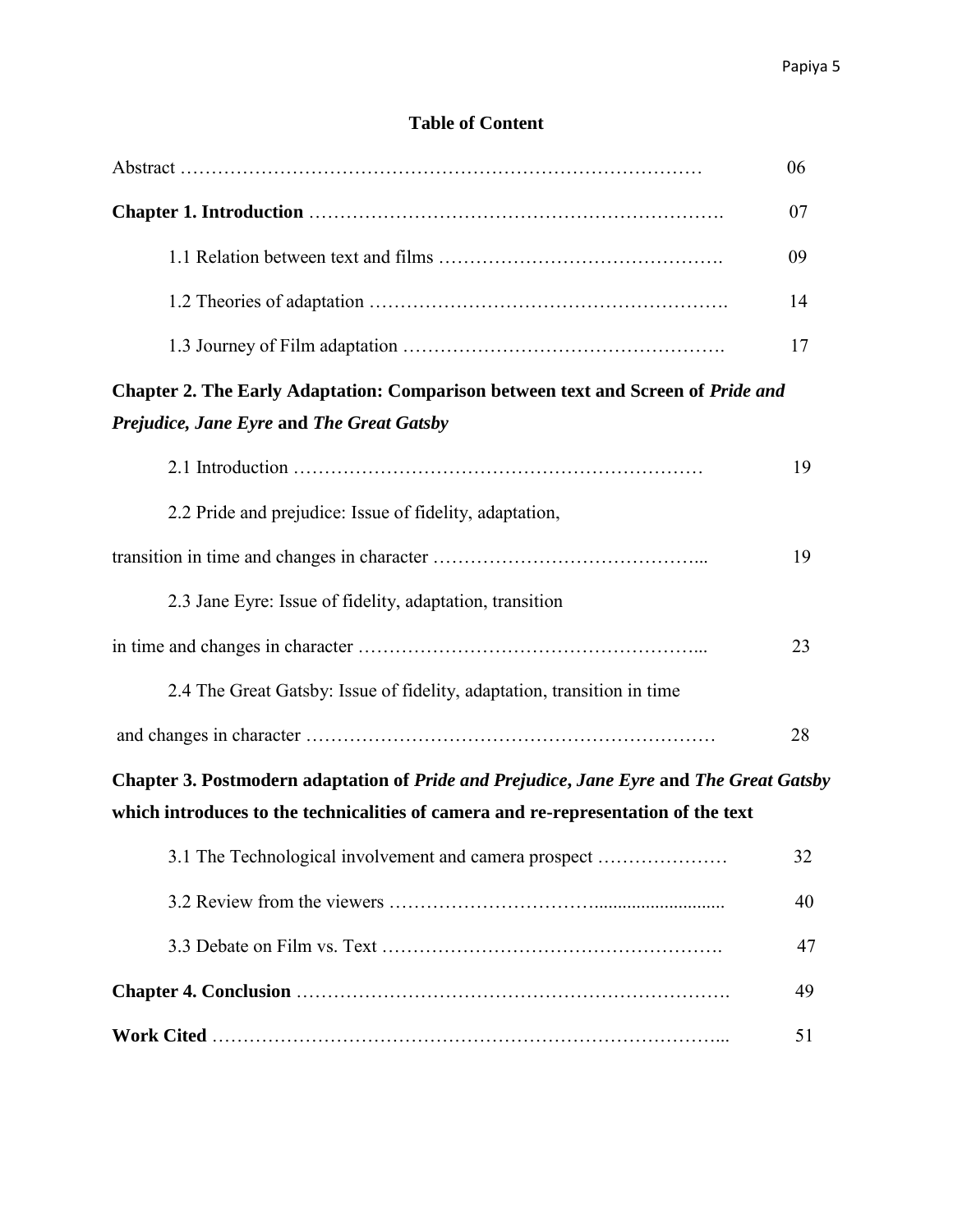#### **Abstract**

Literary adaptation has reached a new dimension specially from the postmodern era. The process of adaptation has gone through many technical and aesthetic changes over the last few centuries. And the changes vary from the classical piece of literary to the contemporary texts as well. Film industries around the globe has been inspired by the idea of adaptation, and because of this interest in new innovation, such as books adapted into motion picture or vice-versa relation between the two forms of art. This trend of adaptation has flourished over time, and nowadays not only films are being adapted from classics or popular literature but literatures are also inspired by films and are made into written piece of art based on a film or television drama. These adaptations have lively impact on both medium of art, cultural perception and the recipient. Ever since recreation and entertainment through film and TV's has become an important part of our daily life, the practice of adaptation demands more new vibrant cultural rereading and research to establish the prospect of adaptation in the new era. My study will look into the variety of classical adaptation of novels into screen, the difference in the introduction of the cinema from the text, the issue of fidelity and its impact on adaptation and film making, the prospect of modern technology and improvised camera and cinematographic work, and last but not least the changing form of culture.

Key words: *Introduction, Fidelity, Character Analysis, Time Frame.*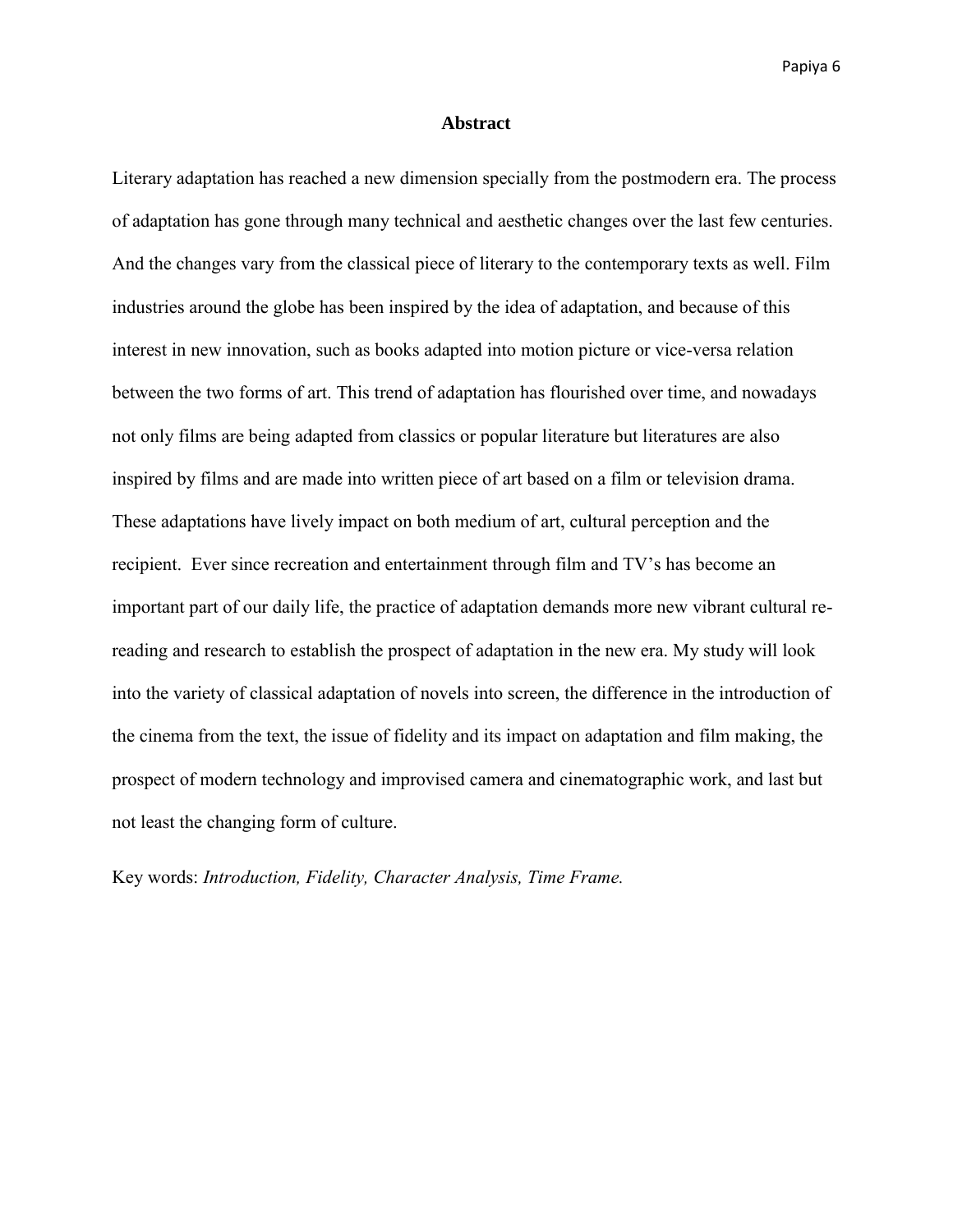#### **Introduction:**

In my Masters I have done ten courses and out of them 4 were related to popular media and the bridge between literature and screen. While doing the courses I was not sure of what topic should I choose for my thesis. But end of all the courses the course of "literature and popular media" took my attention to accomplish my goal and to submit my paper on it. From there I have learnt the way that literature and popular media work together, although the genres are different from one to another but they both have powerful means of conveying message. The course has helped me to find out more about the interrelation between both novels and films which has cultural and arts practice in the form of media. My curiosity increased over the topic when I saw the recreation of the text into the form of drama and movies later. Moreover, I was thinking the importance of media in our daily lives. After some initial thoughts these all topics based on media and novels I decided to study further and I came to the point of deciding that I would like to work on adaptation of few classic novels and their different angles or representation into films. The long study over the topic made my understanding clear about the process of adaptation and therefore, I could differentiate between the novel and other popular media like television and films. Gradually, the literature and visual media became my source of interest and encouraged me to work into details.

The main reason which has encouraged me to work on this idea for my thesis work is how people accept the fact that a book can turn into a piece of visual form with images, sound and music. A literary piece of work can be put into different forms of art and that particular form of art can be widely appreciated among people. Since literary adaptation is accepted widely, the importance of visual media and technology is also increased.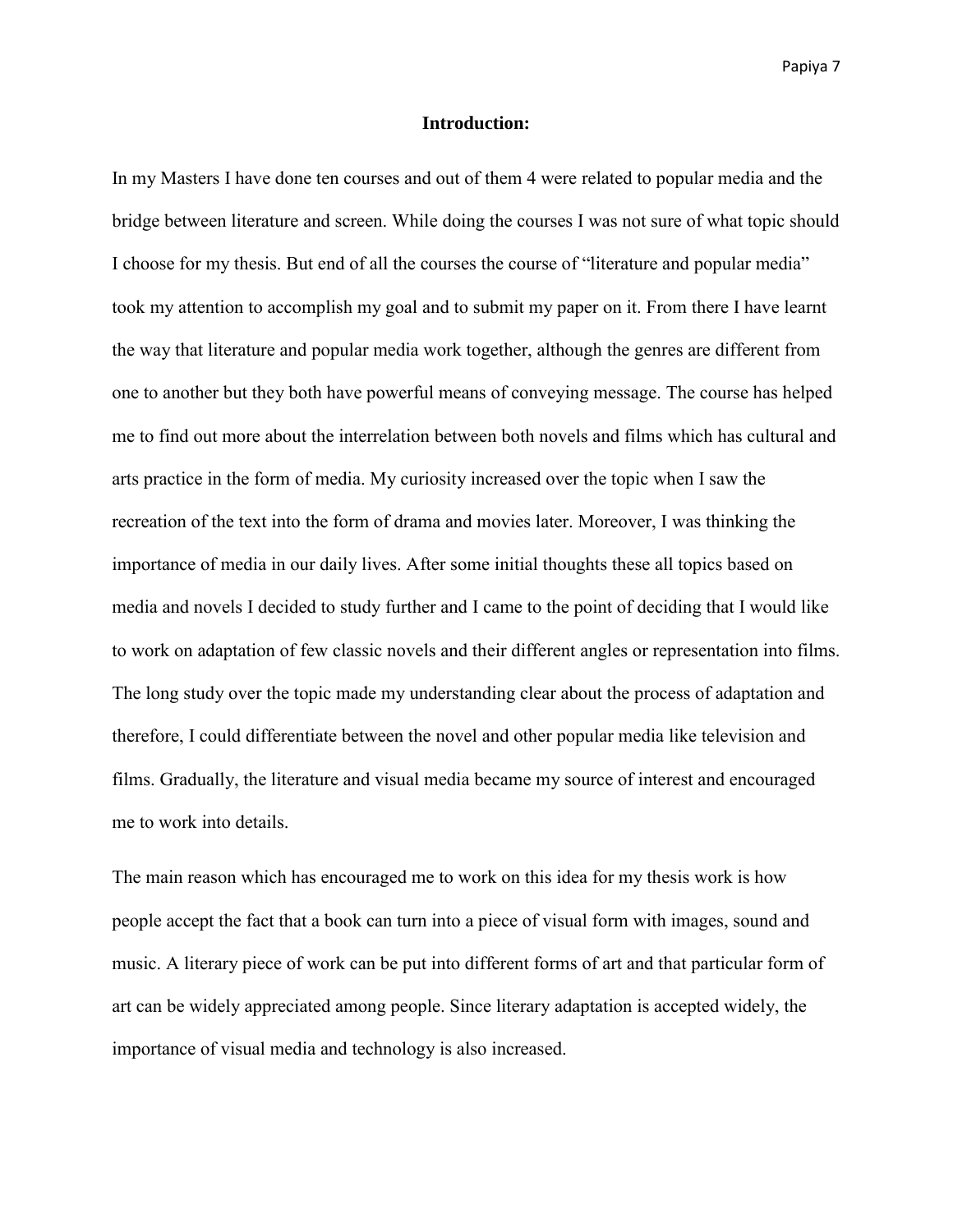I have read Jane Austen's *Pride and Prejudice*, Charlotte Bronte's *Jane Eyre*, and F. Scott Fitzgerald's *The Great Gatsby* novels during my undergraduate and post-graduation courses. But studying in "Literature and Popular media" course has given me the opportunity to choose these novels as a critical resource to study the relationships between creativity and money, high culture and popular culture, I see the movies as the meeting point of classic culture and popular form or arts.

In my thesis work, I would precisely like to scrutiny how the authors have tried to interpret their thoughts through his/her text or particular novel, and how each novel has given an independent space to our imagination substantially. Moreover, I would also like to discuss on, how media has influenced on recreating of the same storyline with a different perspective. The transition from one form of media to another. For example, In the *Pride and Prejudice* author emphasis on characters or the concept but the movie emphasis on plot or the perception. Then again studying the work of these particular novels into movies I thought to keep myself away from being judgmental. I would like to take a holistic perspective to generate ideas, pros and cons of these adaptable change in the art forms.

I believe, these texts have been accepted by the readers and audiences of all time, thus makes them popular of all time. Jane Austen's *Pride and Prejudice* and Bronte's *Jane Eyre* has been adapted in large scale over time, and the possible reason might be that the ordinary people can connect themselves with the movies story line. In addition to these, I chose Fitzgerald's *The Great Gatsby* which also has a story that can connects with the dream of American people during the twentieth century.

*Pride and Prejudice* and *Jane Eyre* were the nineteenth century novels which were adapted into many forms of art in many respective years and they were appreciated and criticized at the same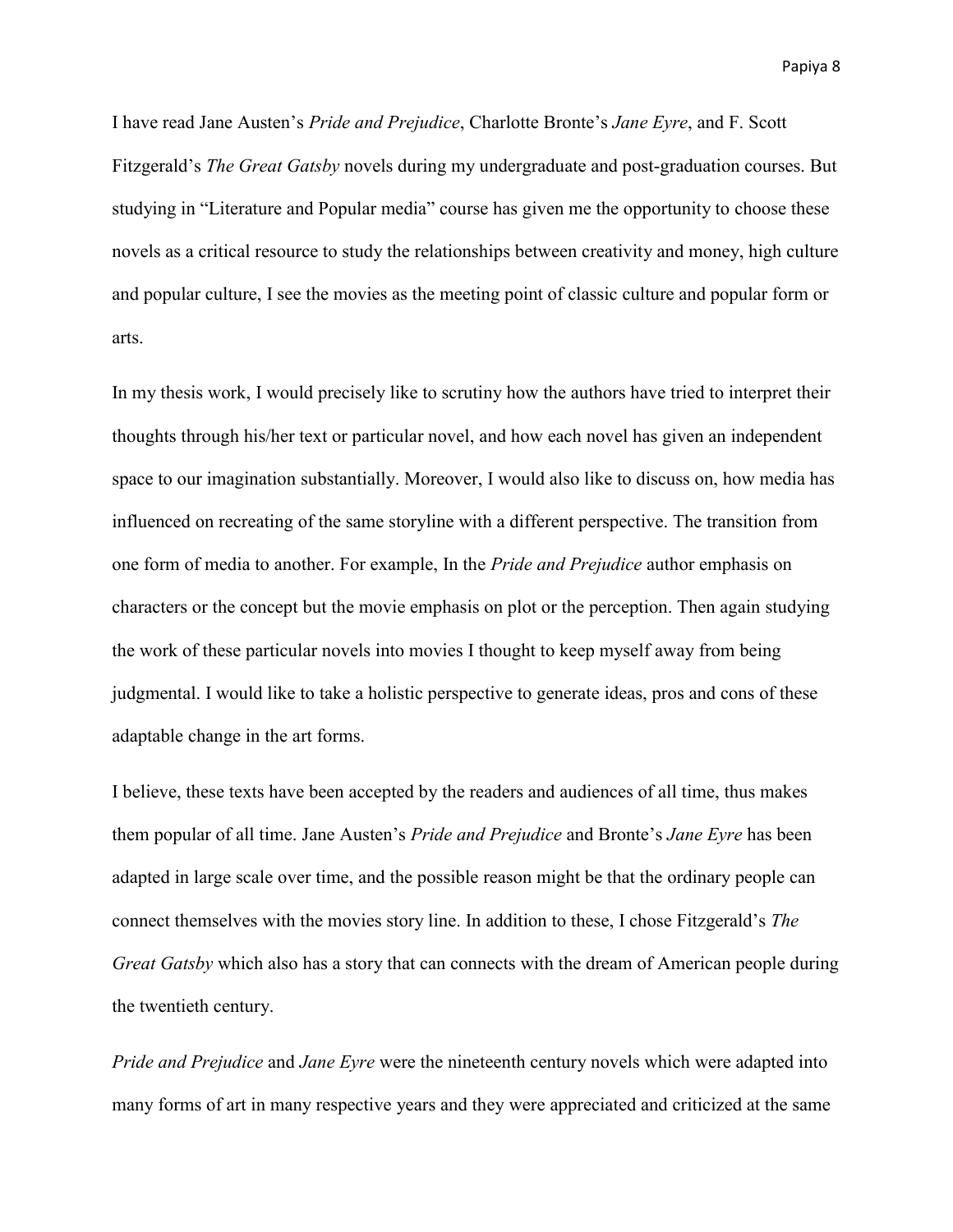time. *The Great Gatsby* movie also has the similar review and it has also been adapted in many forms and languages in several times. For my paper I have worked on 1983 adaptation of *Jane Eyre* BBC television series, 1943 black and white movie and 2011 version movie. *Pride and Prejudice* was published as a book in 1813 after that the book has been created and recreated into different forms of art, it intrigued me so much that I looked into the1940s black and white version of the text, and later BBC version of the text which was produced in 1995 and also the recent times movie of Kiera Knightly released in 2005 and all of them contrast the text in many aspects and it resemble also in many ways, I looked into *The Great Gatsby* which was written in 1925 and I supposed the adaptation of 1949 and 1974 has given less visual imagery comparing with the 2013 movie. But my observation of all the versions led me to the point that 2013 version of *The Great Gatsby* was more clear and close to the novel in terms of visualization. The effect of the new version could grab more attention of the viewers due to the direction of movie and also as the movie stayed on point of the original text.

#### **1.1 Relationship between the Text and Film:**

Adaptation is related to literature since a very long time and the flow of time has made adaptation depending on or associated with literature. Even though the novels were written years ago but still they were adapted and still now they are being adapted into media in many other forms. The possible reasons behind adaptation of literary text into films or dramas are done probably because the alteration is more appealing to people as it emphasizes on the visuals. The text works as a raw material of films. It is not necessary to put focus on each and every details of a text into visual form but it is important what the story line has to say. Adaptation is an ongoing process. The idea of adaptation has been in practice for a long time and adaptation theories came much later. Another possible reason could be as popular culture and films were already there and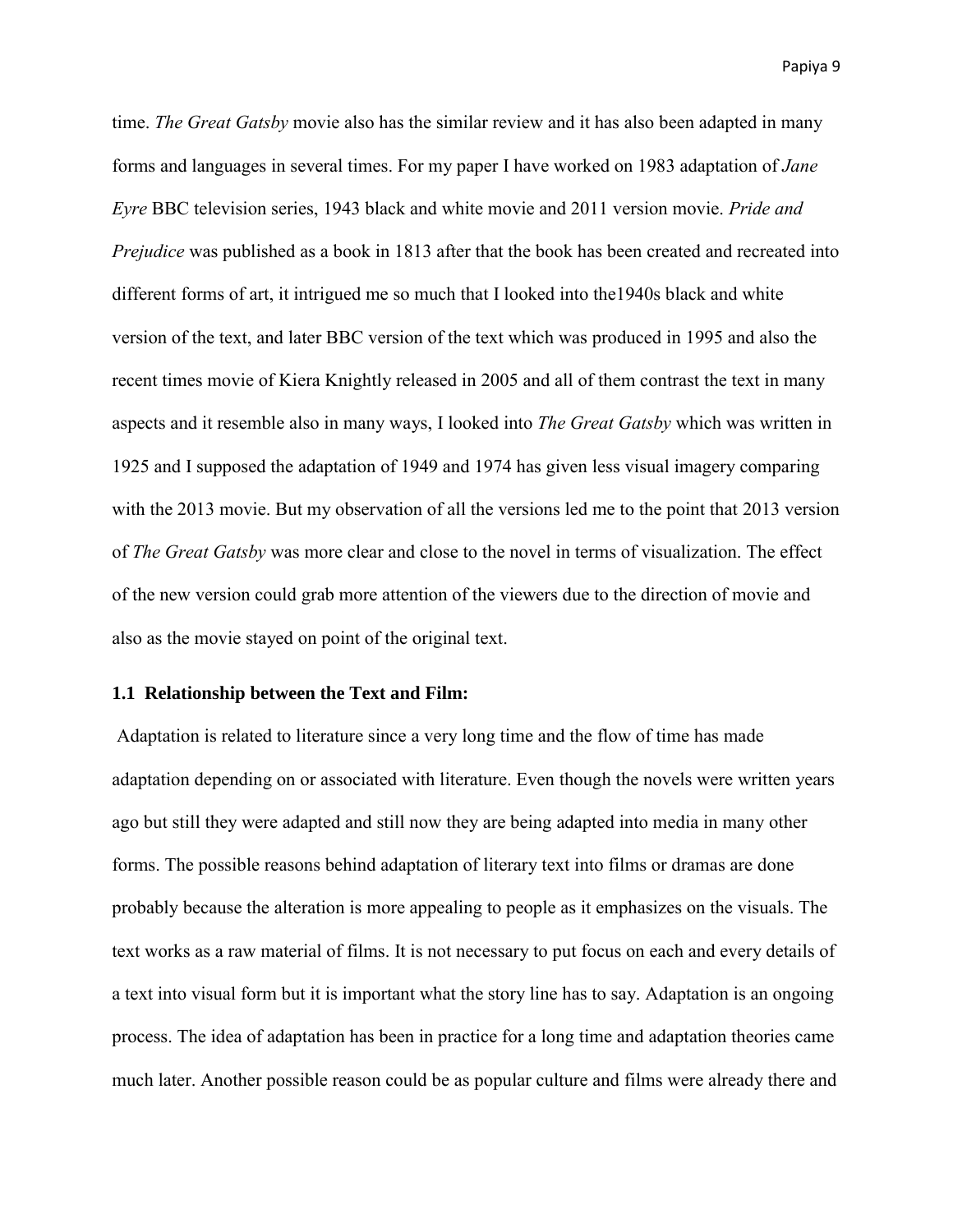familiarized among the people. From the silent films to stage act, drama, to theatre, opera and many other forms, from the black and white to color screen were the modern and postmodern ingenuities developed the theories later. But the question is "is it necessary that adaptation will follow any rules or regulations?" According to the theory of literature into adaptation, it is the altered or amended version of any text into a form of screen. Adaptation is the plurality of meaning and application which can change in the process of need. For my paper, I have looked into many articles and theories of adaptation but I found Linda Hutcheon's "*The Theories of Adaptation*", "*Literature and Films*" by Robert Stam and Alessandra Raengo, George Bluestone's *Novel to Films*, Bela Balazs's "*Theory of the Films*" and Walter Benjamin's "*The Task Translator*" relevant to my work. When I say I would like to use their theories in my paper, it means my thesis paper concept matches their way of thinking the way they have interrelated the texts and the screen.

From the very beginning, popular media is related to literature. For the information of my research as I have chosen all the English texts hence, my focus was on the western context of literary history. The first association between literature and media can be detected from a very long ago since The Victorian England. At that time, newspaper was the most popular medium. With the Enlightenment and the progress of Industrial Revolution (approximately 1760) provided with technological support needed to spread literature in newspapers. The Victorian England also saw a large group of educated audience who would spend money to buy novels and read them for recreational purposes. Novel accompanied widely as more people could read. With the establishment of The Queen's College, which was the first women college in 1848, helped to increase the number of female readers. During the rise of novel coincide with the rise of the middle class in Western Europe. Gradually, few types of novel became very popular among the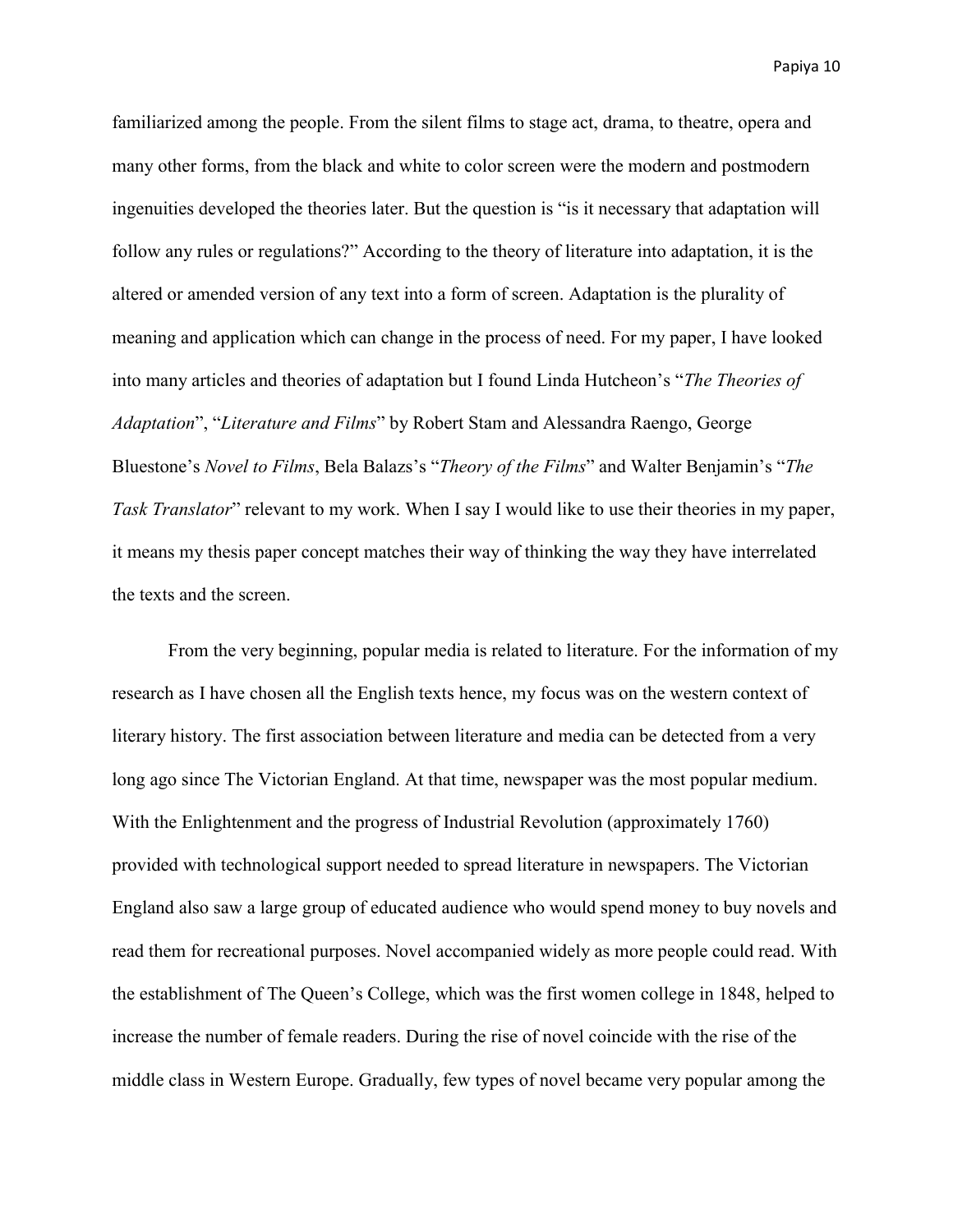people like epistolary novel, realistic novel, philosophical novel, epic novel, experimental novel, bildungsroman novel. Along with the advancement of printing technology the publishers were able to supply ample books and newspaper supplements to the readers. Novelist like Charles Dickens, George Eliot, Thomas Hardy started to publish their wring in the magazines and newspapers in a serial form. The next change in art and culture took place with the development of American cinema at the turn of Twentieth Century.

In twentieth century, which is also known as **Roaring Twenties**, saw the transmutation through the medium of film and television. The form changed from written to audio visual, other changes come along with it too, when classical or any literature is taken as a source of manuscript, it gives the director a lot of choices. It is obvious that a writer and a director would differ in a great range in terms of how they want to sketch a particular story or narrative. As time changes, the genre changes and the entire work changes. For example, television sitcoms they were taken from popular novels or plays, the director sometimes changed the language into more recent dialogue. S/he can also have appropriate costume and expression to minimize the cultural and time gap. My focus on the topic of Roaring Twenties arises as it is a term of western society and culture from the 1920s. It was a period of sustained economic prosperity with a distinctive cultural edge in the United States, Canada and Western Europe, particularly in major cities like New York and many more. The spirit of the Roaring Twenties was marked by a general feeling of novelty associated with modernity and a break with traditions. New technologies, especially automobiles, moving pictures, and radio, flourished in "modernity" to a large part of the population. The second half of the decade was known as Golden Twenties, especially in German.

(The Great Gatsby movie 2013 and Wikipedia)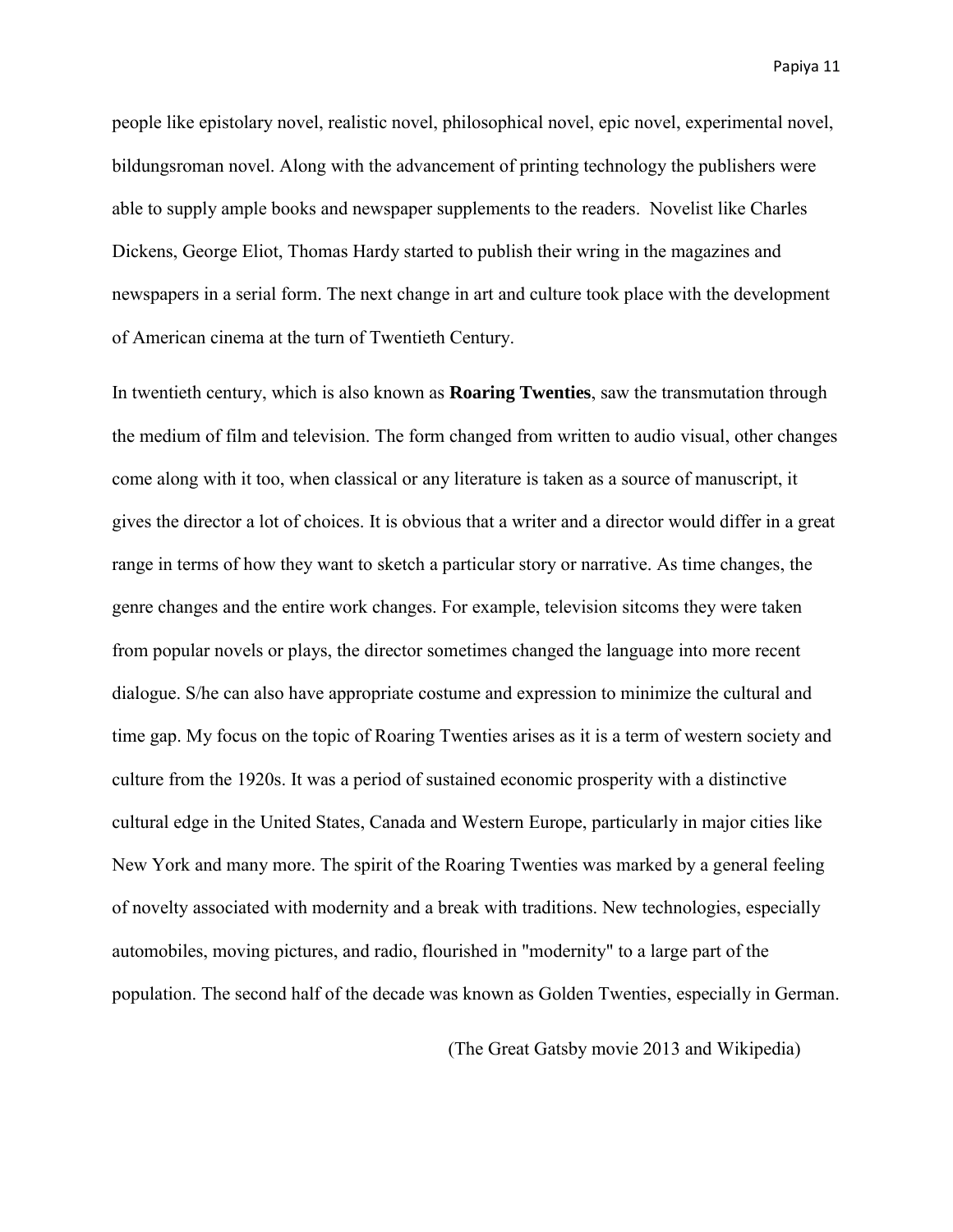The director can bring slight change in the plot for understanding of the viewers. S/he could change the tamper in the storyline or bring some twist and turn to make the story more interesting to attract more audience. Directors are sometimes motivated with the need of spectators. We have also seen that when adapting a classical literature or a piece that dates back two or three hundred years ago, the directors and screen writers have to make radical adjustment to the storyline for it to fit in our modern understanding. For example, the movie *Troy* acted by Brad Pitt which is an adapted version of *Iliad* and historical epic of Homer written in early times, but for it to fits the story into the modern time the director had to make a lot of changes. Firstly, in the dialogue then the war scene which was spectacular in the movie, secondly the less onstage appearance of the God and Goddess, whereas the book saves a lot of importance in the characters of God and Goddesses, and humanly war was focused in the movie and lastly I would like to mention about the romance between a young pious girl and Achilles, where he fell in love but in the book it was the love of Paris with Helen which was focused more. So here, the director altered keeping in mind the demand of the viewers of the particular time and the movie review was successful according to the box office.

Moreover, adaptation is considered as visual transliteration. Here transliteration means change in language, thus adaptation has been done in many languages of the text but tried to keep the authenticity of the novel. A novelist and a director meet in a common intention. A novelist sees through his/her imagination and a director or and an adaptor sees visually through the eye. My study further finds that even though text and book might have same storyline but in terms of adaptation they are always produced as a new product. The mental age, imagery, symbol, illusion, metaphor, that are written by an author would be quite difficult for a director to express those aspects on the film screen. For example, if we say that "he entered the room wearing a red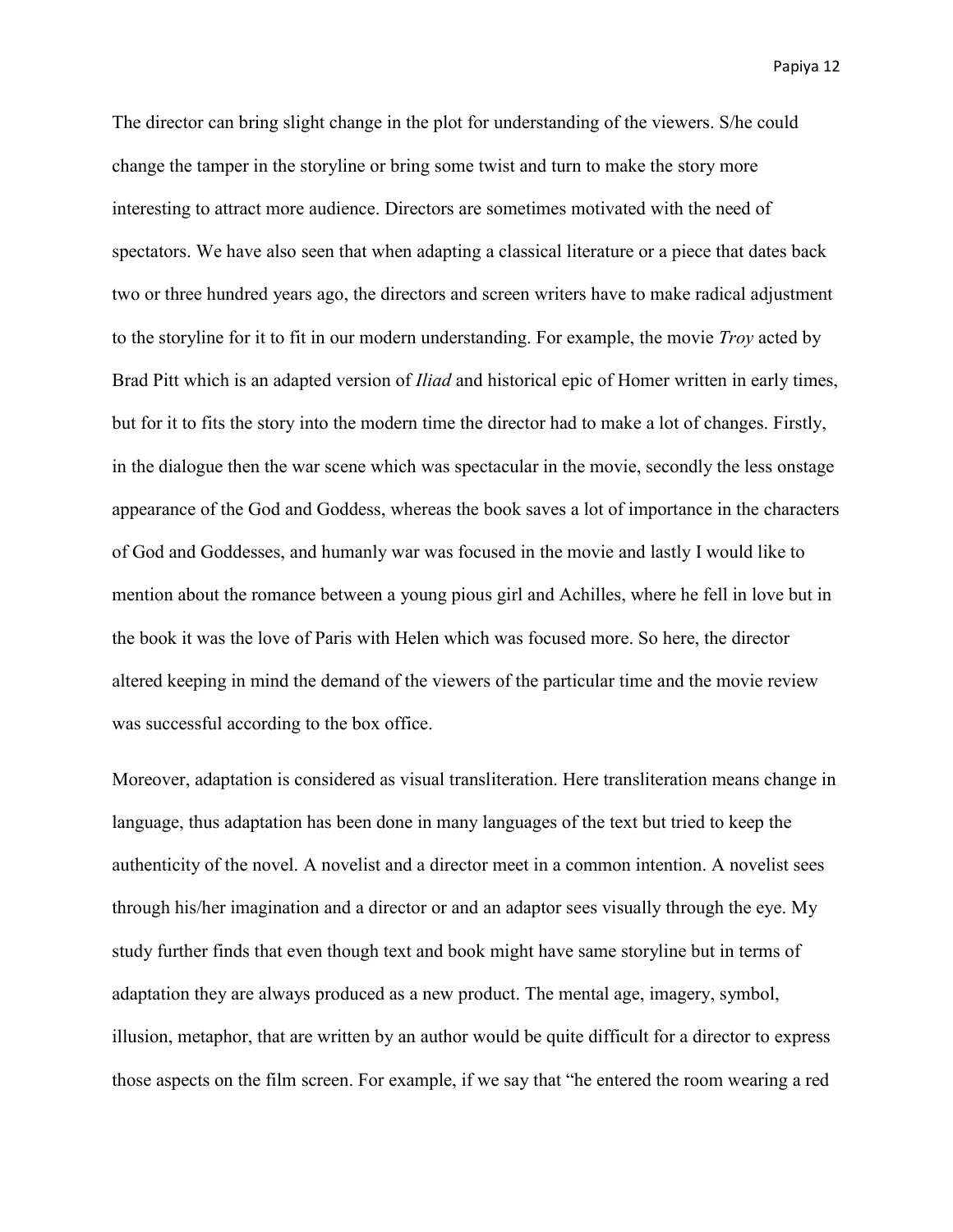shirt," it would be easy for a director to shoot it. On the other hand, the condition of a mental state like memory, dream and imagination cannot be represented easily in the film; the author maybe is in stronger position to portray such emotions to describe it.

Generally, a book conveys message through words whereas a film does it through images and visuals. Adaptation is a medium through which, literary work can be made available to mass people. Shakespeare in his time shifted his cultural phenomenon into a play to make it available for the common people and found new audiences as well. The young generation, who are not familiar to those cultural stories might be acquainted with this adapted works.

Keeping the time frame in my mind I have looked into various adaptation of novels in different genre and BBC drama was one of the important medium of the  $20<sup>th</sup>$  century. BBC drama has been popular since the public service company has officially launched broadcasting networks in the United Kingdom. Like many other broadcasting network, drama used to form a significant schedule, like any other top rated BBC programme. From the 1950's till 2000 BBC have been known for their famous adaptations and turning them into soap opera, science fiction and costume drama. Even though the dramas have been criticized in large number but still they were later exported into many other countries. The reason behind my choice of the two BBC dramas are to define the screen and the variety in the adaptation of the classic novels. As it was divided into episodes, the adaptations were more into the detail of the novels to cover all the elements of the text. The test transmission of BBC started in the 1929 soon after the great depression. They started with a drama name '*A Man With The Flower in His Mouth'* which was an adaptation of a short story by an Italian play writer name Luigi Pirandello. Later BBC was stopped for a long time due to the World war, and the station remained off air for a long period of time. It resumed in 1946 with more enthusiasm and produced more dramas. During 1990s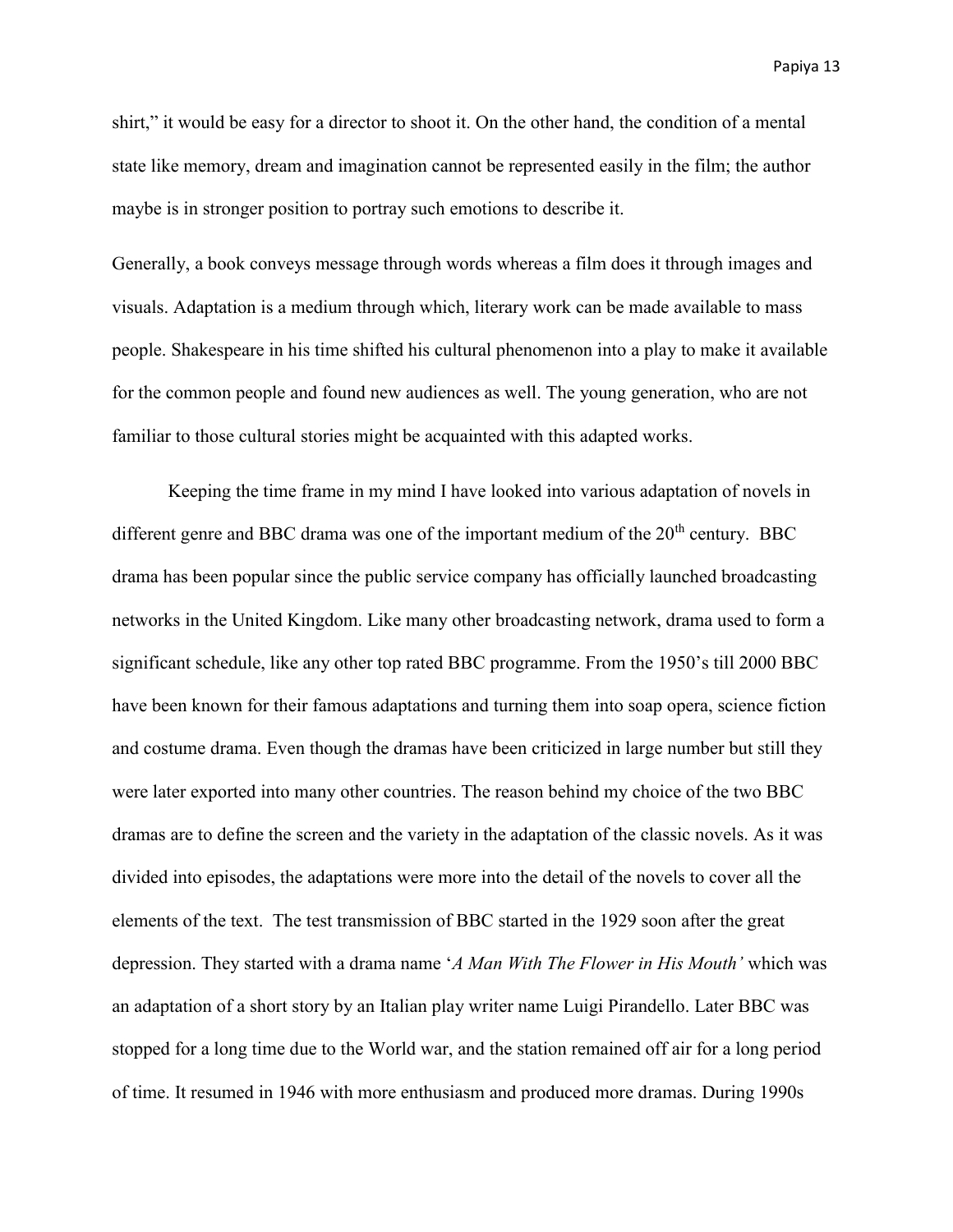there was a rise in the popularity of costume drama adaptations of literary classics, mostly adapted by the acclaimed screenwriter Andrew Davies. One of the most successful of these was the 1995 adaptation of Jane Austen. Modern social drama, a BBC signature style since the 1960s, remained in the form of landmark productions. Looking into the journey of adaptation from  $20<sup>th</sup>$ century to present and interpreting its cultural significance I will keep the question as my framework:

- I) How did the adaptation start?
- II) How did the art of adaptation emerge through time?
- III) How were the novels introduced over time?
- IV) Was fidelity the main concern during adaptation?

### **1.2 Theories of adaptation:**

From the theoretical aspect the word adaptation emerged from the word "adapt". According to the dictionary meaning adapt means 'make suitable for new use or purpose; modify'.

In short Linda Hutcheon in her book *A theory of Adaptation* describes 'adaptation' as, firstly, acknowledged transposition of recognizable other work or works'; secondly 'a creative and imperative act of appropriation/ salvaging'; and thirdly, an extended intertextual engagement with the adapted work.' "Therefore, she adds, 'an adaptation is a derivation that is not derivative---a work that is second being secondary." (Linda Hutcheon, *Beginning to Theorize Adaptation A theory of Adaptation* P 9)

On this issue, Hutcheon has further given three points, firstly, adaptation is 'seen as a formal entity or product, an adaptation is an announced and extensive transposition of a particular work or works. This "transcoding" can involve a shift of medium (a poem to a film) or genre (an epic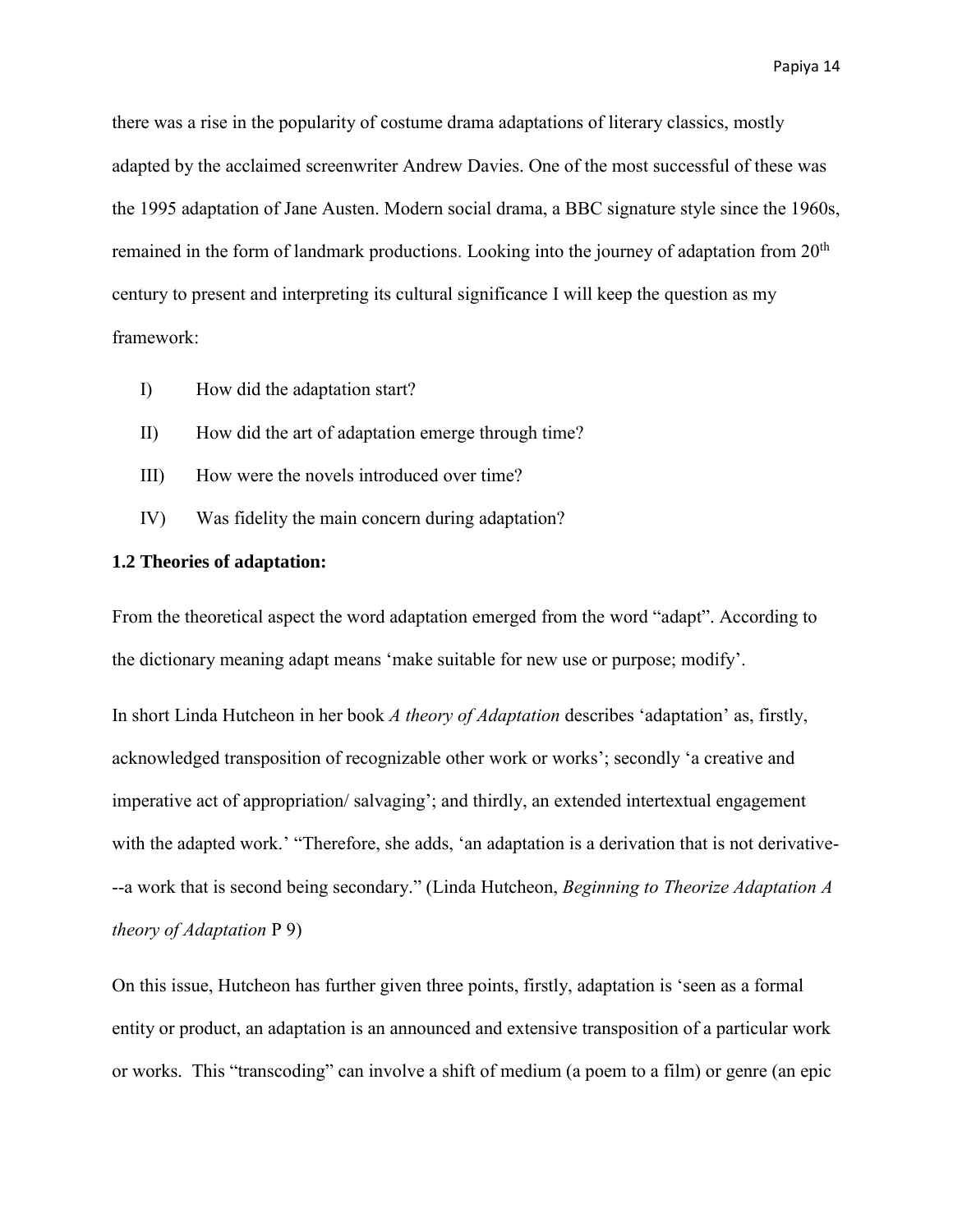to a novel), or a change of frame and therefore context: telling the same story from a different point of view, for instance, it can create a different interpretation.' Secondly, an adaptation is taken 'as a process of creation', which always contain 'both (re-)interpretation and (re-)creation.' According to Hutcheon, these two are the salvaging, depending' on our perspective. Last but not the least she says that, an adaptation is perceived from the viewpoint its 'process of reception, adaptation is a form of intertextuality.' (Hutcheon P 7)

The book *A Theory of Adaptation* explores the continuous development of creative adaptation, and argues that the practice of adapting is central to the story-telling imagination.

In the book *Literature and Film: A Guide to the Theory and Practice of Film Adaptation*, it is mentioned that:

 In Freudian terms, film is seen in the terms of Bloom's "anxiety of influence," whereby the adaptation as Oedipal son symbolically slays the source-text as "father". (P 4) In addition to this, Linda Hutcheon tries to give actual definition of adaptation but she says that, this is quite difficult to define, as a product, a form of definition can be given but as "a process – of creation and of reception" – other aspects have to be considered. According to her, sometimes adaptation can also be associated with translation. For example, when a text is translated from one language to another, the literal translation of that particular text is not done. Hence, in the adaptation, the story can remain the same but the themes, events, characters, motivations, point of view, consequence, time frame, context, symbols, imageries may get reformed. She mentions about Walter Benjamin, in *The Task of the Translator*,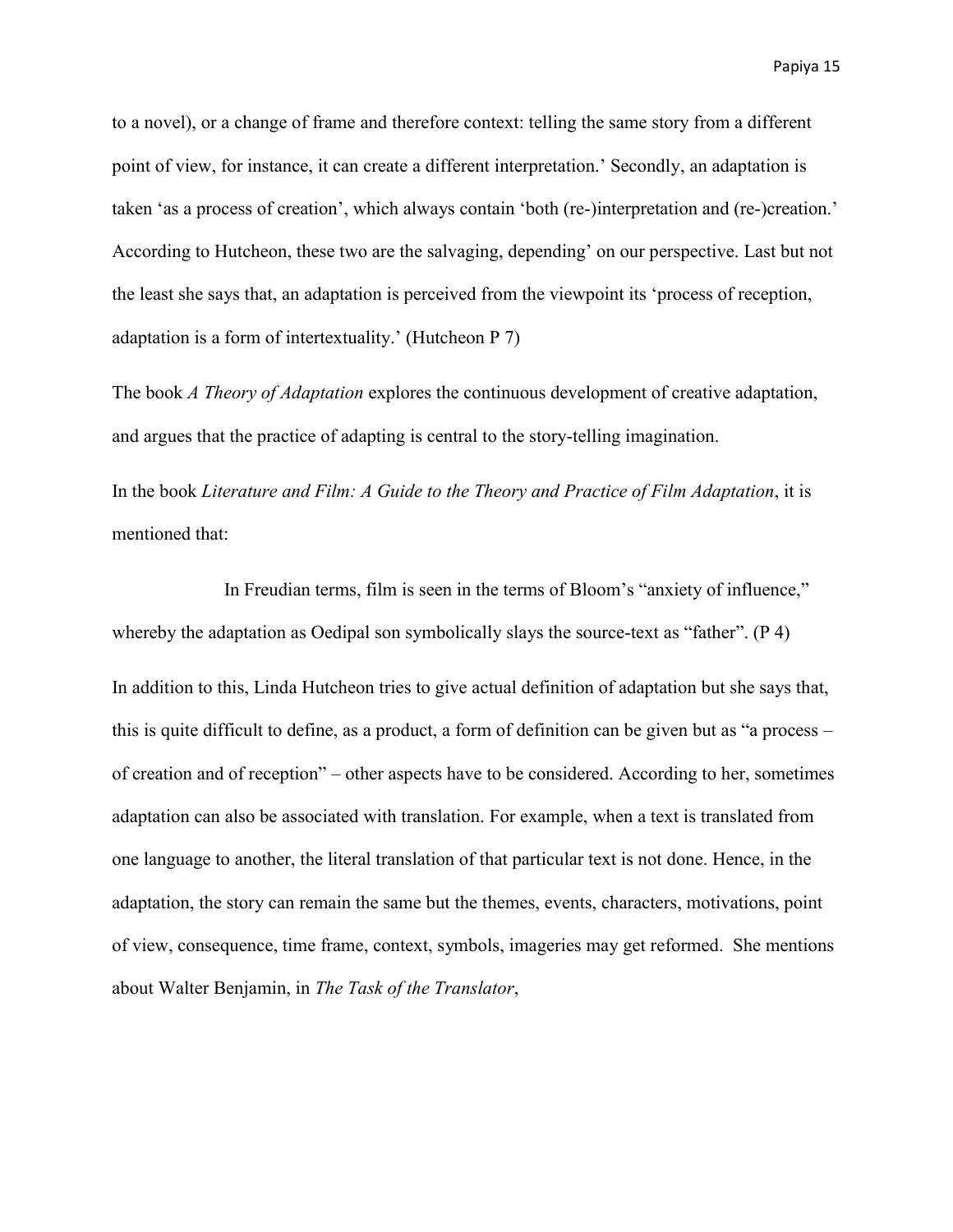The translation is not rendering of some fixed non-textual meaning to be copied or paraphrased or reproduced; rather it is an engagement with the original text that makes see the text in different way. (P 16)

Before the age of motion picture, the print media was very popular. After printing media Lithography empowered the graphic art to show everyday life. Lithography is a Greek word. The word "lithos" means "stone" and "graphein" means "to write". It is a method of printing originally based on the principle that oil and water do not mix. Printing is from stone or a metal plate with smooth surface. This has begun to keep pace with the printing and it was in process of pictorial reproduction, people thought to capture the photograph with speech. The story of Hollywood films started with this. At the beginning the films were consisted of photographs. In the essay of *Modern Art and Modernism A Critical Anthology* book named *The Work of Art in the Age Of Mechanical Reproduction*, Walter Benjamin mentions that,

> Around 1900 technical reproduction had reached a standard that not only permitted it to reproduce all transmitted work of art and thus to cause the most profound change in their impact upon public. (P 218)

If we look for an explanation of the question 'What is a film?' it might be: film is the combination of motion pictures containing speeches and we watch those pictures in our leisure time. Concerning movies, the critics consider the film as texts. According to them, a painting or a television show is also reflected as a text. When you read any book, we see the literary terms, used by the authors like tone, setting, point of view, theme, plot and so on. In the same way a film can also be criticized from the physical, narrative, economic and cultural aspects and which includes production, distribution exhibition and viewing. So at the beginning of the motion picture or film, the producers looked for the stories and they took literary works to make their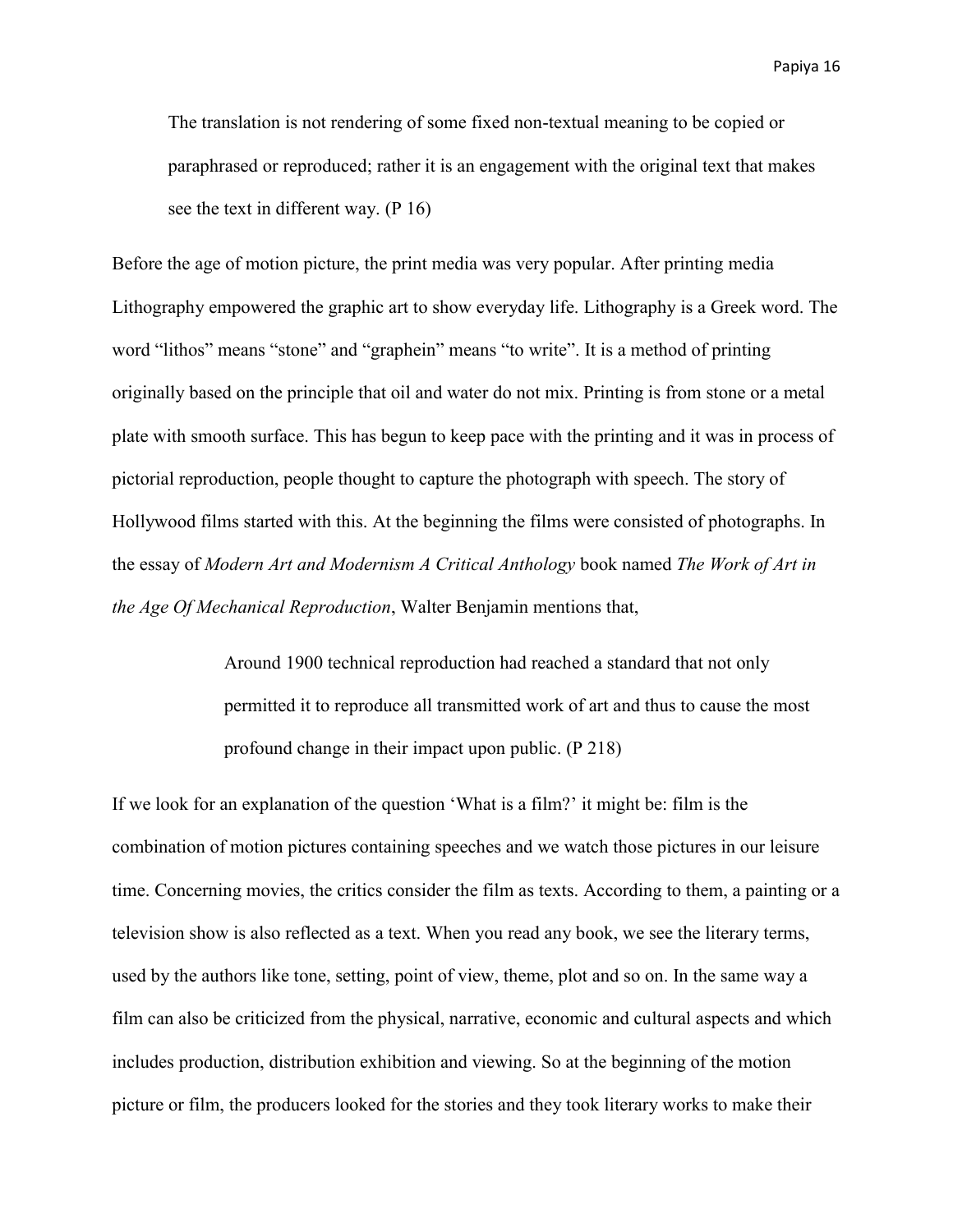work reliable. Producers were also concerned about the market demands thinking, which film can grab attention of the mass people and can earn money out of those movies.

#### **1.3 Journey of film adaptation:**

 With the passage with time, the more films get modernized with the invention of technologies. They started to step forward with new technologies and the producer from the other film industries started to adapt the literary works from their own cultures, in fact they also adapted literary works from the other cultures as well. This has been called cultural globalization. As for instance, Sharat Chandra Chattapadhay is one of the famous writers in our subcontinent. Devdas is one of his famous novella which was first filmed in Bangla 1935 and later in India and Assame. This novella is a classic, written by Sharat Chandra Chattpaddhay and in 2002 Devdas was screened in Bollywood industries by their famous director Sanjay leela Bhansali.

For this transcultural adaptation it has become global and people from all walk of life can get in touch with literary works through the motion picture. In the process of doing these adaptations, the producers cannot give any guarantees that, every single one of this of that particular literary work will match with the adapted work. There can be changes in plots, characters, themes, and language. The producer can even change the main protagonist according to the demand of that culture and particularly the country or maybe the setting to grab the attention of the spectators as we see for Devdas or maybe Haider 2014 (the Indian version of William Shakespeare's Hamlet).

So far from my research, I have discovered that Charles Lutwidge Dodgson who is commonly famous with his pen name Lewis Carrol's *Alice's Adventure in Wonderland* in short *Alice in*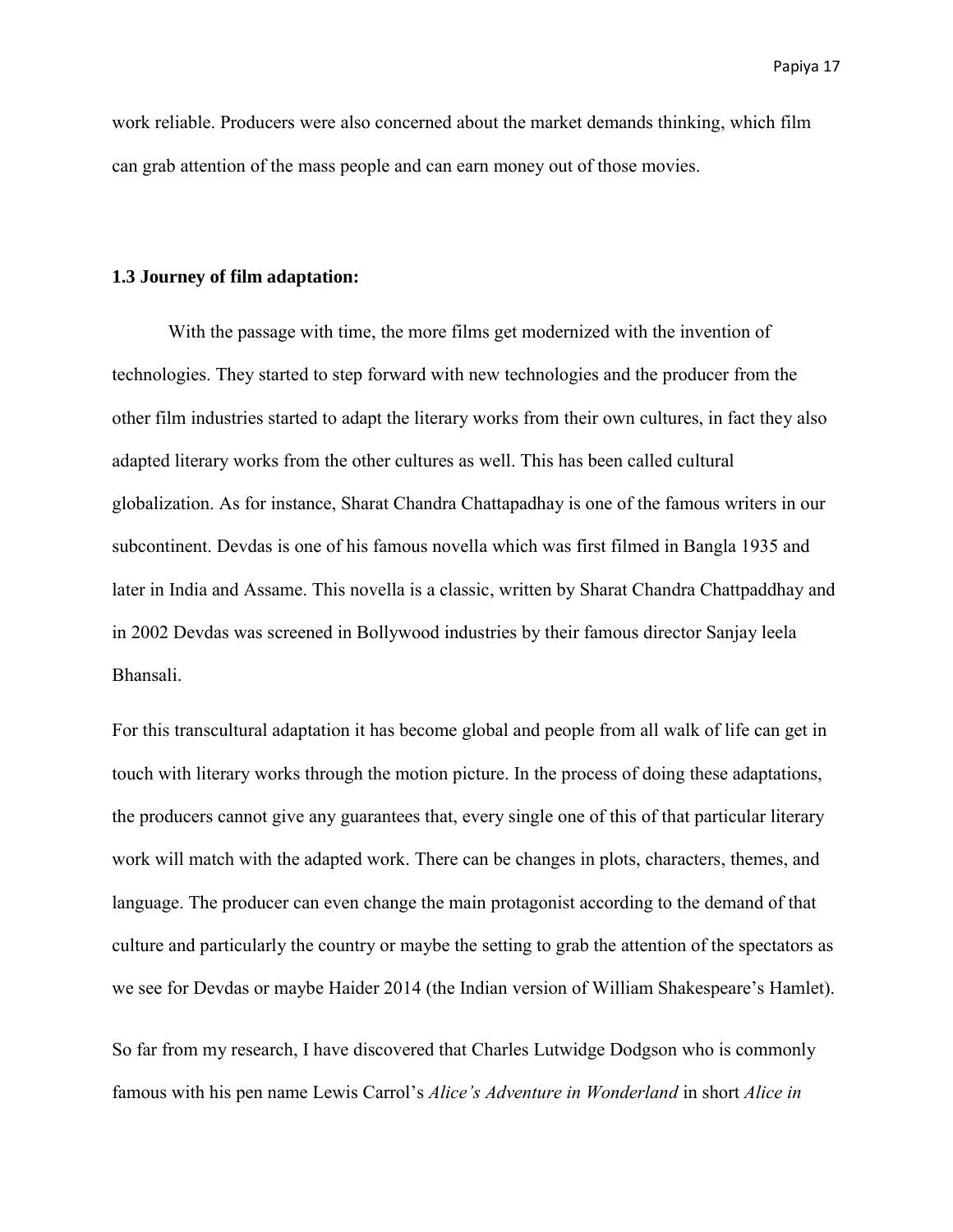*Wonderland* in 1903, was one of the most famous adaptation of Hollywood. The adaptation of the novel came after 37 years of its publication and it was a silent film. The film ran for 8 to 12 minutes and it was a 16 pictures film and directed by Cecil Hepworth and Percy Stow in Great Britain. After that there are few more historical adaptations came such as *The Birth of a Nation (1915); Nosferatu, eine Symphoniedes Grauens (1922); Gone with the Wind (1939); Pride and Prejudice (1940); Breakfast at Tiffany's (1961); The Lord of the Rings: The return of the King (2003)* with the time, the work of adaptation of literary text has reached new level.

 As a result, through the politics of adaptation theory and the technicalities of camera works, I will try to focus on how directors imply their imagination in making the adaptation fruitful. In addition to this, I will also try to imply in this postmodern time, that literary works and films have become interconnected. Moreover, the focus will also discuss the issue of fidelity in adaptation and whether the value judgement is done to the work of literature through adaptation and also if there are any significant changes in the adaptation, what might be the reason behind this.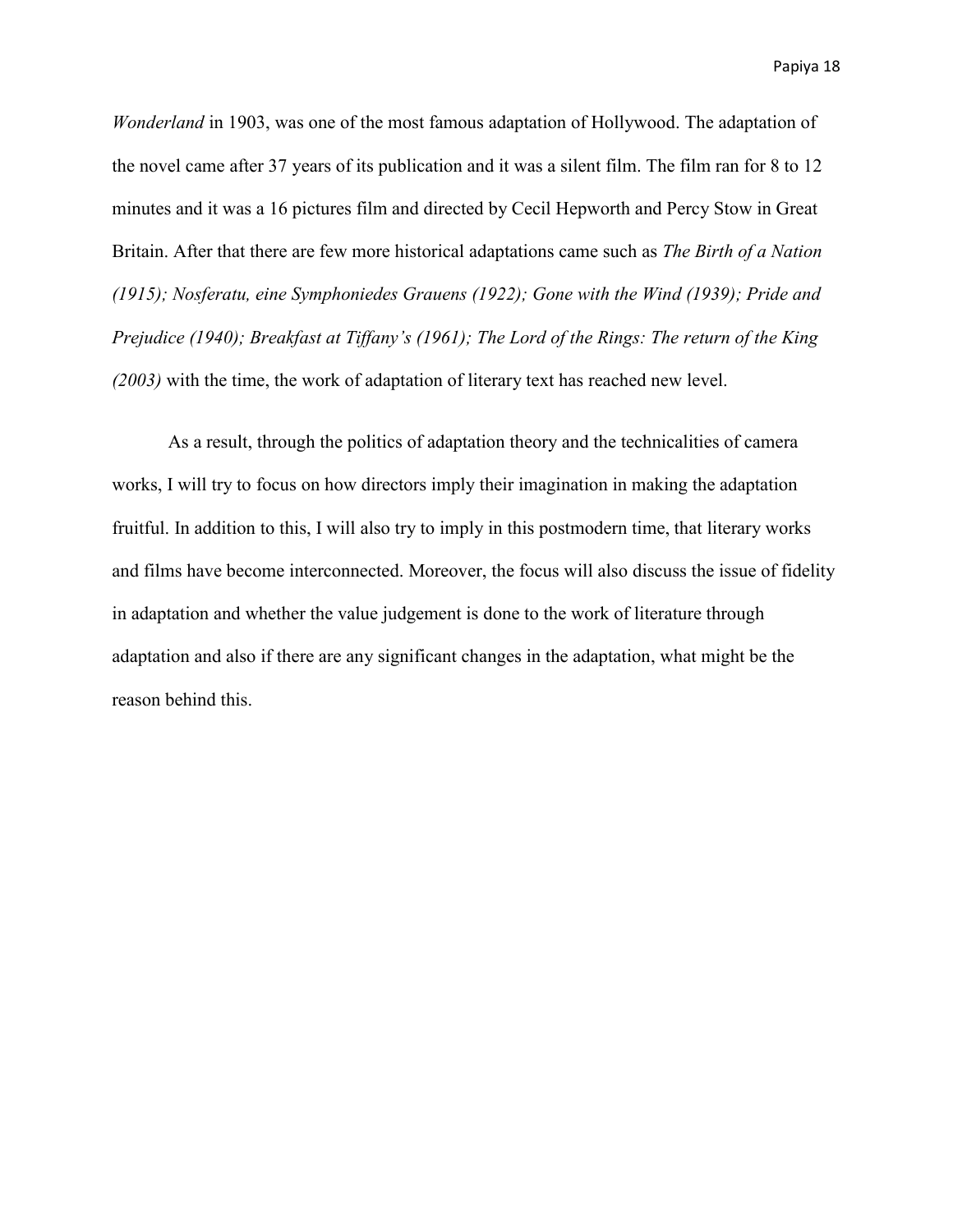# **Chapter 2. The Early Adaptation: Comparison between text and Screen of** *Pride and Prejudice, Jane Eyre* **and** *The Great Gatsby*

#### **2.1. Introduction:**

When a piece of written art is transferred partially or as a whole into a visual form, for example, in the form of a feature film that is called *film adaptation*. Film adaptation has been associated with literature from its beginning but the implementation of theories approached later in the 20<sup>th</sup> century. My chosen texts *Pride and Prejudice, Jane Eyre and The Great Gatsby* have been adapted several times throughout  $20<sup>th</sup>$ century in the form of screen but it was put into theory much later. In the process of adaptation, sometimes the characters were emphasized and sometimes the scripts. The early adaptation I have used for my paper is from *Pride and Prejudice* 1940 and 1995 BBC version of adaptation and *Jane Eyre* 1943 and 1983 BBC version and *The Great Gatsby* 1974. There was also a famous version of *The Great Gatsby* 1947 acted by Alan Ladd and Betty Field but as it was a very early adaptation and its availability is not certain, I took the nearest time line versions for the closest comparison.

# **2.2. Pride and Prejudice: Issue of fidelity, adaptation, transition in time and changes in character**

David Mitchell in one of his articles of *The New York Times* says, "Any adaptation is a translation, and there is such a thing as unreadably faithful translation; and I believe a degree of reinterpretation for new language may be not only inevitable but desirable" (David Mitchell: By the Book, October 2008). Inspiring from this statement given by Mitchell, connection can be drawn to one of the important ideas that, nowadays adaptation is considered as a form of translation or interpretation.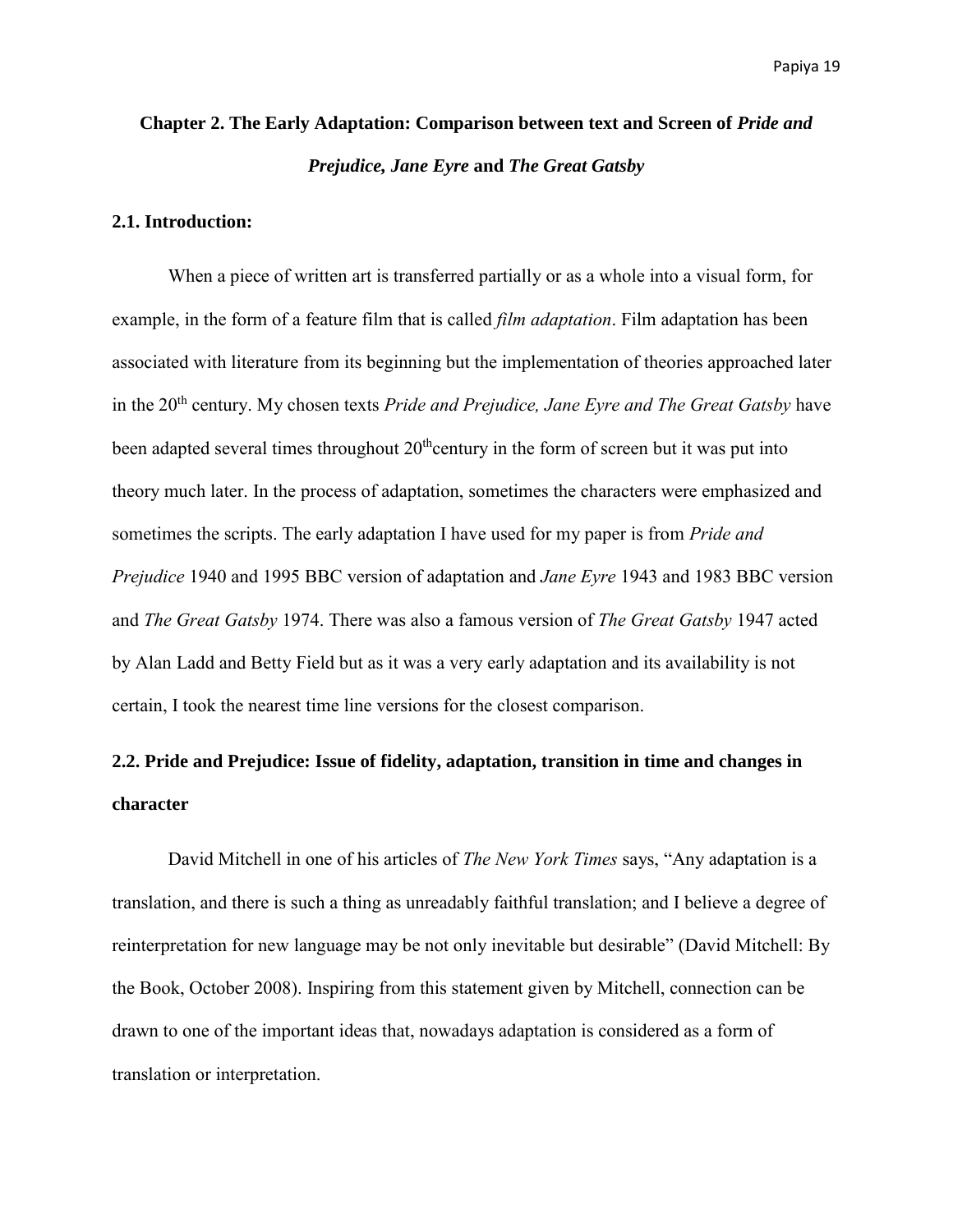Similarly, when looking into the different versions of the movie *Pride and Prejudice*, it was noted that the rising action of the movie was interpreted differently in the two different versions (1940 black and white screen &1995 BBC version). In the 1940 version of *Pride and Prejudice* the first scene starts in a market place, with Mrs. Bennett and her daughters in conversation, and then Mr. Bingley arrives in a carriage and suddenly the women divert their attention to the arrival of the new guests. In 1995 BBC version the movie starts by showing the entry of two men (Mr. Darcy and Mr. Bingley) on horseback discussing about the new house in Netherfield and comparing it with the house in Pemberley. Here, Mr. Darcy and Mr. Bingley appeared in the screen before the introduction of the two characters, which is not present in the original introduction of the text. However, the text book starts with the author's voice, stating the idea that all man with good wealth is always in search of an accomplished woman as their wife.

> "It is a truth universally acknowledged that a single man in possession of a good fortune, must be in want of a wife."



(Jane Austen, *Pride and Prejudice*, chap.1, P. 1)

(Starting of *Pride and Prejudice* of 1940 and 1995)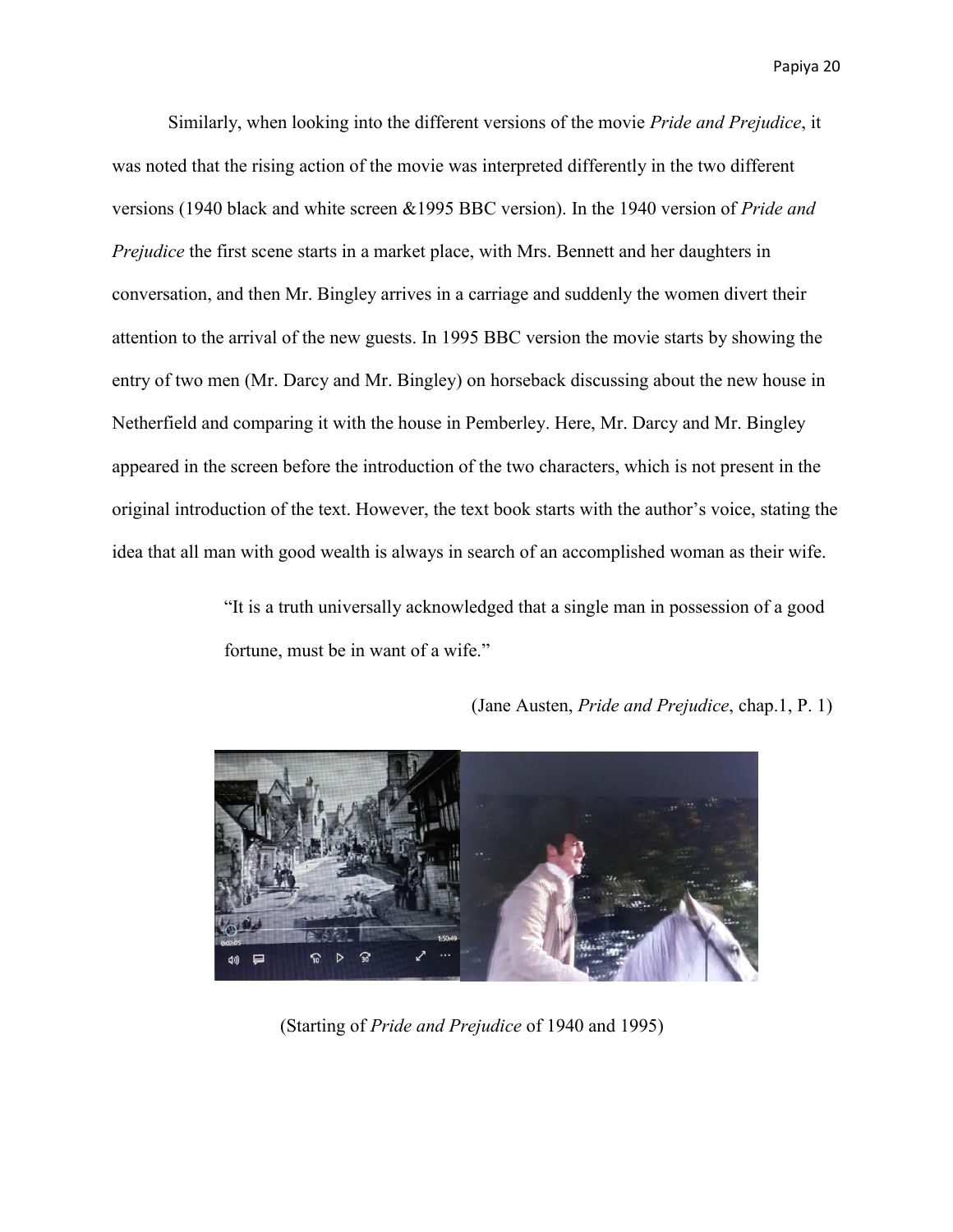At this point of my study, it is interesting to see how the two versions of *Pride and Prejudice*, have two different opening scenes in two different contexts, while the original text was a mere mockery of the  $18<sup>th</sup>$  century women, stated by the voice of the author. If the similarities are to be considered, it can be said that the 1940s version of the movie has more in common with the original text book. In this particular set of adaptation fidelity was an issue. No distortion can be done to the original text or else it will not be accepted as a good adaptation.

The term "fidelity" here is used to mean the faithfulness of the original text in comparison with the adaptation of movies or films. Robert Stam stated in Beyond Fidelity that, when an adaptation has been unfaithful to the original text it gives an expression of disappointment felt by the audience when a film adaptation fails to capture the originality, what is seen as the fundamental narrative, thematic, and aesthetic features of its literary source (Timothy Corrigan, 2012: 75).

Keeping fidelity in focus of my study at this point, it can also be said that the making of 1995 BBC version of the movie is more independent, as the director and producer of the drama has slightly shifted their focus from the original text and gave it a new plot to open the first scene. And the drama was accepted and appreciated by the audiences of that particular time, and fidelity was not an issue. It would be very difficult to emphasis each and every thing of the novel, film and drama therefore, I have tried to focus on the characters, fidelity, camera work and technical aspects.

The 1940's screen focused more on the interpretation of the book and starts with Mrs. Bennet's conversation with her daughters. The information that was provided in the 1940's movie screen has more similarities with the original text, hence making it easier for the audiences who did not know or read the book, can easily grasp the characters of the text. However, this version also had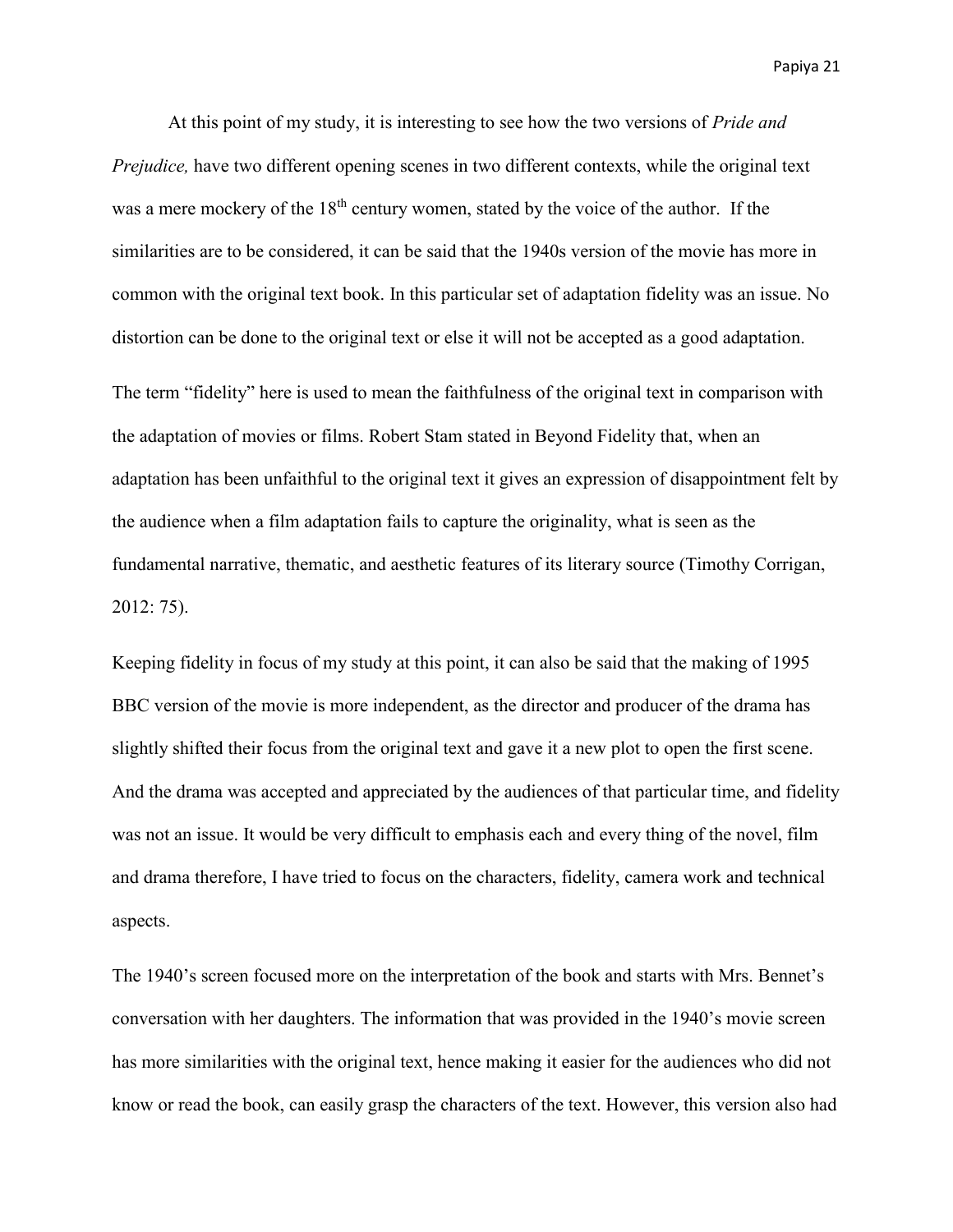little dissimilarity, *first example*, the character of Mr. George Wickham was introduced within the first eight minutes of movie during the first ball which was arranged to welcome the guests of Netherfield Park, but in the book his character is introduced in the middle of chapter 15. *Second example*, in the 1940s version Mr. Darcy and Mr. Wickham appears together in the first ball dance and a certain coldness between the characters was shown, however, in the original text the appearance of the two characters together was shown in the town when Ms. Elizabeth and Mr. Collin goes on a walk in the town. On contrary, as discussed earlier, the 1995 BBC version of the drama was more independent but the scene where the two characters appear matches with the original text book. Here, these differences are not to be considered as fidelity, as movies are made by compressing a very long piece of written work and time management becomes an issue, therefore, we have to consider this as an adjustment to manage the timing.

Also a symbol I noticed Jane and Elizabeth Bennet were always wearing a cross on their neck, the hair style and the color of their hair seemed more like Austen's imagination which got a platform in Simon Langton's BBC version of *Pride and Prejudice* drama. Another important fact of the drama was the representation of women in early  $18<sup>th</sup>$  century, the text is not only a form where we can read about those women but in the drama we can see the visual depiction of woman exemplification. Austen tried to break the stereotype of the  $18<sup>th</sup>$  century woman through the character of Elizabeth Bennet, her character was brave and very expressive with words, for example, when Elizabeth denies dancing with Mr. Darcy or whenever she refuses his proposal of marrying him or when she clearly denies Mr. Collin's marriage proposal, here, power of Elizabeth's voice is highlighted.

"I do assure you, sir, that I have no pretensions whatever to that kind of elegance which consists in tormenting a respectable man. I would rather be paid the compliment of being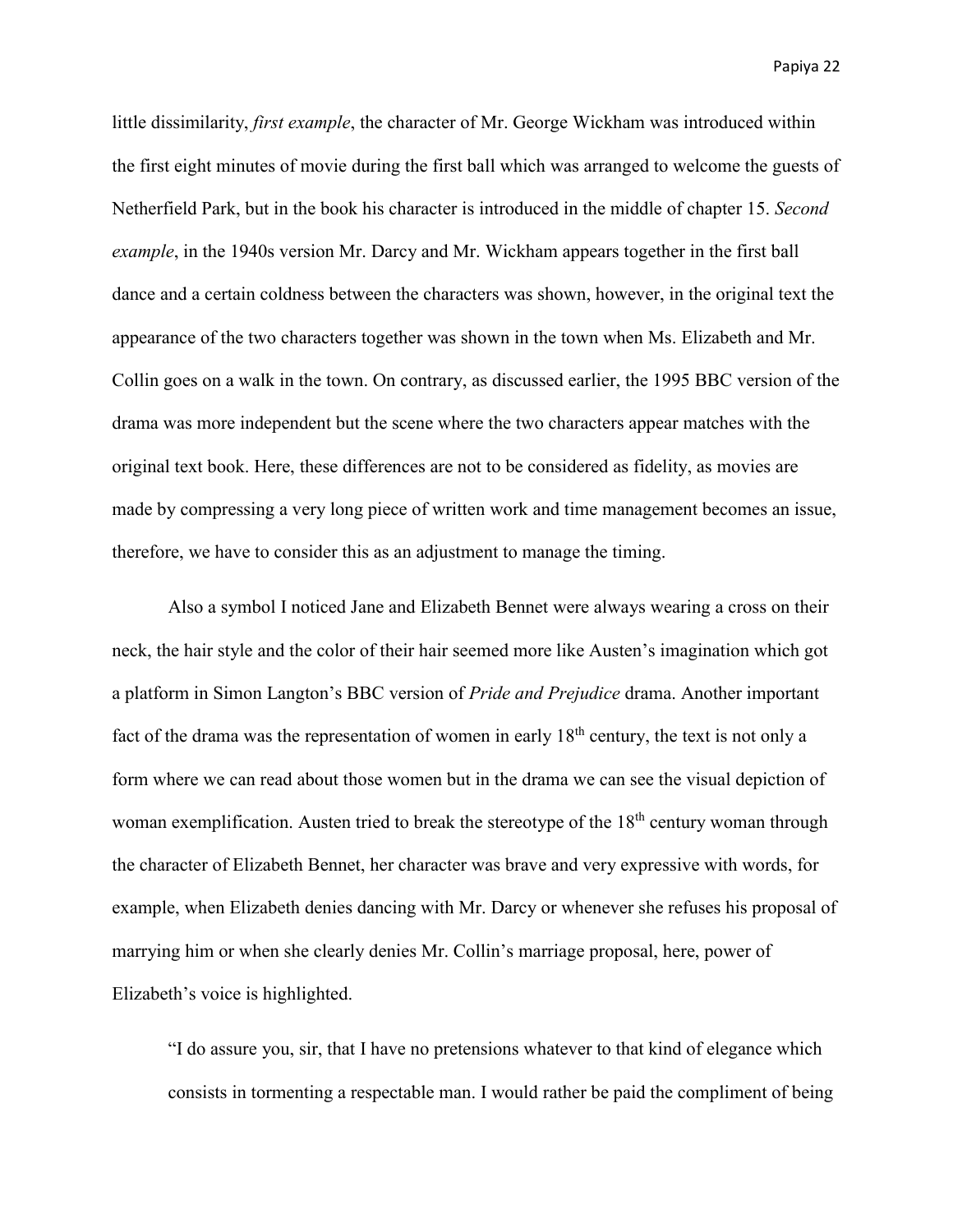believed sincere. I thank you again and again for the honor you have done me in your proposals, but to accept them is absolutely impossible. My feelings in every respect forbid it. Can I speak plainer? Do not consider me now as an elegant female, intending to plague you, but as a rational creature, speaking the truth from her heart."

#### (*Pride and Prejudice* P.136 and 137)

In the drama, without much of the alteration of the text the director tried to keep every aspect of the novel safe. From the wardrobe to all the simple characters were important part of the drama. Last but not the least, the technicality of the camera is one most gracious change of time. For which we could think of putting effort to bring words in the form of speech, and from painting to the form of motion pictures. The alphabetic words were turned in to verbal speech, the scattered imagination of minds were in front of people eyes as a skeptical, the black and white screen was colored. Thus the effort of turning a text into screen and waiting for the review and criticism.

#### **2.3. Jane Eyre: Issue of fidelity, adaptation, transition in time and changes in character**

The next discussion of my study is on the adaptation of Charlotte Bronte's *Jane Eyre*. It has been frequently adapted for radio, television, theatre and movies and has inspired numbers of rewritings and interpretations. The adaptation of *Jane Eyre* from 1910 to 1926 was in the form of silent film and later with the development of time and technology it was recreated many times. As I have mentioned earlier in my paper that the first movie of the  $20<sup>th</sup>$ century was a silent film, and according to Andre Bazin,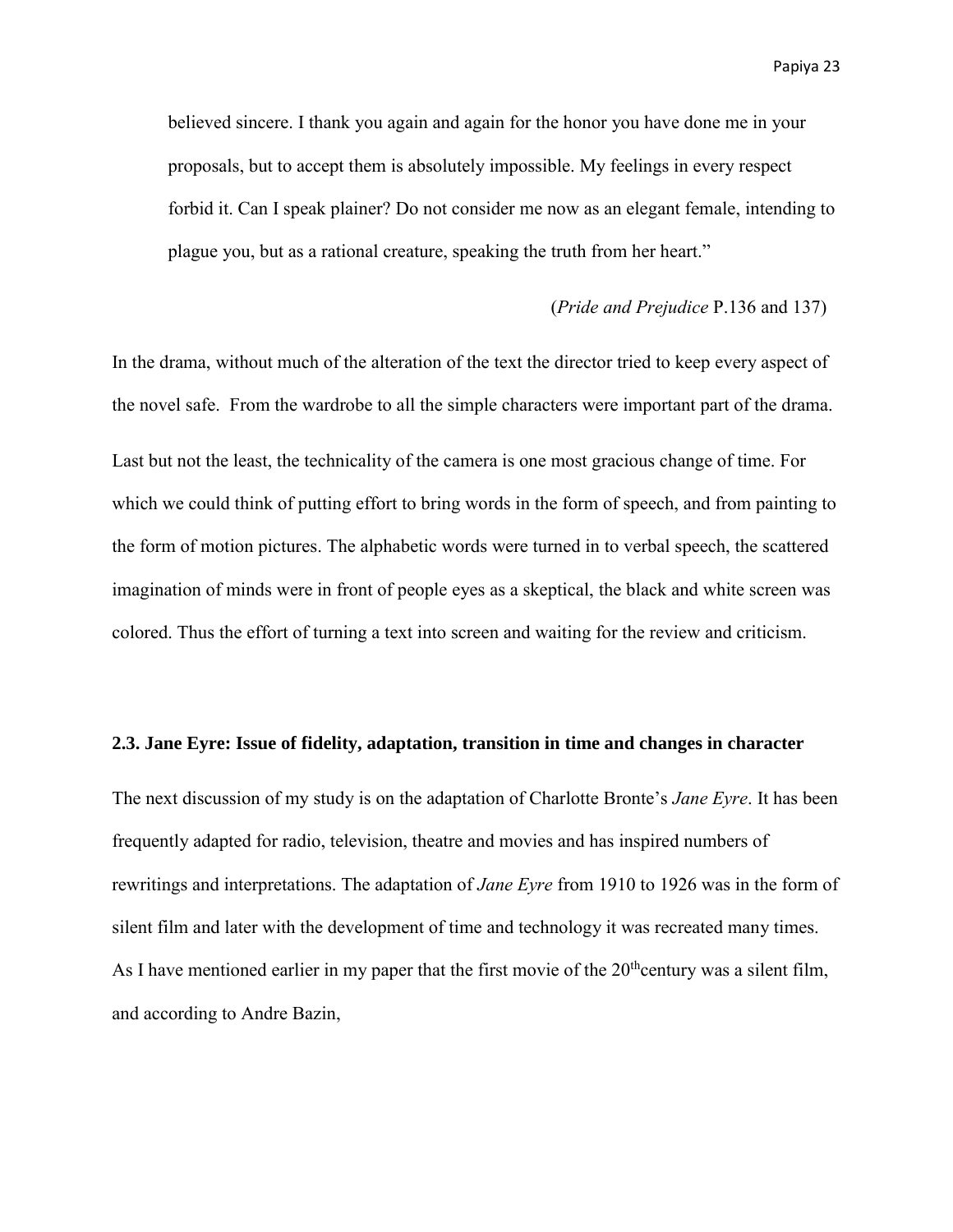"In the cinema between 1920 and 1940, there were two broad and opposite trends; those directors who put their faith in the image and those who put their faith in reality".

By 'image' Bazin means, 'very broadly speaking everything that the representation on the screen adds to the object there represented.'

#### (Bazin W*hat is Cinema?* P. 24)

Bazin also said that this is a complex inheritance, so it can be reduced into two categories; those that relate to the plastics - of the image and those that relate to the resources of montage -which is simply the ordering of images in time. Bazin's idea of 'plastics' and 'montage' are very vivid in the movies. Montage is invisible as it's done outside the camera but the work of montage is seen through flashback and flash forward scenes and the plastics are very important for the movie as it gives the audience a complete production of a motion picture. It is also observed in the later version of *Jane Eyre* (2011).

 I have intended to choose the 1943 and 1983 BBC version of the text as an early adaptation because I found the similarities more closely related to the text and less reformed, especially the 1943 adaptation. The introduction of the 1943 movie is so much original that it visualizes the text and only narrates into those sensitive parts that cannot be altered. Thus the director very cleverly put the text pages into the screen and in the soap opera, it starts with narration of Jane when she herself tell the story about her unpleasant childhood, were she is being tortured by her cousin and aunt Mrs. Reed. And she also defines through her narration that John Reed who is known to be as her cousin use to treat her as a servant.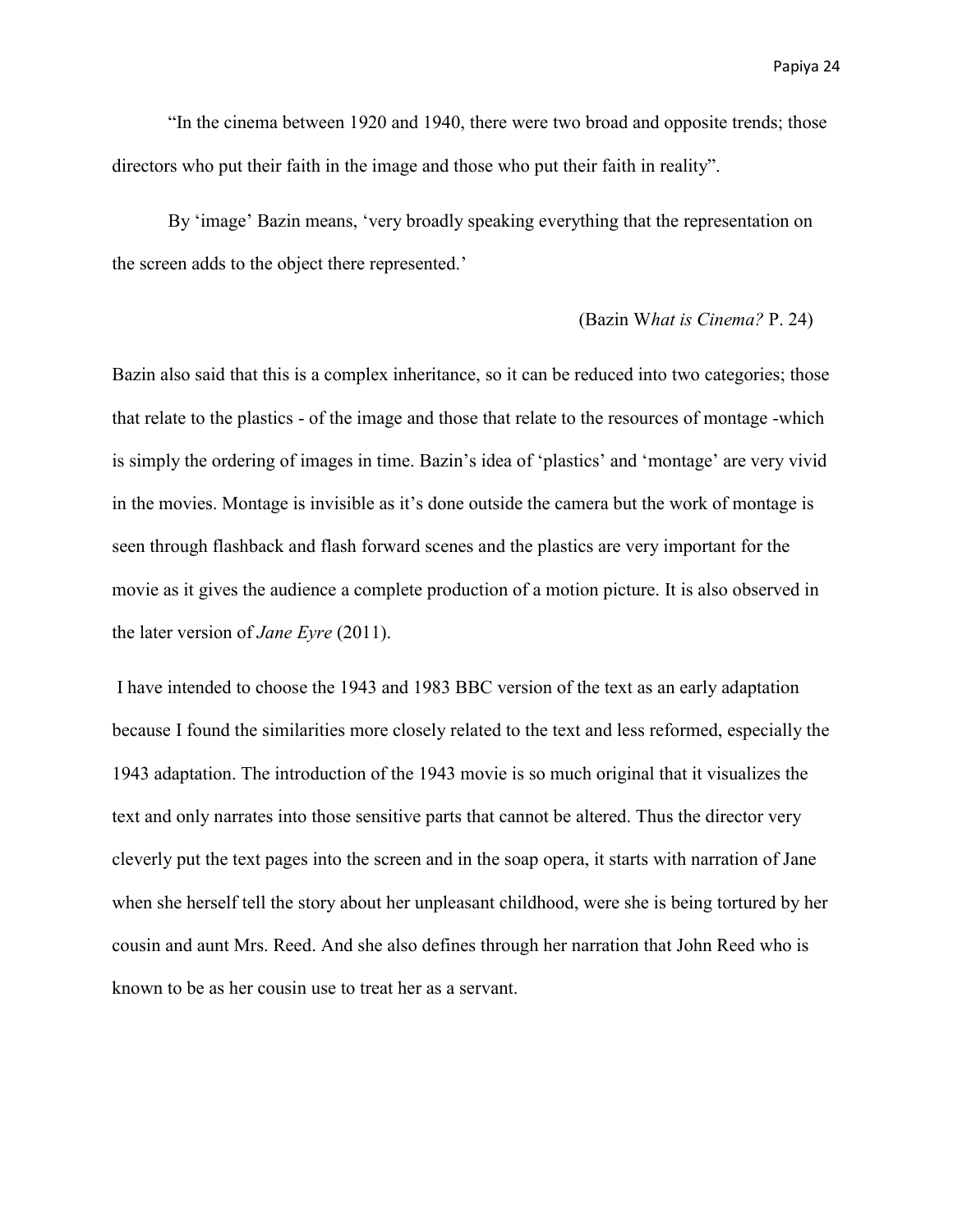

(*Jane Eyre* movie 1943 and BBC drama 1983)

The opening scene of the 1943 version of the film had dissimilarity with the original text. In the film the scene opens with Jane locked up inside a small red room and a male and female servant comes to take her to her aunt and Mr. Brocklehurst. In the film it was shown that Jane accuses her cousin brother of hitting her and her aunt scolds her. However, in the book the appearance of Mr. Brocklehurst is shown after the incident between Jane and her cousin brother takes place. In this portion of the movie the alteration was done, which can be considered as infidelity. As emphasized part of the movie was focused but not exactly like the book was written.

Another dissimilarity observed here was during the introduction in the book, the author emphasizes on a book that Jane was reading which was on the history of birds and the description was very vivid. However, on the 1943s version of the movie the director did not emphasis of the same aspect as the book, rather started with the introduction of Mr. Brocklehurst. In the movie, there were no such description of the book she was reading but the words were mostly narrated by the adult voice of Jane, which came as a dialogue. As when John talks to her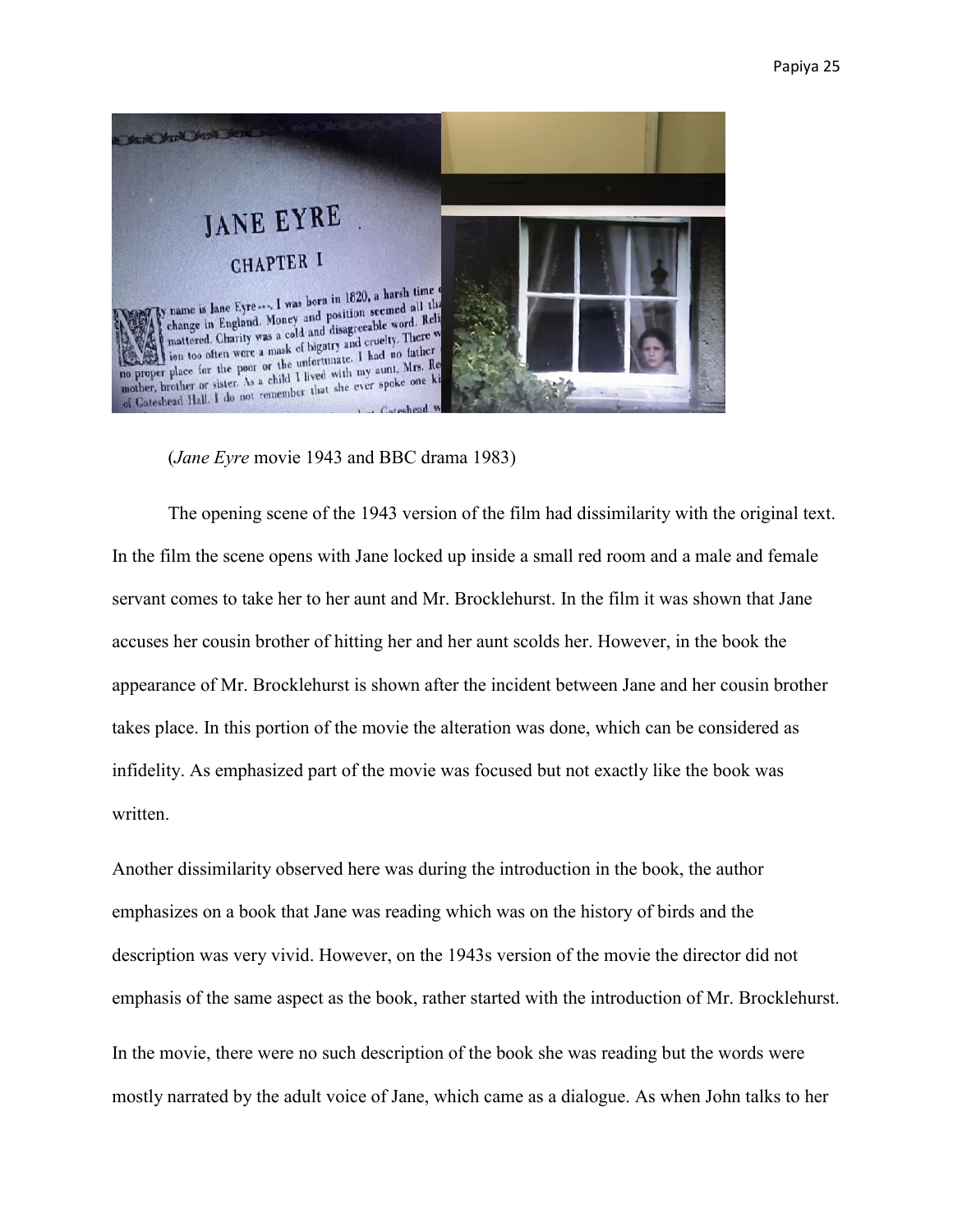it is all the same as the text. Moreover, the 1943 version of *Jane Eyre* in seven minutes shows the appearance of Mr. Brocklehurst, the death of Helen in fifteen minutes and how Jane used to get criticized and bullied by her teachers in school after Mr. Brocklehurst Instruction, and then within the first 30 minutes of the movie Jane is shown to be a twenty years old girl. In this scene the ten years of Jane's life is fast forwarded and rendered for the next step of adaptation.

The ten years of her gradual grown up has been viewed with her report cards of Lowood Institution. One more important thing was to notice that two characters were removed from the scene (cousin of Jane and the lady teacher in the school) and appearance of the doctor. Another issue which I have observed is very limited people in the set, and number of women appearance was less in comparison to the later versions.

The book consists of 38 chapters and the early version of the movie is of one hour thirty minutes approximately besides, the drama comprises of 11 episodes provided with much details can be delivered of the text. To keep the authenticity of the novel was the main purpose to make the movie in the process of giving message to the unknown people. This was the reason I believe in starting, in seven minutes and respectively thirty-six minutes the director has given the view of the book, while narration was going on. My keen observation was on the BBC version which was narrating by a female voice whereas the 1943 version was male centric. Meanwhile another scrutiny was the text is contradictory to the Victorian Era and can be called critical to the Victorian time and the social hierarchy and it also exposed the gender relations of that era. The drama also kept the truthfulness of religious belief, emphasized on the character of Mr. Brocklehurst talking about hell and heaven and marriage of Jane and Mr. Rochester in the church.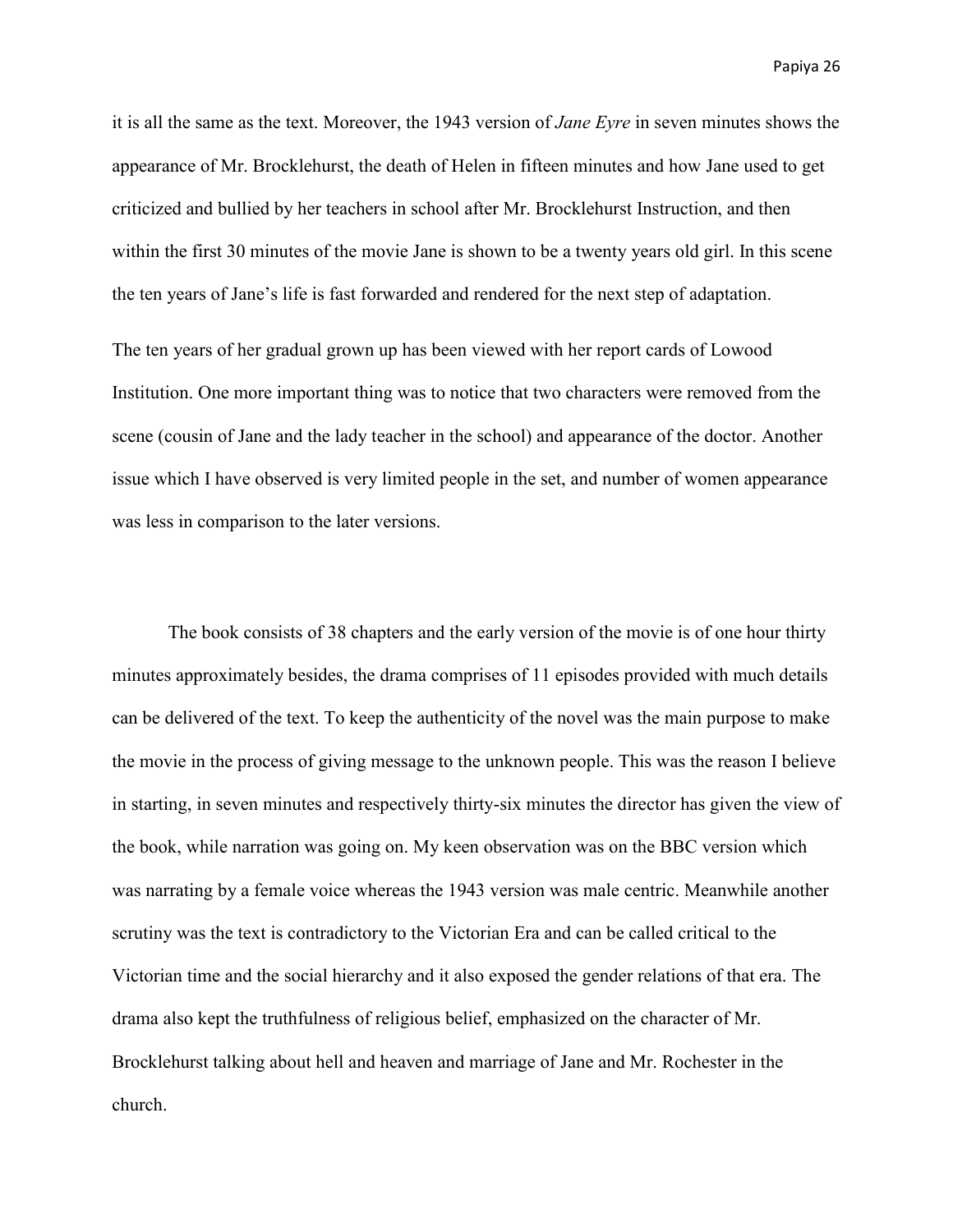'Oh! my darling! God bless you and reward you!'

'Mr. Rochester, if ever I did a good deed in my life—if ever I thought a good thought—if ever I prayed a sincere and blameless prayer—if ever I wished a righteous wish, —I am rewarded now. To be your wife is, for me, to be as happy as I can be on earth.' 'Because you delight in sacrifice."

(Charlotte Bronte, *Jane Eyre* P. 679)

 It tried to put small visuals to the text so that nothing fades in the process or recreation. Another facet of the novel as I say it contradicts the Victorian era is the gender relation and the equality in which men and women has same right which is strongly represented the text and in the screen. From the beginning of the book Jane is a strong and different character from other girls she is revolutionary in the school and even throughout her life. The dramatist has tried to remain similar to the text in this context. There are lots of events which cannot be exactly like the book has written but as much it can be it was done, also the emphasis of the red room and her craving of being independent, suddenly she becomes wealthy as her uncle John Eyre gifts with a fortune of 20000 pound.

If we look into the early adaptation of these texts it is visible that without much of the alteration the director tries to keep everything unchanged as the text.

"The moral implicit in the shifting fortunes of writers and directors as creative artists seems to be the enduring appeal of someone's originality as an artistic value and the need commentators continually feel to identify a single shaping intelligence as a given work's creator. The reason that originality maintains a central position in adaptation study but not cinema studies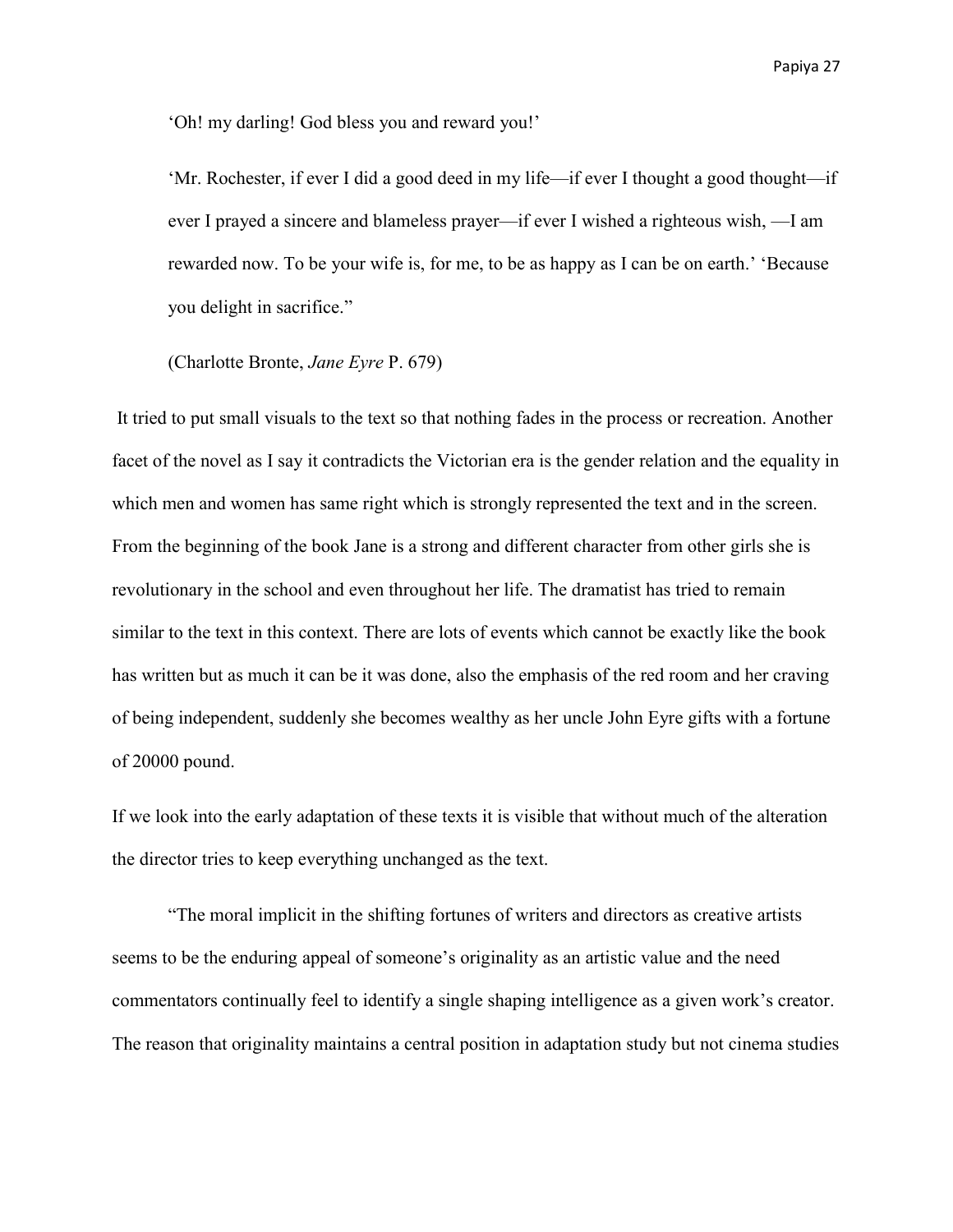generally is that cinema studies has long rejected aesthetics as its leading methodology in favor of analytical and theoretical critique."

#### (Thomas Leitch *Adaptation Theory,* P. 164 and 165)

Observance of Leitch's *Adaptation Theory* we can assume that, the novel *Jane Eyre* adaptation of 1943 and 1983 BBC versions has kept the fidelity into the mind while making it. The ethical content or the gist of the book is not hampered and the screen made it more popular story of the 20<sup>th</sup> century.

# **2.4. The Great Gatsby: Issue of fidelity, adaptation, transition in time and changes in character**

The third focus of my study is on the early adaptation of the novel *The Great Gatsby*  written by F. Scott Fitzgelard. *The Great Gatsby* first adaptation that I have witnessed was the 1949 version and later (1974) version. The speculation comes with more interesting diversions which simultaneously differ at times and also resembles with text. For example, in the 1949 version, the narrator narrates the name of all the characters who are acting in the movie, it is probably for the understanding of the audience who never knew who was Gatsby. One interesting observation I have come across comparing with the early two adaptations I have used in this paper was that, the earlier versions of the movies of both *Pride and Prejudice* and *Jane Eyre*, seemed to be more relatable to the original text. However, in the earlier version (1949) of *The Great Gatsby* my observation was that, the story line of the movie remained the same as the original text but the plot and presentation of the movie was different. One reason behind this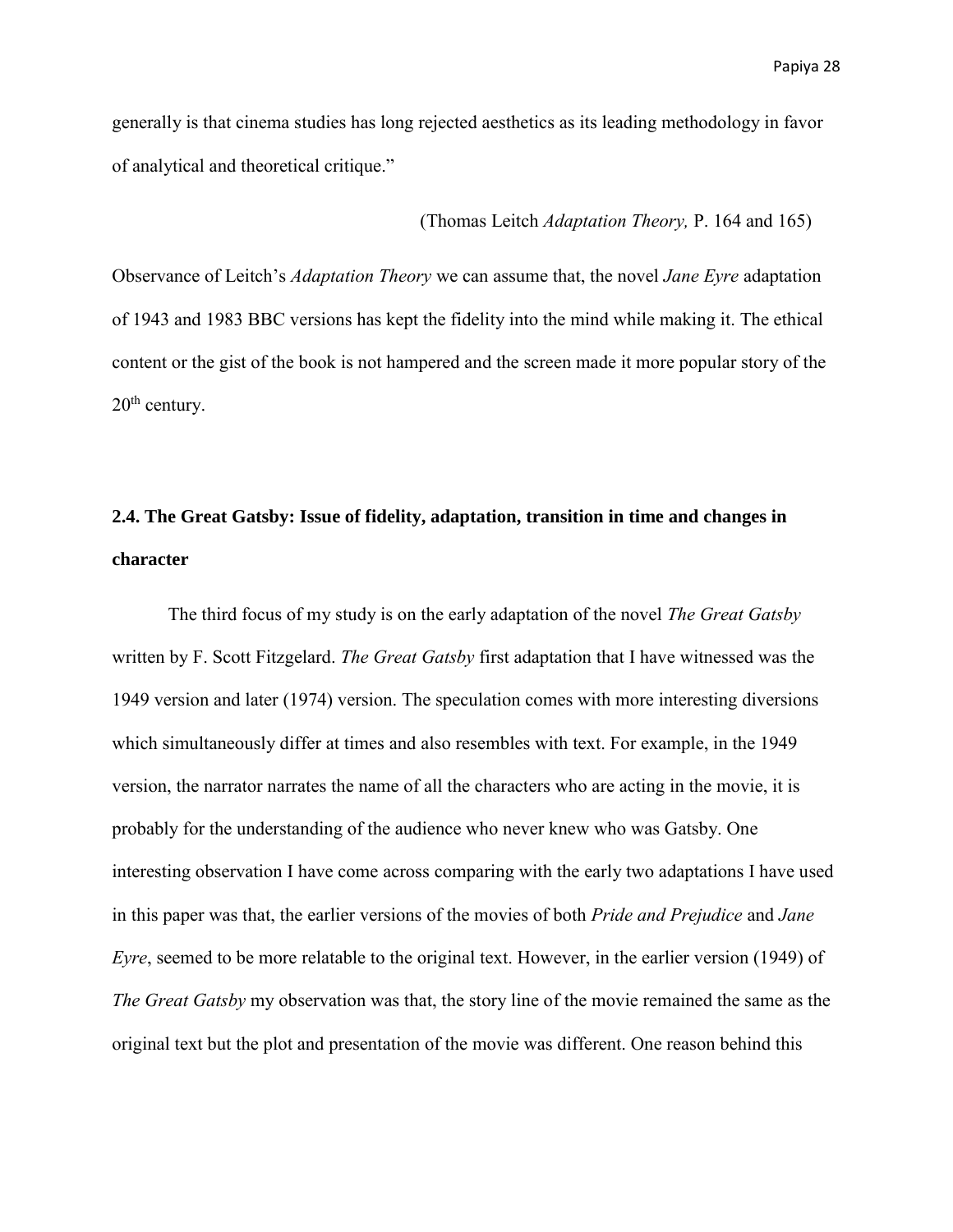could be that, the movie was produced in the context of that particular time period and to get the acceptance of the spectators of that time.



(*The Great Gatsby* version 1949 and 1974 movie's opening scene)

The introduction of the movie is different where we see Nick and a woman talking about Jay Gatsby in front of his Cemetery and shows how he was acquainted with Jay and also it was shown in the introduction how Gatsby became a rich and successful man. The opening scene of both 1949 and 1974 versions of the movies were different from each other but context was similar with the original text. The book starts with Nick Carraway talking about his father's valuable advice and how it had influenced his life and then he introduces the character of Jay Gatsby, but in the 1949 version of the movie, the scene opens with Nick Carraway putting flowers on Jay Gatsby's grave and then he starts talking about Jay Gatsby's life. Here, fidelity is an issue but yet it was ignored back in the time when the movie came out as the theory adaptation came at a later point of time. I would also like to mention about the characters and the dialogues of the 1949 film, which are distantly related with text but with lots of editing.

Later coming into the 1974 version of the movie the element which are used like chandelier, clothing, the language and the characters are more detailed and are drawn from the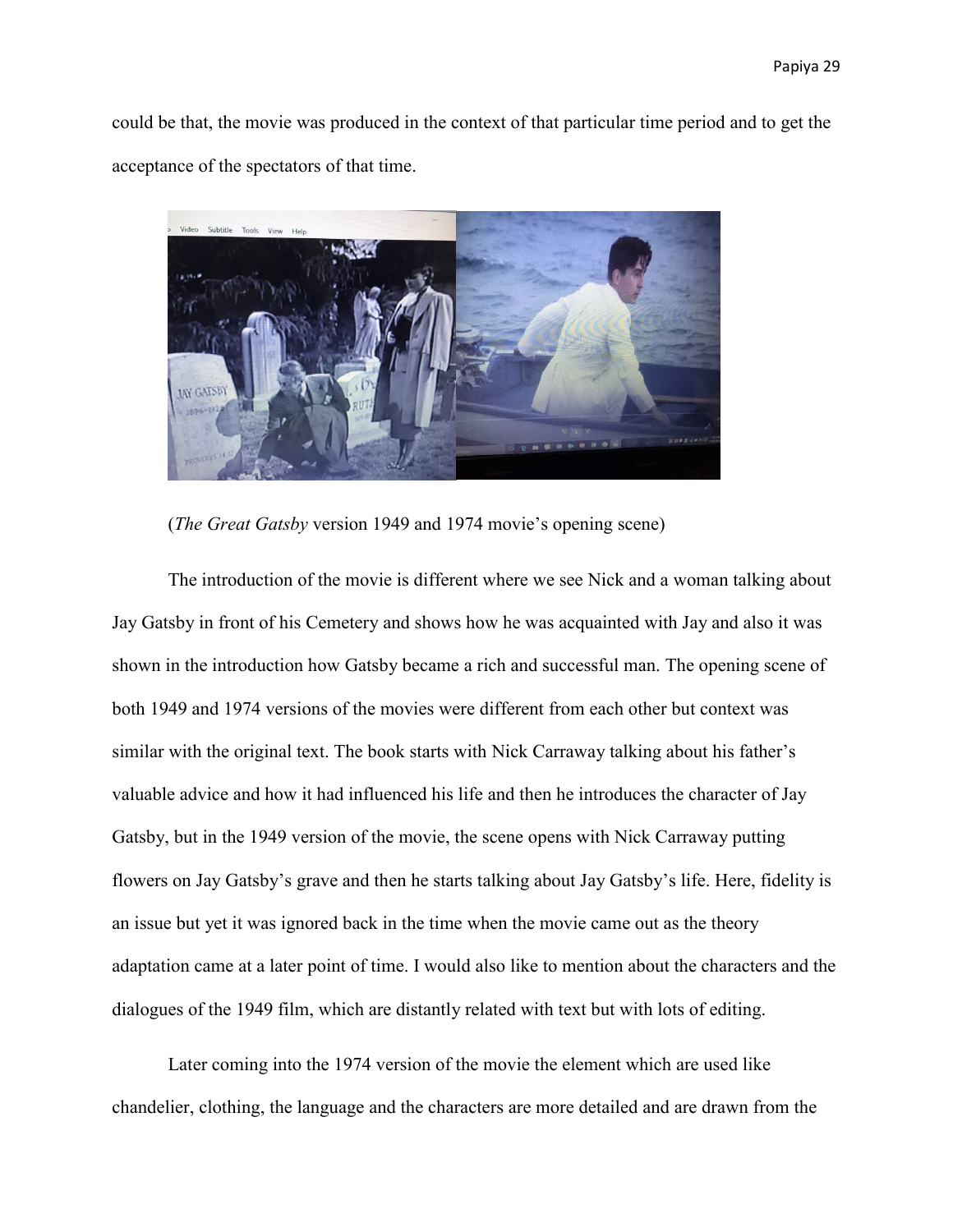text. The entire scenario seemed very alive and every character of the movie seemed very real and happening in present times. From the early adaptation of the text I found this adaptation was simple and well equipped with the set and the props used were nicely presented in the way of recreation. In the earlier adaptation of *The Great Gatsby* (1974), I have stressed to concentrate on the beginning of the movie which starts with music and emphasis in a photo album with the remembrance of Miss Daisy Fay. The application of the album was to intend the beauty of Ms. Daisy and last but not the least tagged accessories marked by JG. Introductory scene was a The castle that was one more object to draw an attention of the viewers.

Referring to the text, the movie typically starts with Nick Carraway's dialogue stating his father's quote.

> 'Whenever you feel like criticizing any one,' he told me, 'just remember that all the people in this world haven't had the advantages that you've had.'

> > (*The Great Gatsby*, chapter 1 p. 3)

Nick Carraway struggles to get off to the shore in the Bay, he comes to meet his cousin Daisy and was wondering about her strangled marriage life. In the movie Nick was received by Daisy's husband Tom Buchanan very warmly which has dissimilarity with the book. Therefore, changes in Tom's behavior can be observed in the movie which is not completely followed by the text.

In 1949 and 1974 versions of the movies, Gatsby's introduction was given in two different ways. In the text Gatsby's detail was given earlier but in the movie he was introduced after Nick came from East Egg.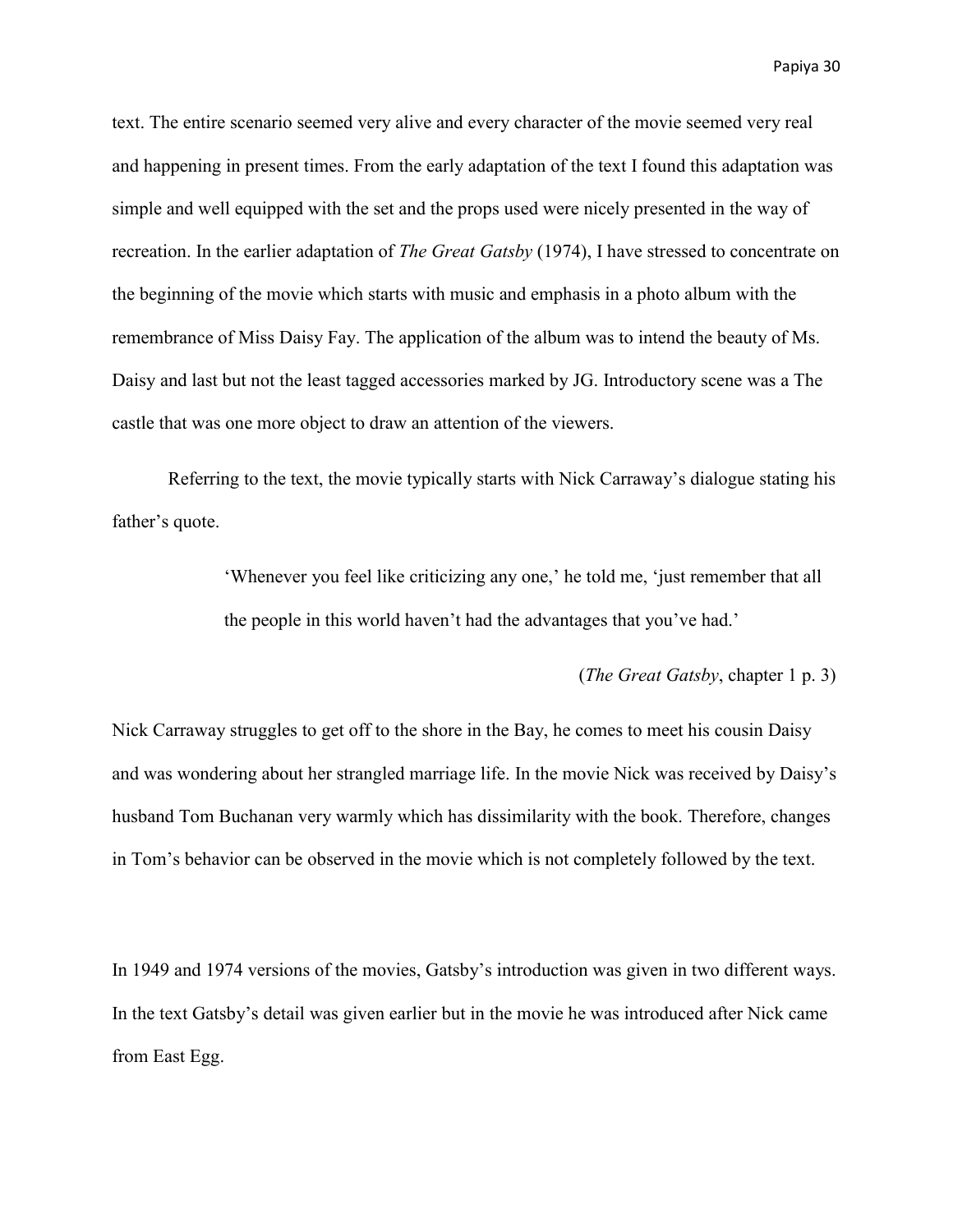Nick saw a man standing in the shore and described Mr. Gatsby there. It was intended to give an image of how Gatsby looked like and one fine day Nick gets invitation to attend one of his parties. They become friends, Nick comes to know that Daisy and Jay were in love before and Gatsby's main intention behind throwing these parties were actually to search for his love, Daisy. That was the reason why Gatsby befriended Nick. What has drawn my interest here is the text was published in 1925 yet it was adapted and was popular among the viewers. Individual character was given inclination in the movie. And most significant was Mr. Gatz appearance, as it was told in the book the adaptation was derivative accurately like the text. And the character of Mr. Tom Buchanan was confined shabby yet posh or in the other word I can say wealthy fool kind of a man. Ill mannered, and rude with females, scene on the central park where all were talk and tom behavior with Daisy,

"The thing to do is to forget about the heat,' said Tom impatiently. 'You make it ten times worse by crabbing about it.'

#### (F. Scott Fitzgerald, *The Great Gatsby* P. 135)

Moreover, he is a class conscious man. In the movie when he asked Nick to read about the book he explains what is the book all about and the being resilient of a white race.

For my thesis I have been working on all the versions of adaptation of the three mentioned texts above and I have looked into other adaptations as well but my main analysis was to see how closely the movies were relatable with their representation in comparison to the original text. And through my study I have observed that the adaptations were almost near to the prospect of the text.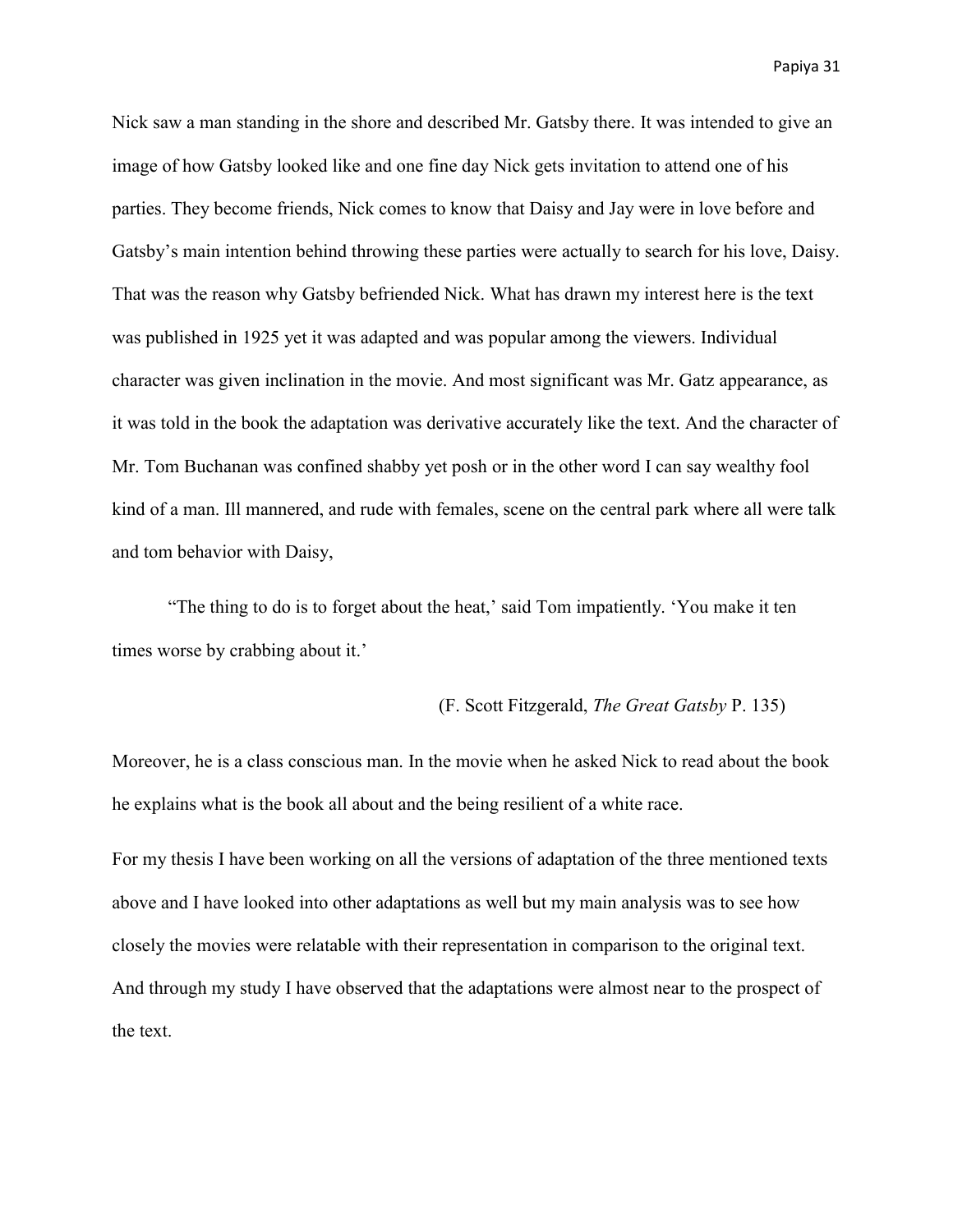# **Chapter 3. Postmodern adaptation of**: *Pride and Prejudice*, *Jane Eyre* and *The Great Gatsby* which introduces to the technicalities of camera and re-representation of the text:

#### **3.1 The technological involvement and camera prospect:**

Revisiting the classics, my analysis of this chapter includes the later version of the text which were made by with great effort for the ultimate success in the box office. All the movies were made respectively in 2005, 2011 and 2013. Even in this chapter my focus point would be discussing about the style of introduction the director has imposed, fidelity of the text and character analysis of the movie in comparison with the text and its earlier version of cinema. In the process of observing the movies, the first thing which I came across is how does the movie starts? Does it follow as the text or the director gives it a new direction or it has the same start as the earlier adaptation?

From my analysis, answer to my question would be, even the postmodern director ruminates that they need to put something different or innovative to attract the spectators, thus bring changes from the older forms of creations or the text. The idea of the text remains the same and inspired from the idea the director input their technicality into the screen to make the movie open for all.

 There is a deep rooted belief, implied or overtly stated, that literature is inherently superior medium to television and film and that is relative superiority ought to be defined.

#### (Sara Cardwell, *Adaptation Revisited: Television and the Classical Novel* P.32)

From the above mention quote the assuming prospect would be, literature is the main source to know the novels or the text and whatever the consequence is, however it is implied, the text will remain text. But, my argument would be, technology has occupied greater space in people's choice now. We can see so many movies are made into literary piece in the  $21<sup>st</sup>$  century;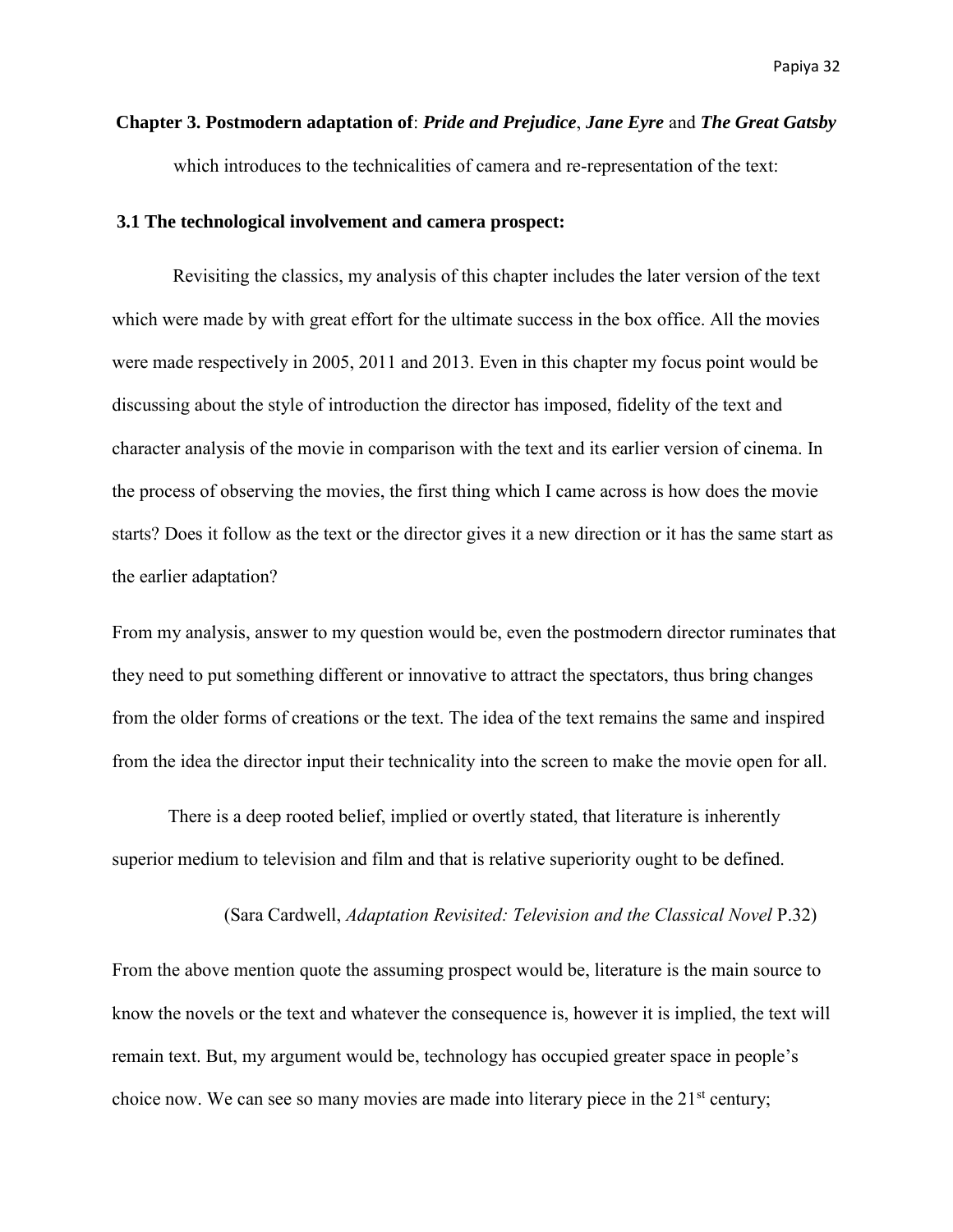therefore, fidelity is no more a concern. And now people are into making movies for different purposes. Adaptation will always be criticized and will be compared with the original text or the first ever adapted version of screen, yet, the modern version of my chosen text were more popular and well pictured then the old ones.



**(Keira Knightly in** *Pride and Prejudice* **2005 opening scene**)

Hence, Pride and Prejudice (2005) later version of the 21<sup>st</sup> century has a different starting from the earlier one. It begins with beautiful sun gazing over the mountain and a young girl reading a book, she seems free spirited, fresh and enigmatic. And a narration of a female voice, which is nothing close to the previous forms or the text, as we go further forward in the film, we get introduced with other character of the text and the feminine theme of same old piano, music, dresses, ribbons, hat etc, and then the dialogue of Mrs. Bennet to Mr. Bennet that some young wealthy bachelor has taken off the Netherfield Park. Here, I would like to mention this movie was cinematographically even beautiful and the editing of the film was applied well. In addition, the characters were more lively, modern and candid. I would rather consider the movie has combined the modern time and the earlier time in a lucrative manner which the audience could easily feel and connect themselves to that time and place. In the 2005 *Pride and Prejudice* movie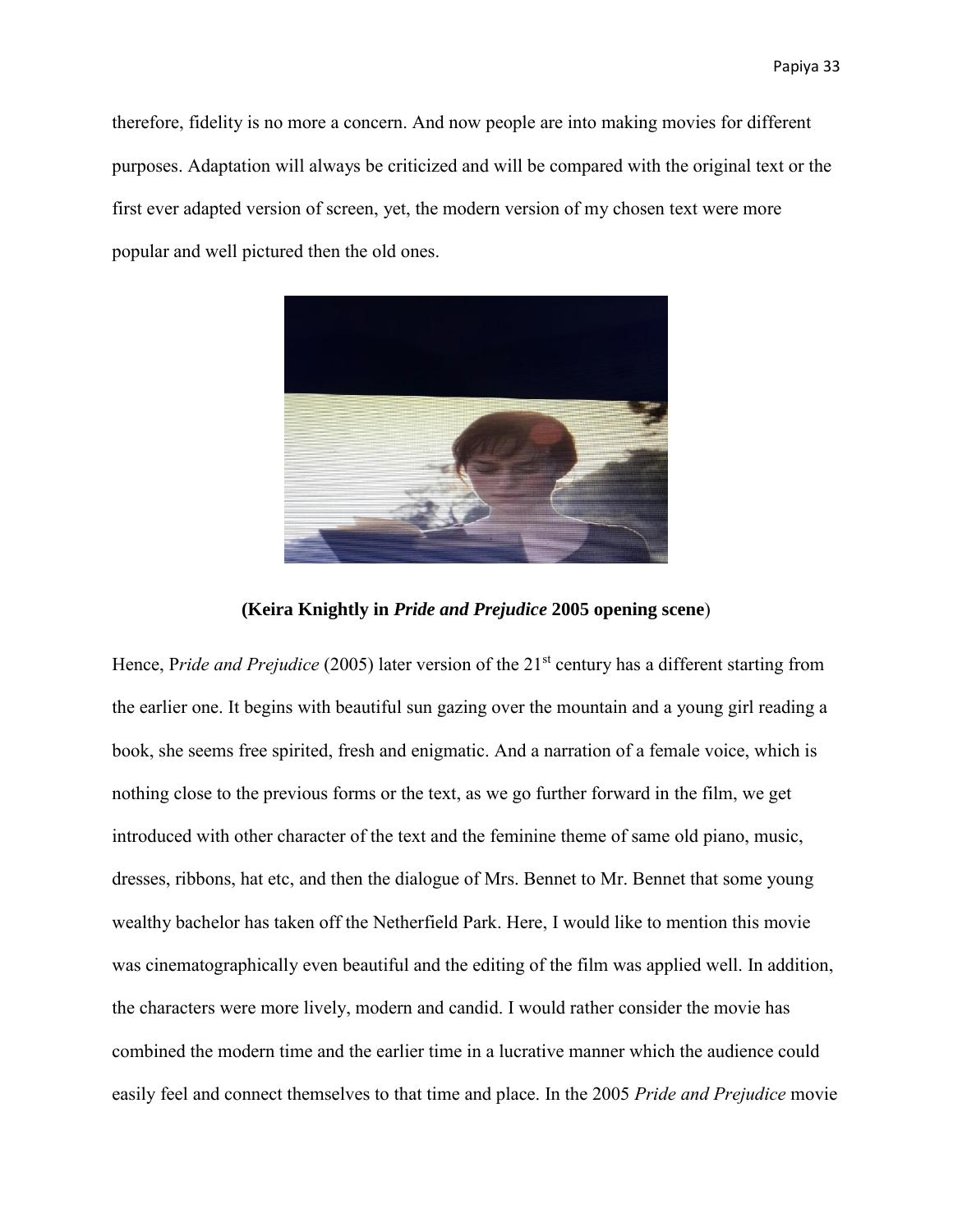the character of Mr. Bennet was shown as a strong character and held stronger opinion rather than the other editions of the movies. In addition to that Mr. Darcy was shown less romantic from the earlier versions but comparing with the book his character was kept aloof as like as the book. Elizabeth who seemed very British with beauty and accent but did not have curly hair which is a dissimilarity yet accepted by the audience, avoiding fidelity. The character of Elizabeth is far stronger and her character portraits openness in this version. Also in the previous edition of the movies William (Mr. Darcy's cousin) played an important role and same goes for Elizabeth's Aunt and Uncle but in this version of the movie it was less prioritized. The representation of the ball room was huge but in the earlier adaptation it was small in territory. The camera and the modern technology made Netherfield Park beautiful than ever before. In addition to that, I would mention about Lady Catherine de Bourghe who enters the screen giving Elizabeth a cold shoulder, which is close with the original text. Keeping the main idea of the text same and the book into a whole form of visual art might be compared with other versions of the film. But however, the director ignores the issue of fidelity and put his/her idea to grab the attention of the audience. Romanticism was included in the movie at the last scene when Elizabeth and Darcy were sitting on the balcony of Derbyshire and talking about what would be the name of Elizabeth as she is Mrs. Darcy now and their conversation goes on, but this was new edition to the movie and this part was not included in the book. To bring a sixty-one chapters' manuscript into a two hours' movie is not an easy task. The director had to put a lot of ideas and effort to know what are the aspect s/he need to keep and how the editing would be, and it is neither a stage nor photography, it is all about visual satisfaction for the viewers. In the movie, there is a question of point of view, which comes when a director directs a movie. As I have mentioned earlier in my paper that when the director makes film with his/her point of view, that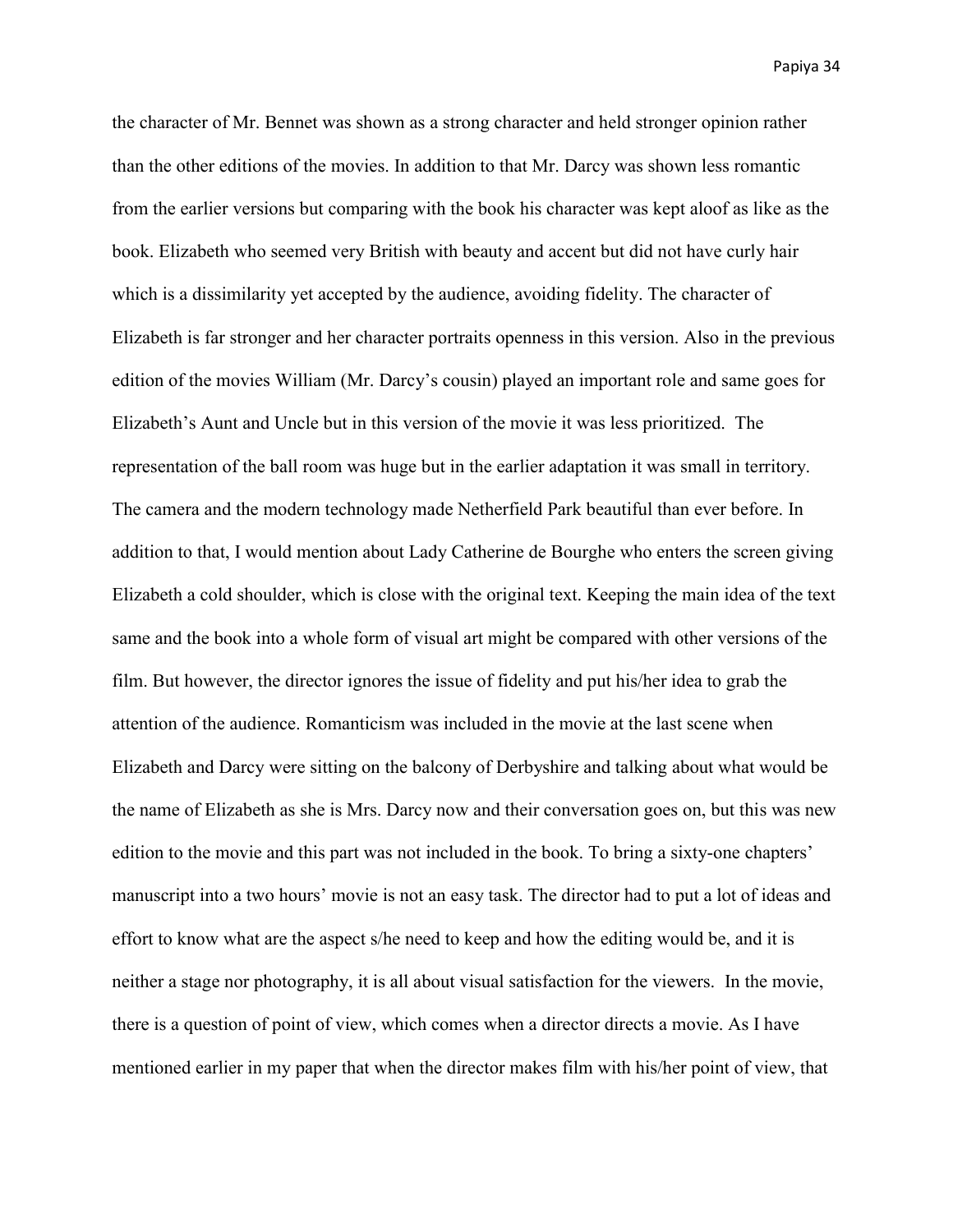means the idea is entirely his/hers and they set their own imagination thus bring alteration to the text. A film would represent the events and characters of its fictional world.



#### **(Starting of the movie Jane Eyre 2011)**

The next adaptation of my study focuses on the postmodern version of *Jane Eyre* 2011 as a movie. The introduction of the movie starts with a montage and differ from the introduction of the original text. The director Cary Joji Fukunaga, has different style of reconstructing *Jane Eyre* (2011). The movie starts with the *in medias res* which means the movie begins from the middle of the text and the narrator narrates from the flashback. I would focus the beginning and ending of the movie which implies the alteration. In the previous edition of the movies it started with the narration of Jane where in this 2011 version it shows Jane running in the first scene and then reaches a place where St. John's character is introduced along with his other two sisters and Jane was devastated and tired of walking. Then the flashback of her past which shows the incident why she was locked into the red room where uncle Reed dies and Jane banged her head and bleed and faints. Here, in this part of the movie was altered from the book where in the book, her cousin pushes her and she bleeds from the head. Even though the movie shows all the characters without the editing them, unlike the other versions. I would also like to include here Mrs.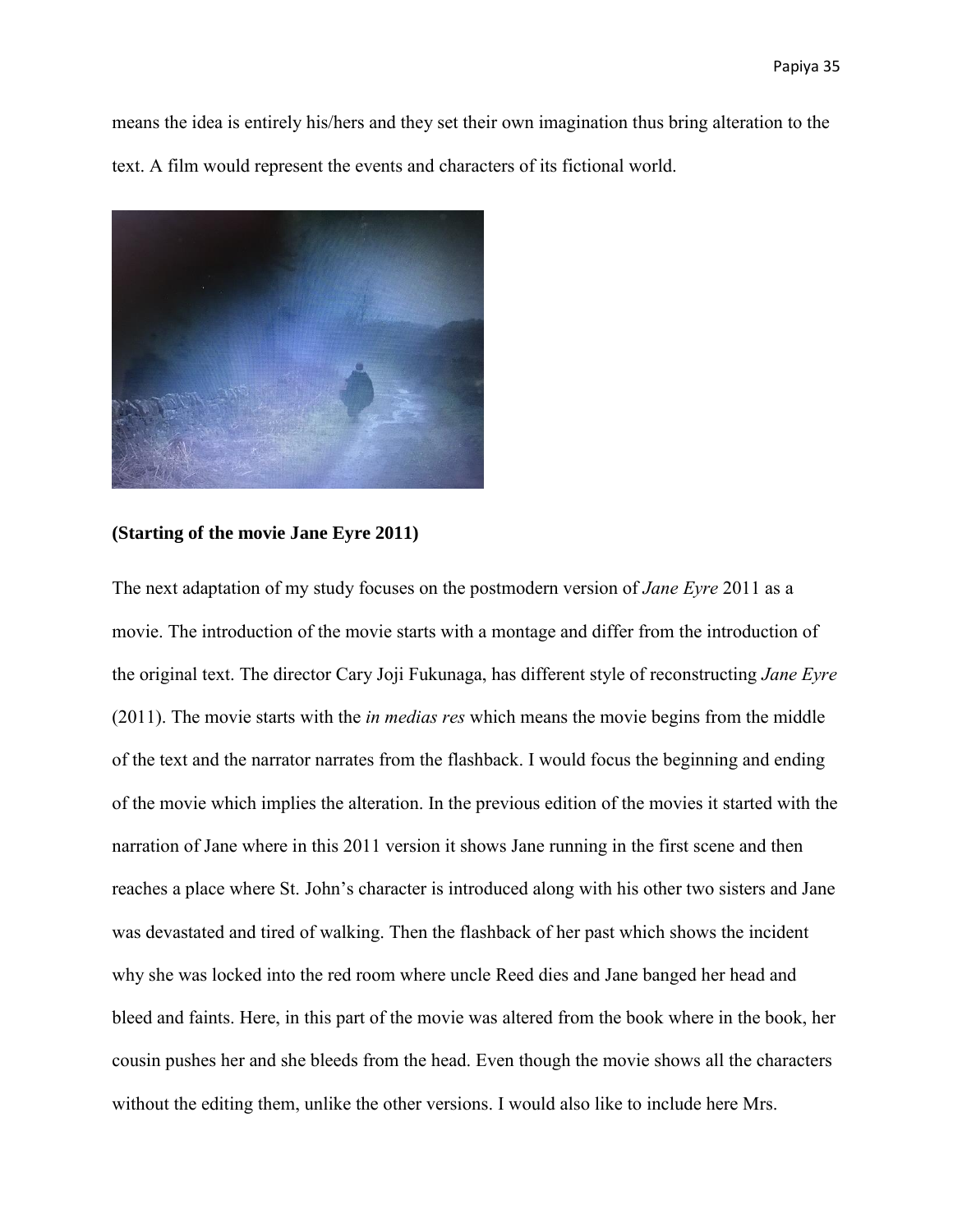Rochester's character was also well defined in the movie as the book. The ending of the movie here is not exactly as the book but Jane and Mr. Edwards unity ends the movie. In addition to this, comparing this version with the other adaptation of the book I would claim, the story was not as stretched in the BBC version. Even though the BBC version was a drama, so it intends to hold the interest of the viewers for a long time. The 2011 movie itself had that capacity of holding the audiences' patience for the short period of time which is almost two hours. The whole book was of 12 chapters and made into 11 episodes each 30 to 40 minutes long, whereas the movie of 2011 Jane Eyre is about 2 hour 9 seconds. There has been lot of edited work and characters were surrounded by the central one's but in the drama small little details were provided from the red room to the heaven and hell cremation. Also in the book, it went far with Mr. and Mrs. Rochester and their son and Mr. Rochester getting his eye vision back, and Jane's narration on this state:

"He and I went up to London. He had the advice of an eminent oculist; and he eventually recovered the sight of that one eye. He cannot now see very distinctly: he cannot read or write much; but he can find his way without being led by the hand: the sky is no longer a blank to him—the earth no longer a void. When his first- born was put into his arms, he could see that the boy had inherited his own eyes, as they once were—large, brilliant, and black. On that occasion, he again, with a full heart, acknowledged that God had tempered judgment with mercy".

#### (Charlotte Bronte, *Jane Eyre* P.517)

 But the movie did not show it all, it ends by their unity and later few lines of narration. *Jane Eyre*'s (2011) starting was different from other reworked copy because it intends the audiences to rethink the story again. There is no clear general idea of film narrative being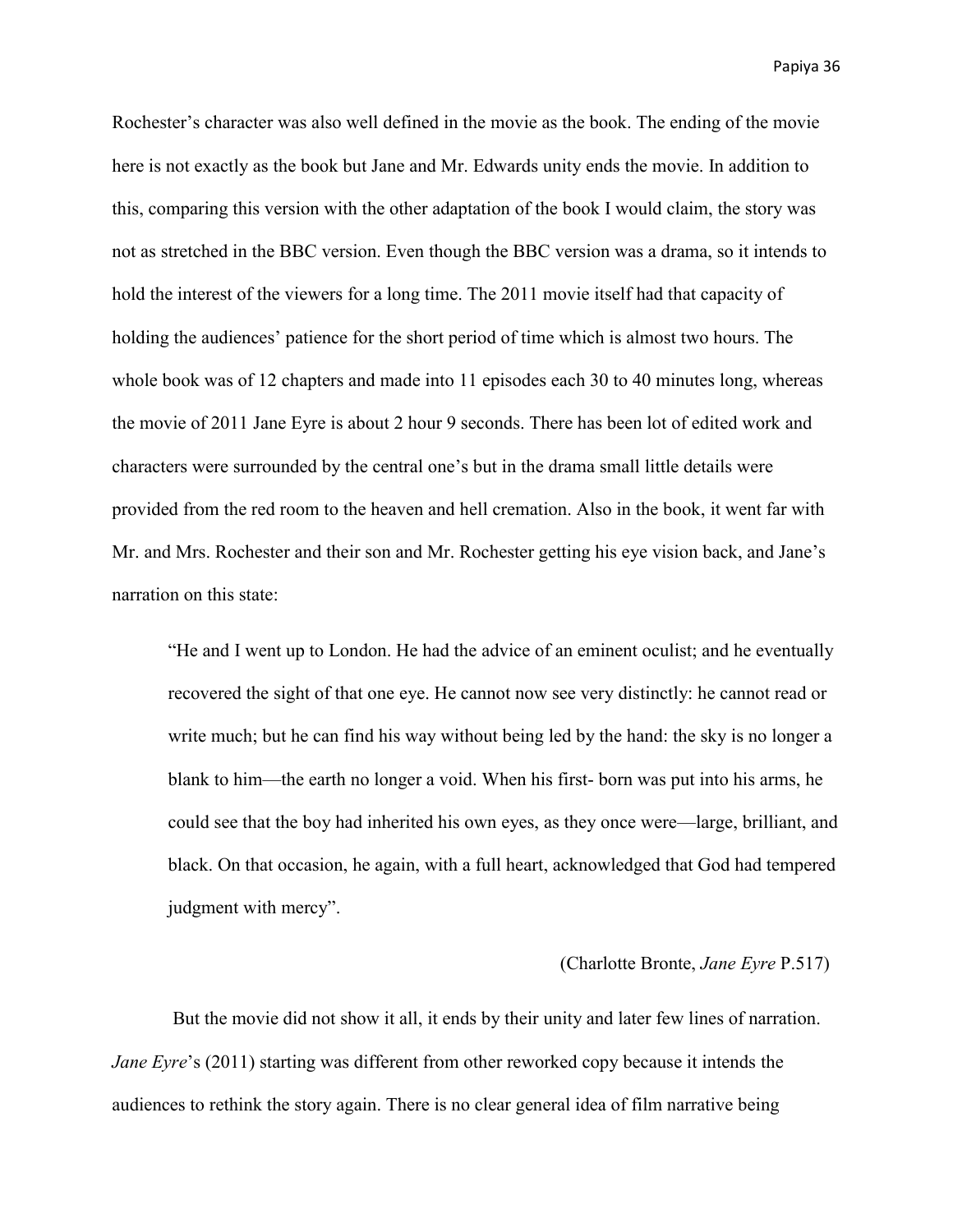rendered by a kind of visual narrator in the required scene. It maybe that we have a film concept of something corresponding to the implied author's tier. Thus, sometimes the personified camera, with all new technicalities plays the role of a human observer. A point of view associated with the set of the movies. There were not such serious changes in the movie from the text, the narration and the dialogues were also associated much align with the text except for few exaggerations which were cut off from the film. It is also important to choose the location whether it matches with the plot.

My last observation was F. Scott Fitzgerald's *The Great Gatsby* which is a very recent adaptation so I presume I can find a lot of difference from its prior releases; also it is true that, from the technical aspects there are huge changes. But from the appearance to the explanations there wasn't much alteration.



**(The movie of 2013** *The Great Gatsby***, start with this sanitarium from where nick starts his conversation with the doctor)** 

The New Gatsby looks more rich and arrogant. The element of the set was well equipped and expensive. I must say the producer had a huge budget on the movie thus, his expectation of the remuneration. This book is not as lengthy as my other two books, as *The Greats Gatsby* is of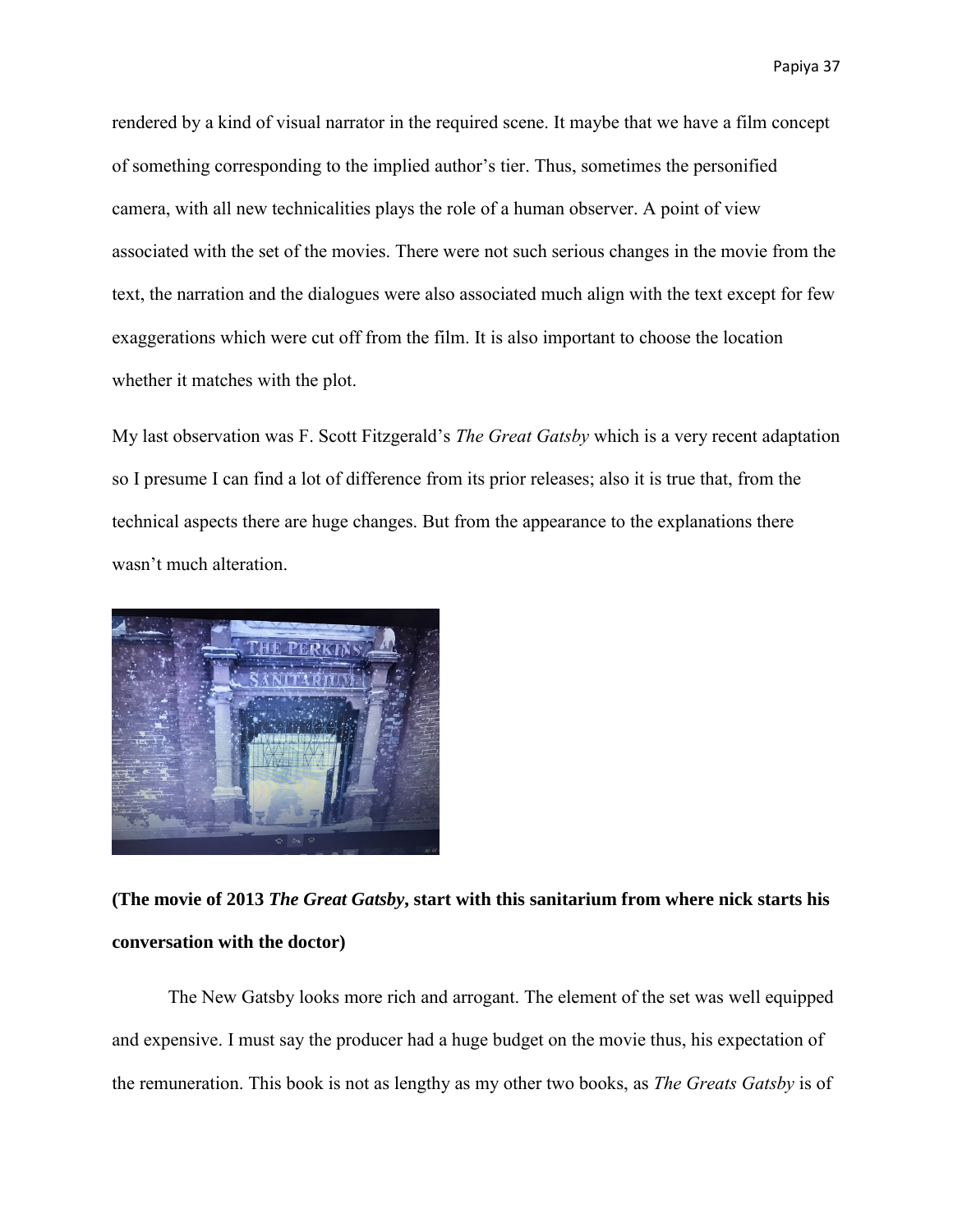11 chapters and the movie is about 2 hours 22 minutes. And the older edition of the movie is of 2 hours 23 minutes. Last two books I choose; the earlier types were drama but this was motion picture with lack of modern technicalities. Nick with all his effort tried to give the example of golden twenties after the world war one and before the great depression depicted how American lives were full of falsehood. Nick in both the movies is the narrator but still dramatization of the new version has different impact because he started the description in a different way, explaining the doctor at his chamber about his life and he starts narrating the story, in the ending there was no appearance Mr. Gatz which contradicts with the text and the earlier adaptation. The below dialogue are from the text and slightly the earlier version if *The Great Gatsby* has it but not the latest one. Nick say's on arrival of Mr. Gatz,

 "When I left his office the sky had turned dark and I got back to West Egg in a drizzle. After changing my clothes, I went next door and found Mr. Gatz walking up and down excitedly in the hall. His pride in his son and in his son's possessions was continually increasing and now he had something to show me."

#### (F. Scott Fitzgerald, *The Great Gatsby*, P. 183 and 184)

I would also like to bring attention on the parties of Gatsby's house, it creates such intensity. Moreover, the director has input all the luxurious items which was spectacular, in the sense that it gives visual satisfaction to the viewer's in comparison to its prior editions. Another additional surprise to the new version 2013 of *The Great Gatsby* was to introduce with famous Indian actor Amitabh Bachchan in the movie. I am emphasizing over this point here to stand that, maybe to increase the number of audience the director has taken a foreign actor here. End of the movie it also shows the narrator himself wrote a book which he names as The Great Gatsby. The film adaptation of *The Great Gatsby,* which contains a lot of rich metaphoric language, was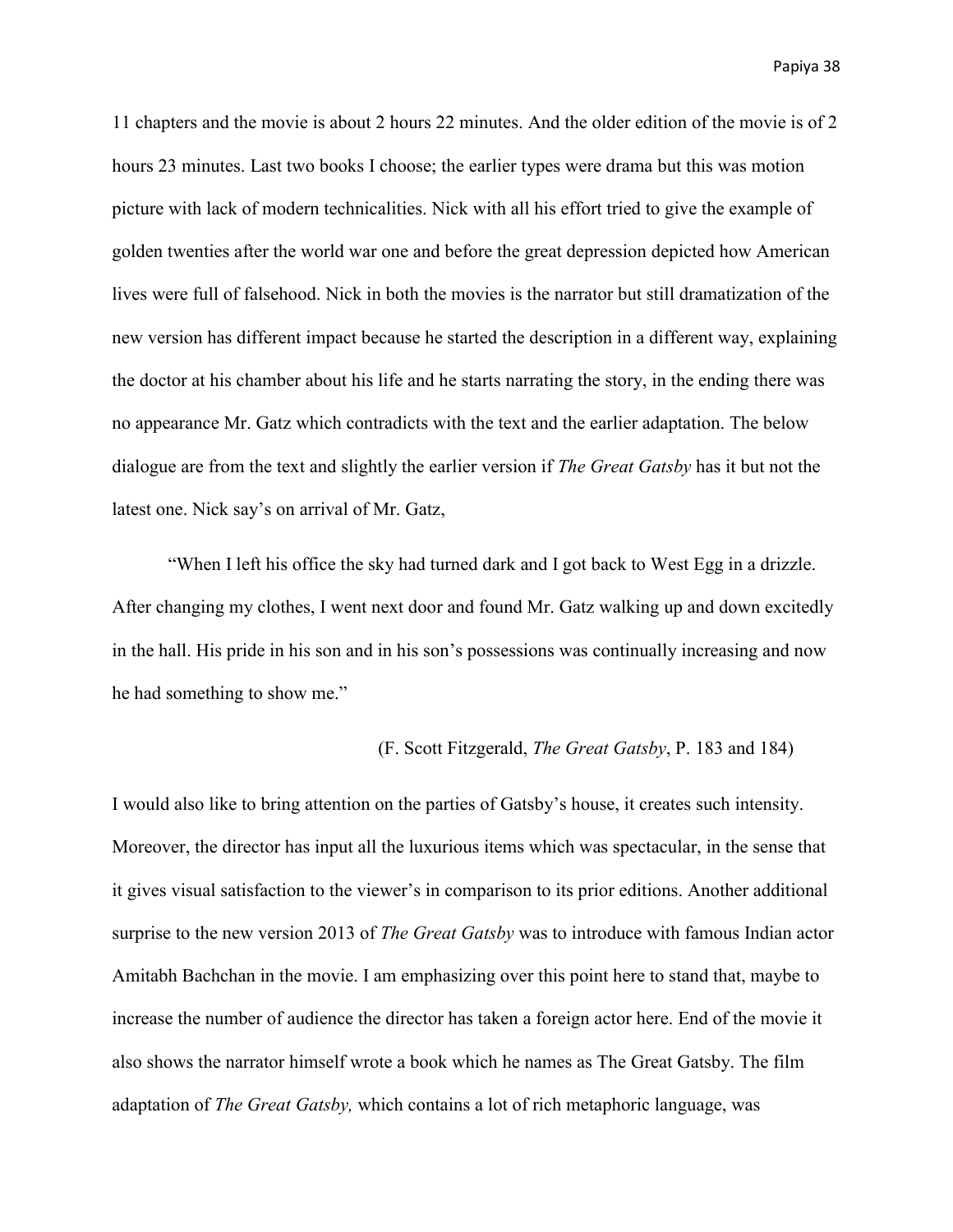considered to be marginal by critics because it attempted to the literally reproduction of the original language. The type writer and those alphabets emphasis on the green color light which has a relation with Gatsby from a long time and has been mentioned in the beginning of the book as well. The 2013 version of *Great Gatsby* has also implemented very new technological association which makes it more appealing to the audience.

From above all observations of the three postmodern versions of the texts in the films, I can infer that there were many changes in the technology usage or in the concept and few new things have been introduced which I find logical. Since the time has changed, it is a matter of acceptance of the audience. On the issue of fidelity, I would say change is always good, it is another option of knowing if it was not done we could not have judged something good or bad, the comparison arises when we set no borderline for adaptation. If fidelity studies are the products of a New Critical "paradigm", they are an important transformation of literature. Where the new critic might demonstrate the systematic of a particular work of art, the adaptation critic would displace that systematic to the relationships between these two or more types of works. No wonder that the credit of fidelity goes to an adaptation that has suggested to everyone since Bluestone states, that the next move in the argument should be a turn to the modes through which the system imposes itself—what Bluestone calls "the mutational process," what Andrew calls "sociology." In Dudley's word, adaptation in the recent time has taken a sociological turn in the society.

(Andrew, Dudley. "*Adaptation"* P. 70 and George Bluestones "*Novels into Film"* P.33)

I would also like to include that the postmodern form of adaptation has new agenda this, they are popular media and has mass acceptance among people and it looks forward for more new speculations. People in the  $21<sup>st</sup>$  century use time in various ways, hence film is less time consuming than reading a books. Books work as inspiration. If someone has plenty of time now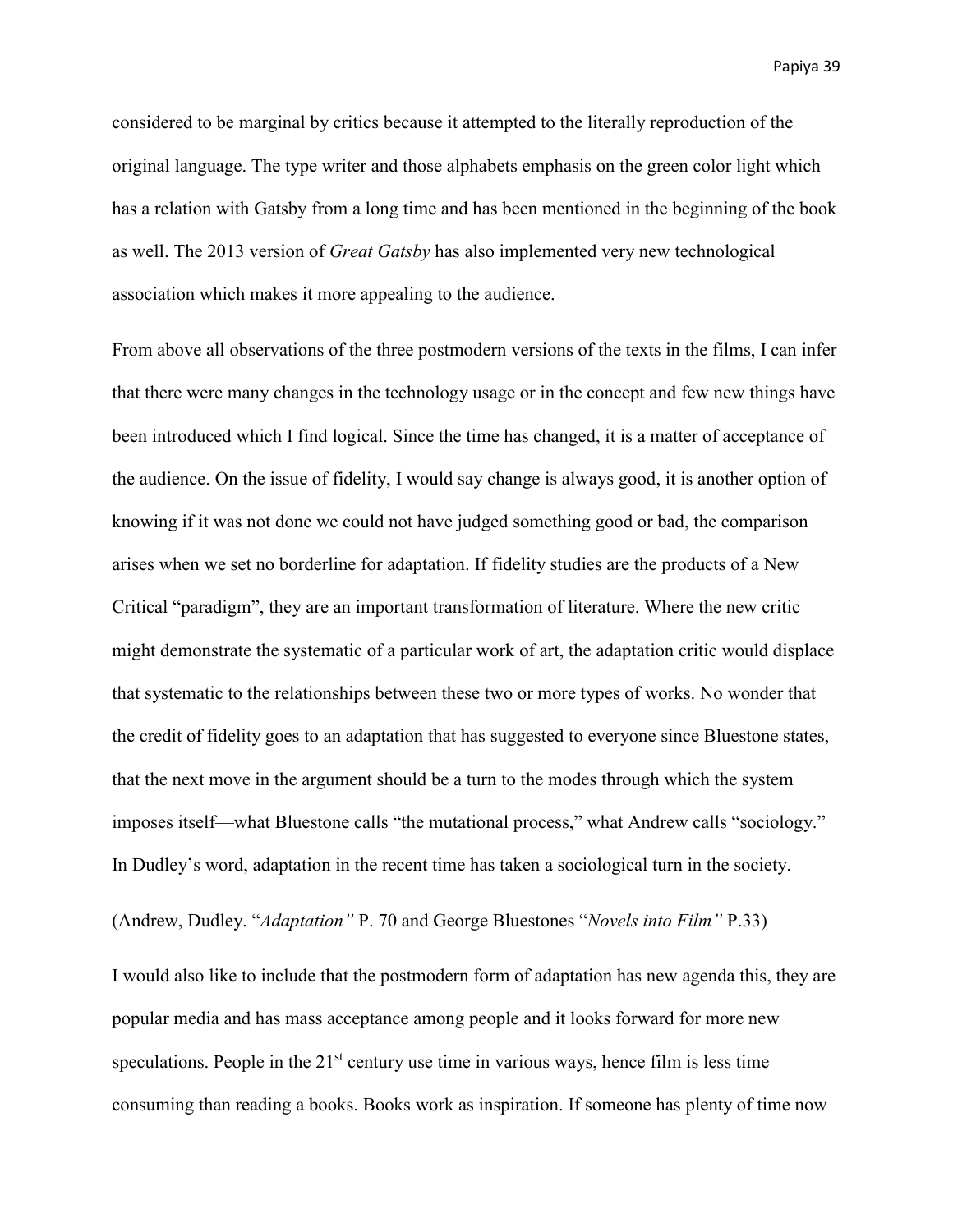only than they can read a book with pleasure otherwise the enthusiasm and habit of reading books nowadays has disappeared. If people can get the same amusement in short time than why should one spend more time in reading the text, it is better to explore more new availabilities.

If we consider the issue that, the films were made before as well then why these creation and recreation, what was the need of making the newer versions again? It is may be because time travels and it travels way beyond our rational. The new technology, use of animation, movie making camera, the graphics work, all are modern equipment that are concern of today's film and last but not the least the priority of the audience, which brings money to the producer. The film also concern not only art but also economy. A film is a popular cultural invention, but mostly it has become a business now. It was an art before but now it holds a huge market, films are made according to the demand of the viewers. Society has huge expectations from films now, movies have become a source of inspiration to the mass. I believe producers are willing to invest on those films which will have connections with ordinary people. Thus it follows the history of creating and recreating.

#### **3.2 Review from viewers:**

To analyze my study further, I took review from few people and here is the sample where I have attached their opinion regarding the movies early and post versions.

1. Ashamoni (School Teacher)

a. Have you read the texts *Pride and Prejudice*, *Jane Eyre* and *The Great Gatsby*? Answer: I have read all the three texts.

b. Have you seen BBC version of *Pride and Prejudice*? Answer: I have watched the BBC version of *Pride and Prejudice*.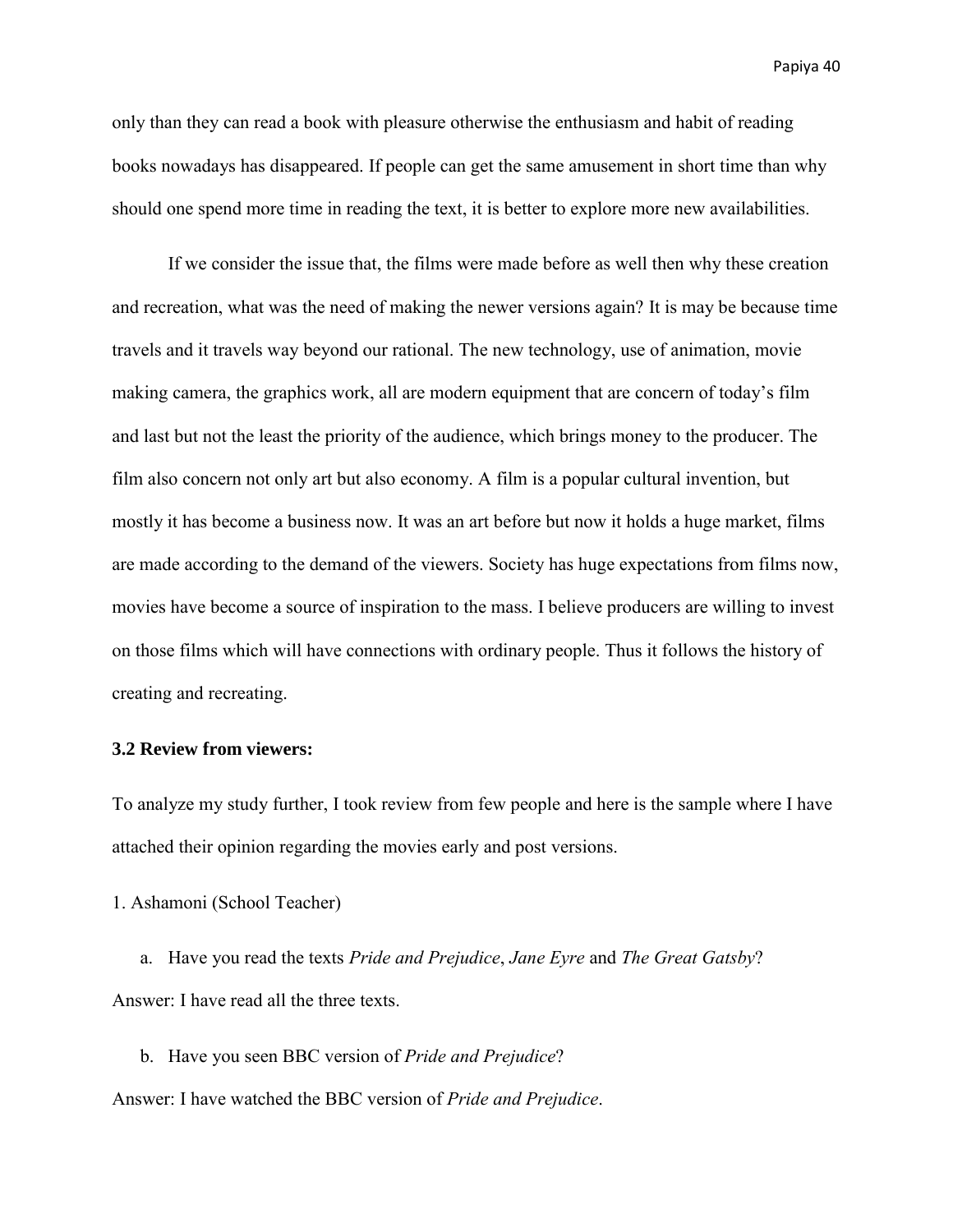c. Have you seen BBC version of Jane Eyre and 1974 *The Great Gatsby*? Answer: I have watched the BBC version of *Jane Eyre* and 1974 *The Great Gatsby*.

d. Have you seen the Respective version of these movies of Postmodern time? Answer: I have watched the Postmodern versions of the respective movies.

e. Do you think they have similarities?

Answer: They have got similarities in the storylines and giving the essence of  $19<sup>th</sup>$  and  $20<sup>th</sup>$ century society.

f. Do you think they are different?

Answer: With time everything gets modernized. To go with the flow, the directors need to improvise in their adaptations according to the demand of the mass people.

g. Which version do you like most and please define why?

Answer: If I take an adaptation as an example of Postmodern adaptation to talk about that would be *The Great Gatsby*. Compared to the version of 1974 and 1949, the adaptation of 2013 is more spectacular. In addition to this, the director has made the adaptation glamorous than the 1974 version according to the taste of all walks of life, though it's so obvious that he made it a bit flashy to catch the audience of this Postmodern time.

2. Sharmin (Faculty)

1. Have you read the texts *Pride and Prejudice, Jane Eyre* and *The Great Gatsby*? Yes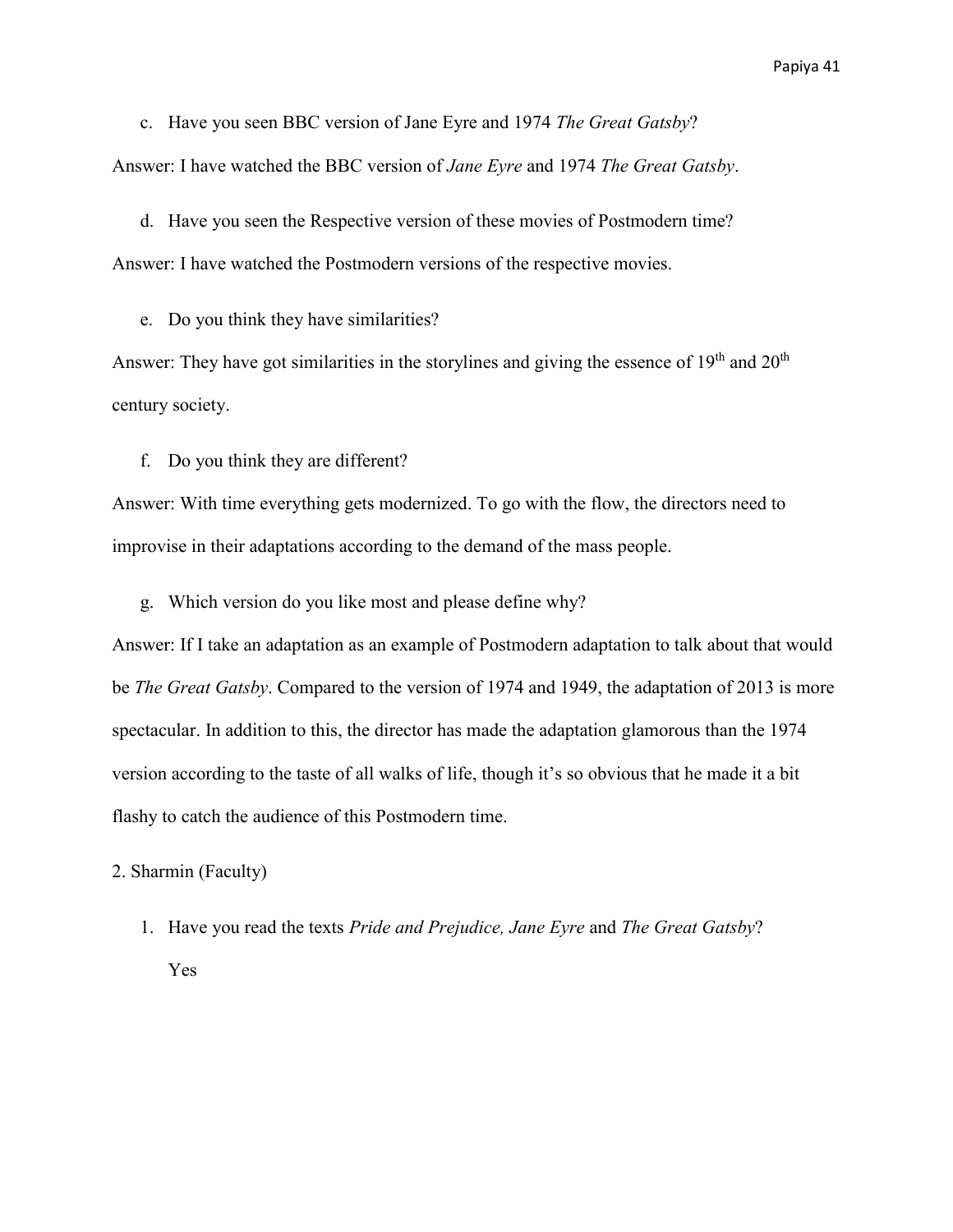- 2. Have you seen BBC version of *Pride and Prejudice*? Yes
- 3. Have you seen BBC version of *Jane Eyre* and 1974 *The Great Gatsby*? Yes
- 4. Have you seen the Respective version of these movies of postmodern time? Yes
- 5. Do you think they have similarities?

Plot remains the same in both books and movies and the older version and newer version of the movies. However, the newer version of the movies had a more modern feel compared to the older version of the movies.

6. Do you think they are different?

I felt the Climax in the newer version of the movies has changed in comparison to the older versions. Even though the time and place of the movies (80s) remained same but the setting seemed more modern in the newer versions. One reason behind this could be the target audiences; hence the newer version focused more on the modern times keeping current audiences in mind. However, putting too much focus on modern time and modern audience might take away the real feel and originality of the movies.

7. Which version do you like most and please define why?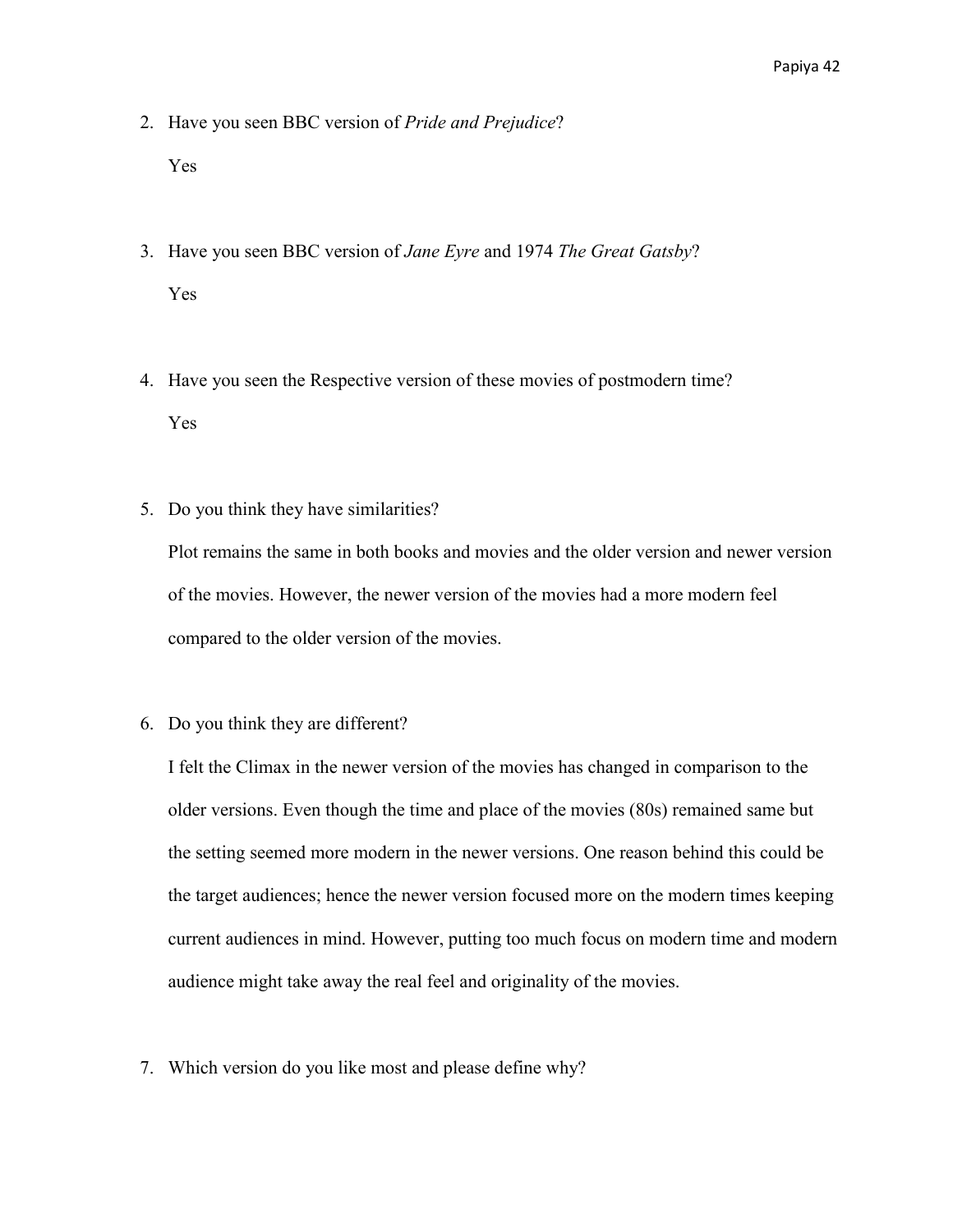I would prefer the newer version of the movies with the modern setting as it feels more relatable, given that the plot remains exactly as the original. Another reason for me to choose newer version over the older version of the movies is highly influenced by the role being played by actor/actress of my time (current/modern). I do believe actor/actress contribute a huge part in engaging audience to the story, in case of movies. On the other hand, reading a book does not require the presence of a real life actor/actress to engage the readers to the story.

However, I prefer reading the books before watching any version of the movies because reading offers a wider range of imagination to readers.

3.Aumi (Faculty)

Have you read the texts *Pride and Prejudice*, *Jane Eyre* and *The Great Gatsby*? Yes

Have you seen BBC version of *Pride and Prejudice*?

### Yes

Have you seen BBC version of *Jane Eyre* and 1974 *The Great Gatsby*?

Yes

Have you seen the Respective version of these movies of postmodern time? Yes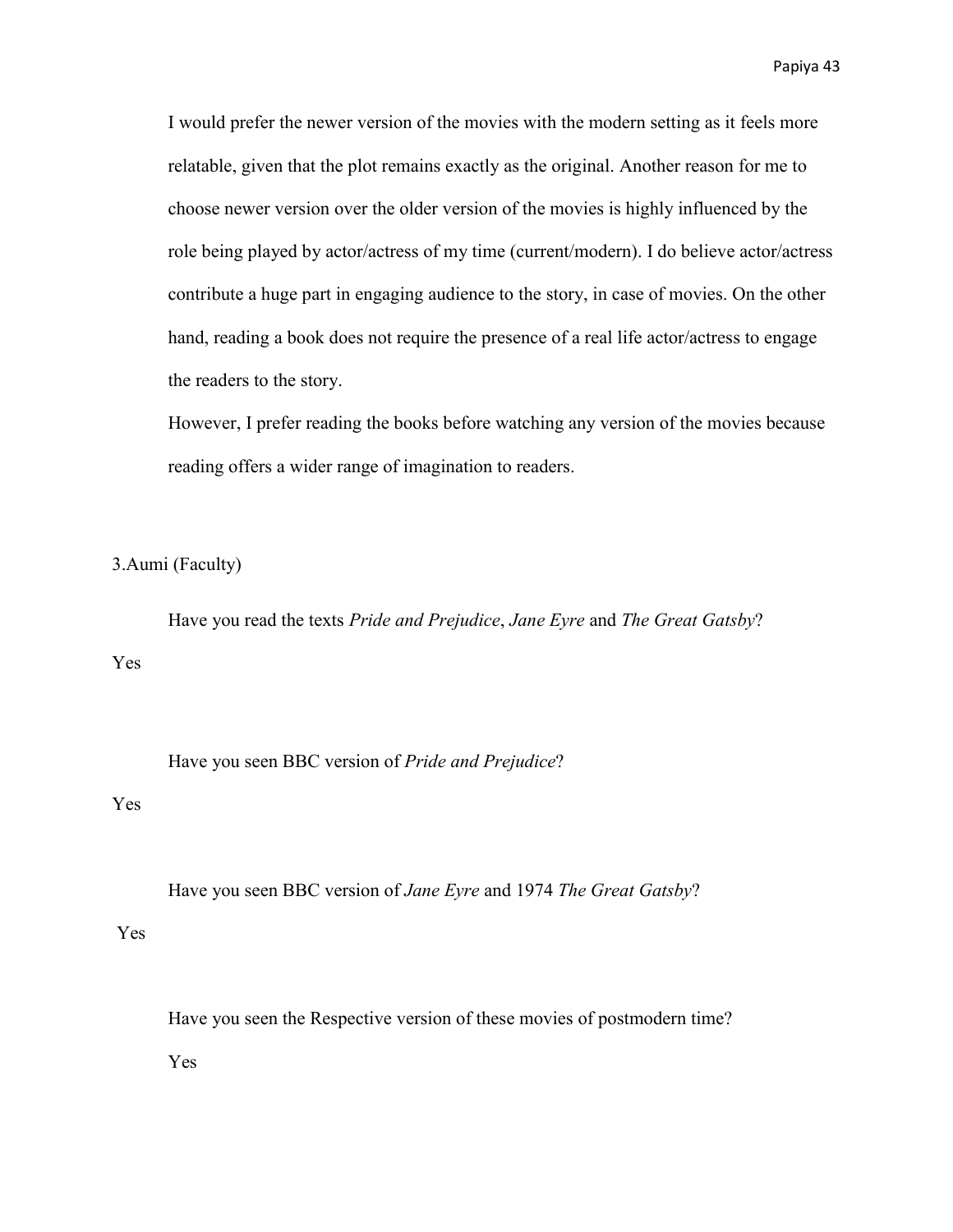Do you think they have similarities?

Yes, I think the versions have some similarities. Name of the characters remain same also communication tone of the characters. The movies also have similar plots, scenes and dialogues in some particular scenarios.

#### Do you think they are different?

Yes, the versions also have some differences. The time and setting of the movies are different in the two versions. The location of where the movie was shot also differs the two versions. The modern versions of the movies have modern music and modern feel. In some cases, the props used in the movies also changed to make the audiences feel more realistic.

#### Which version do you like most and please define why?

I like the newer version of the movies but combination of reading the text and then watching the movies provides a better overall understanding. The newer version reflects the theme of old movie as per the audiences' preference. The picture quality and sound quality is better and they are edited and screen tested hence lesser chance of critic. The newer version of the movies also brings out the modern flavor of the modern time and place. It is easier to understand the language in newer version of the movies and the connection feels more real. Also the newer versions are more available in Electronic forms to the audiences compared to the older versions, hence less hassle and cost effective.

#### 4. Meena (Faculty)

1. Have you read the texts *Pride and Prejudice*, *Jane Eyre* and *The Great Gatsby*? Yes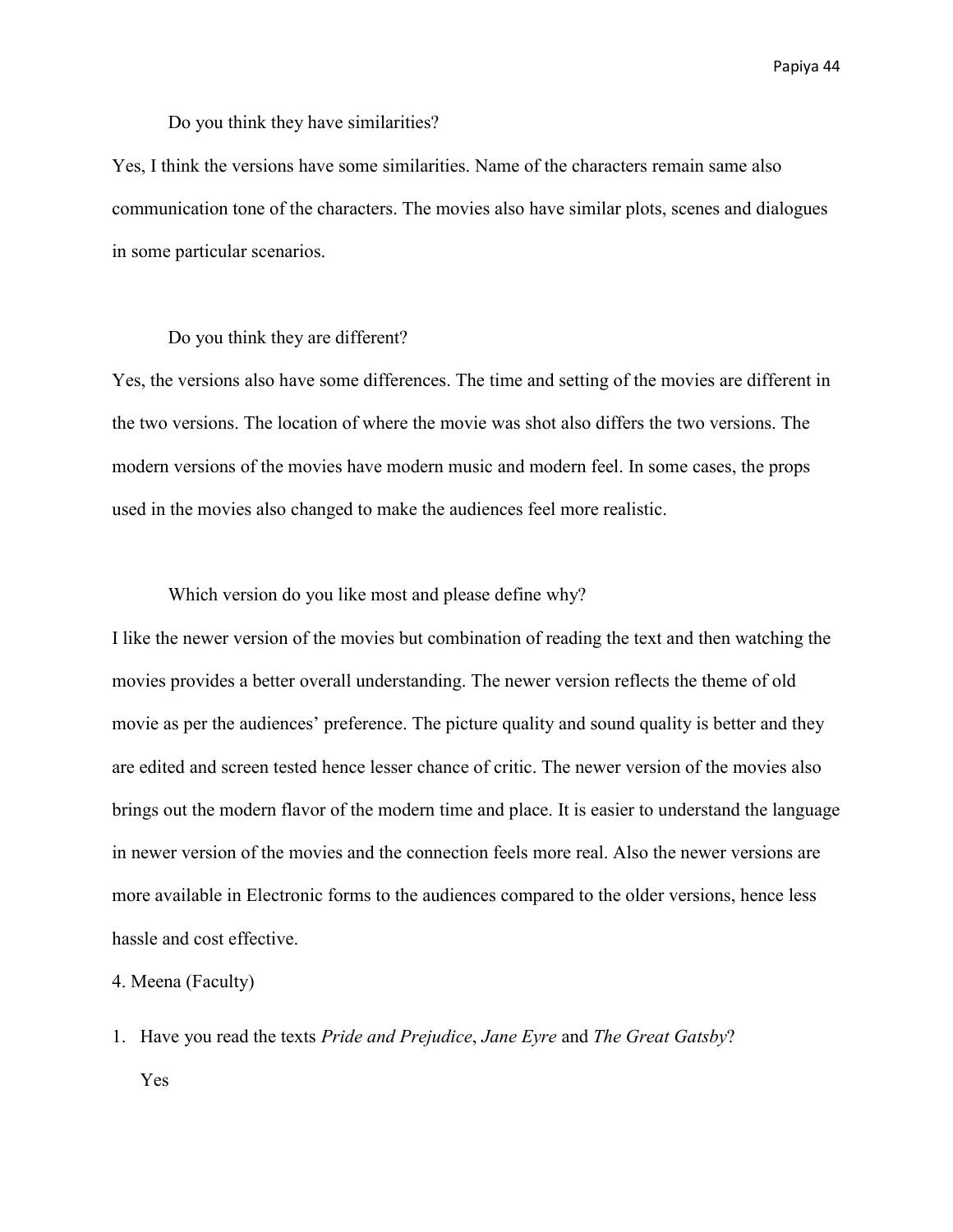2. Have you seen BBC version of *Pride and Prejudice*?

Yes

- 3. Have you seen BBC version of *Jane Eyre* and 1974 *The Great Gatsby*? Yes
- 4. Have you seen the Respective version of these movies of postmodern time? Yes
- 5. Do you think they have similarities?

Yes, in some points they have certain similarities like love, sacrifice and relationship.

6. Do you think they are different?

Yes, they are different such as in some cases the introduction, among the characters and in some the cases the sad climax of *The Great Gatsby*.

7. Which version do you like most and please define why?

All the three movies *Pride and Prejudice, Jane Eyre* and *The Great Gatsby* are nice with their versions. *Jane Eyre* and *Pride and Prejudice* are romantic, comedy and dramatic movies. *The Great Gatsby* is suspense and peculiar love story and all of them have their own importance.

I enjoyed watching the *Pride and Prejudice* as it has all the important aspect of real life.

I enjoyed watching all the version of these movies but I really loved watching the *Pride and Prejudice*, 2005 version because it is so simple and realistic. The main leading actress of the movie had very strong representation of the book. She is very smart and loyal to her family especially with her sisters. She is not scared to speak the truth or to admit the truth.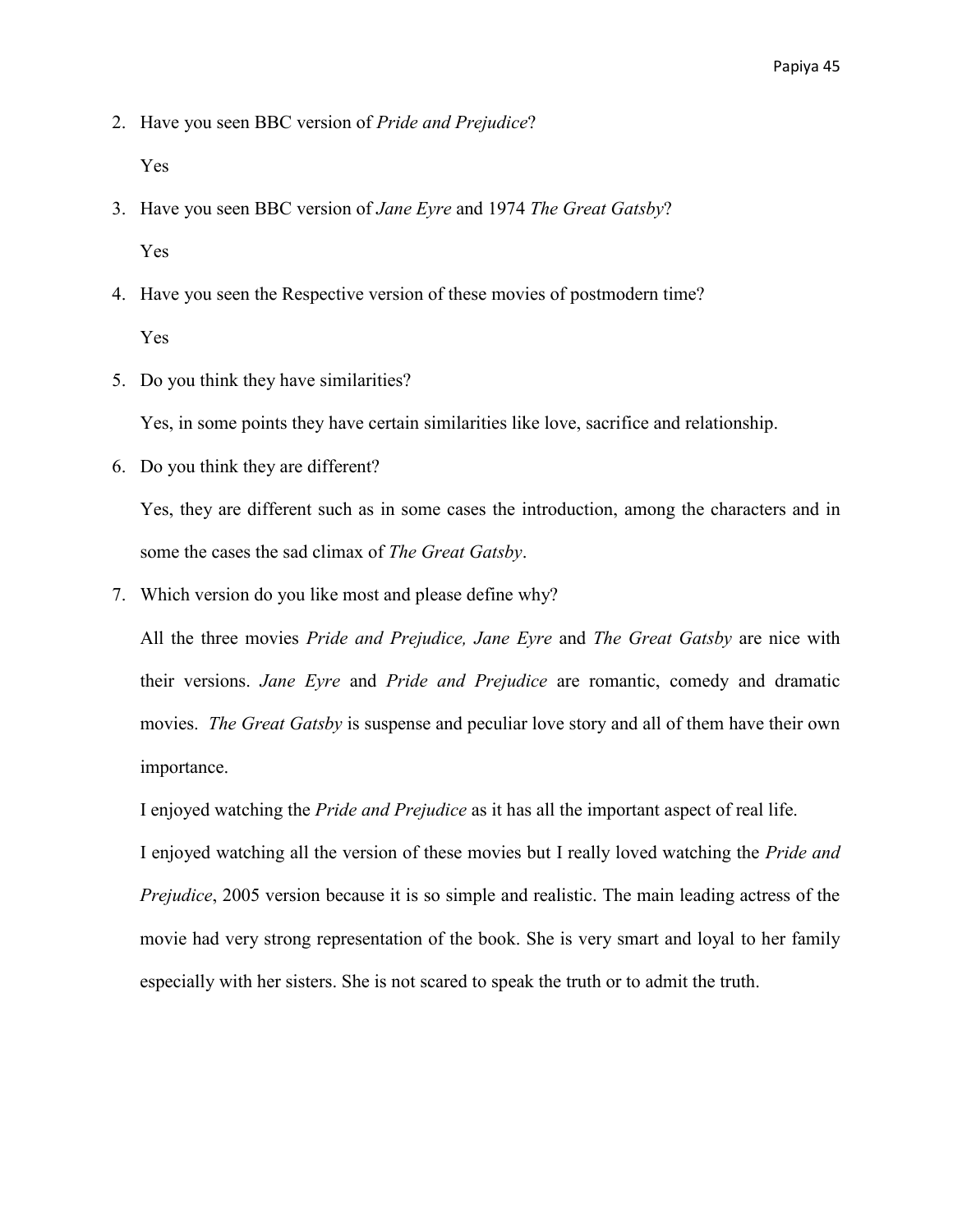About *The Great Gatsby* 1974 version, I loved it more because it's very watchable film with beautiful story. The love and sacrifice were important concern of the story. The issues around marriage, families and relations are expressed in a beautiful way.

About the movie *Jane Eyre* both the early versions and the new one contains romance and hidden secrets that have delighted me.

I have to say that both the 1996 and 2011 versions have their own beautiful stories. I have to say that the 2011 *Jane Eyre* is my personal favorite. I just feel more connected to the 2011 film with its intense love, romance and affection.

5. Farhan (Service Holder)

Have you read the texts *Pride and Prejudice, Jane Eyre* and *The Great Gatsby*?

Answer: Yes, I Have.

Have you seen BBC version of *Pride and Prejudice*?

Answer: Yes, I do have seen it.

Have you seen BBC version of *Jane Eyre* and 1974 *The Great Gatsby*?

Answer: Yes, I did.

Have you seen the Respective version of these movie of Postmodern time?

Answer: Yes, I have

Do you think they have similarities?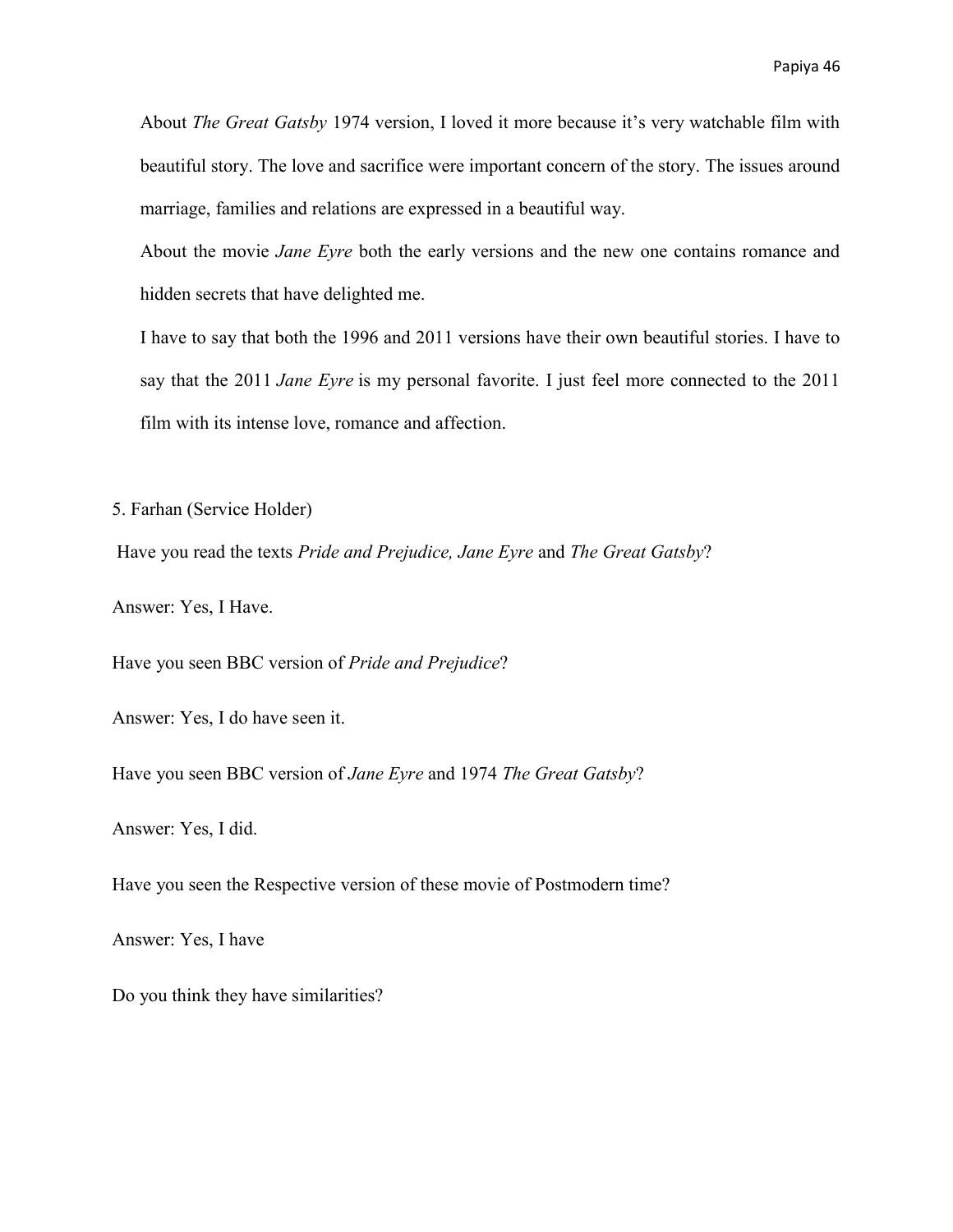Answer: Yes, they have similarities in the basic but they were modified in the different versions as these are adaptation of classic book into a movie or a series. Therefore, modification was needed because of changes in time.

Do you think they are different?

Answer: Yes, I found difference in the adaptations as well. But these difference where to made to make the movie more acceptable for the spectators.

Which version do you like most and please define why?

Answer: I mostly like the latest version of *Pride and Prejudice* because in new ones I feel the direction, editing, dialog, timing, was much nicely represented than the older ones. Most importantly all these are the classic novel adaptations. Therefore, all the movies were good in their own way because to bring a whole book into 2-hour movie is not an easy thing to do. I would also include here adaptation is always a good option for the non-readers.

According to most of the viewers they prefer to watch the newer adapted version of the text. It is possibly because the age limit I have chosen was between 26 to 34. From their opinion the movies and versions are similar some way or the other, and prefer to watch the postmodern version of the films.

#### **3.3 Debate on film vs. text:**

Since the adaptation started the controversy among film vs. text in going on. There are so many issues and complain, so many comparison and dissimilarities over different time period. And it will continue as long as adaptation lasts. The subjects on which the debate might stand on is the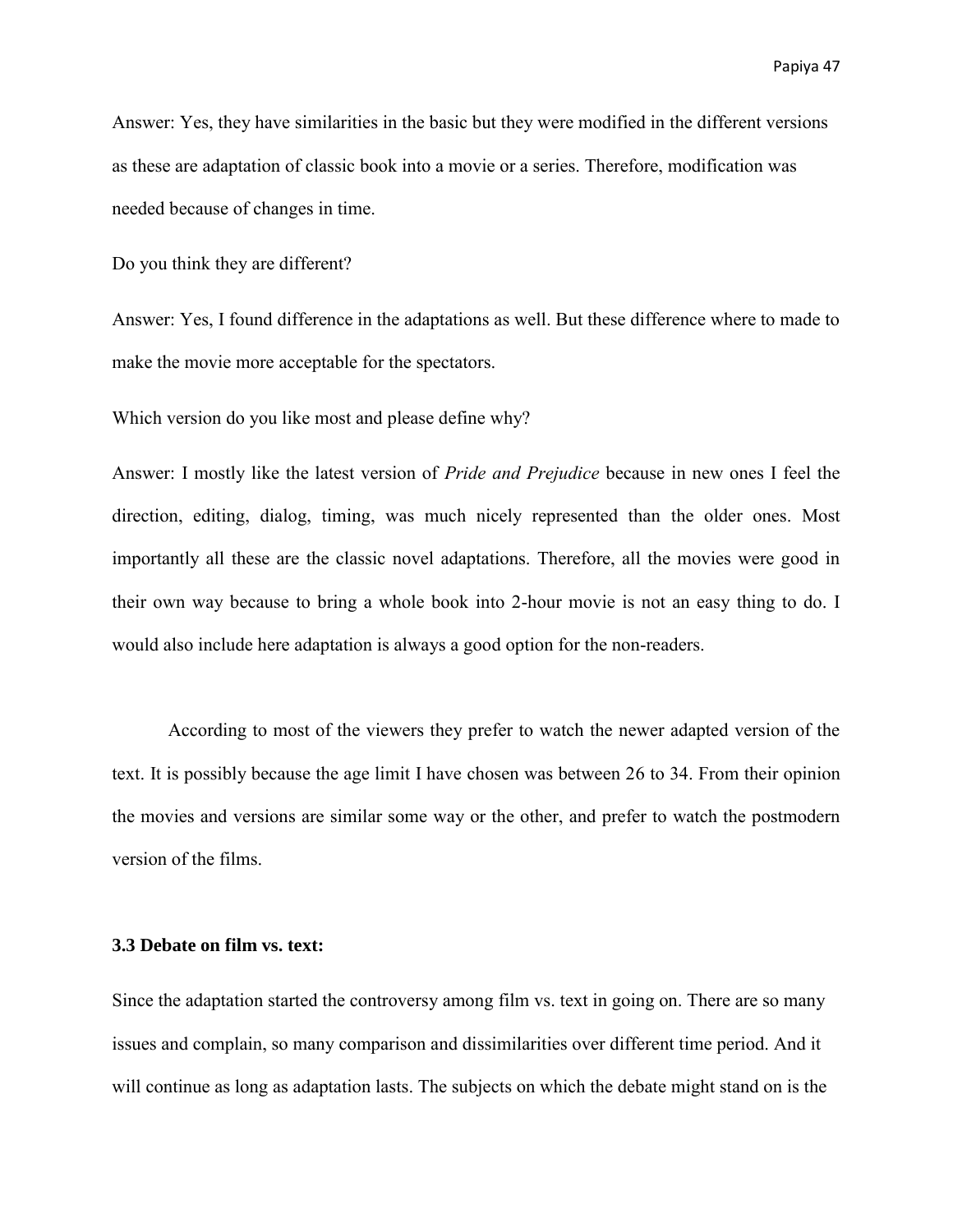plot, character, content, setting, and time. In recent times the films are also being considered as text in the postmodern time. As I have mention earlier, an adaptation differs from literature due to the involvement of the producer and the director. And as there are readers who like to read book and compare it with the movies, then arise with problem comparing them with the original piece of text. The people who loves reading books do not like the concept of adaptation. A reader likes to read the literary text looking into the details of the text for example, literary elements, independent thoughts, and author's point of view and get a scope to analyze them. To a reader, reading book means more than just understanding the words and stories but to read between the lines, understand the emotions of the characters, the rising conflicts, and the twists and turns of life. But if it's about movies then it also let us to rethink the story of the original text, the comparison arises here again. Even though the films cannot let our imagination to explore but to certain extent it helps us to visual. The debate over text and film will continue forever till the time continues. And it is not possible to say books had taken over films, but to some extent films have taken over books. To end the controversy among film and debate I would like to mention what G.B Shaw has mentioned in one of his book that,

"Progress is impossible without change, and those who cannot change their mind cannot change anything".

(G. B.Shaw, Everybody's Political What's What?, P 330)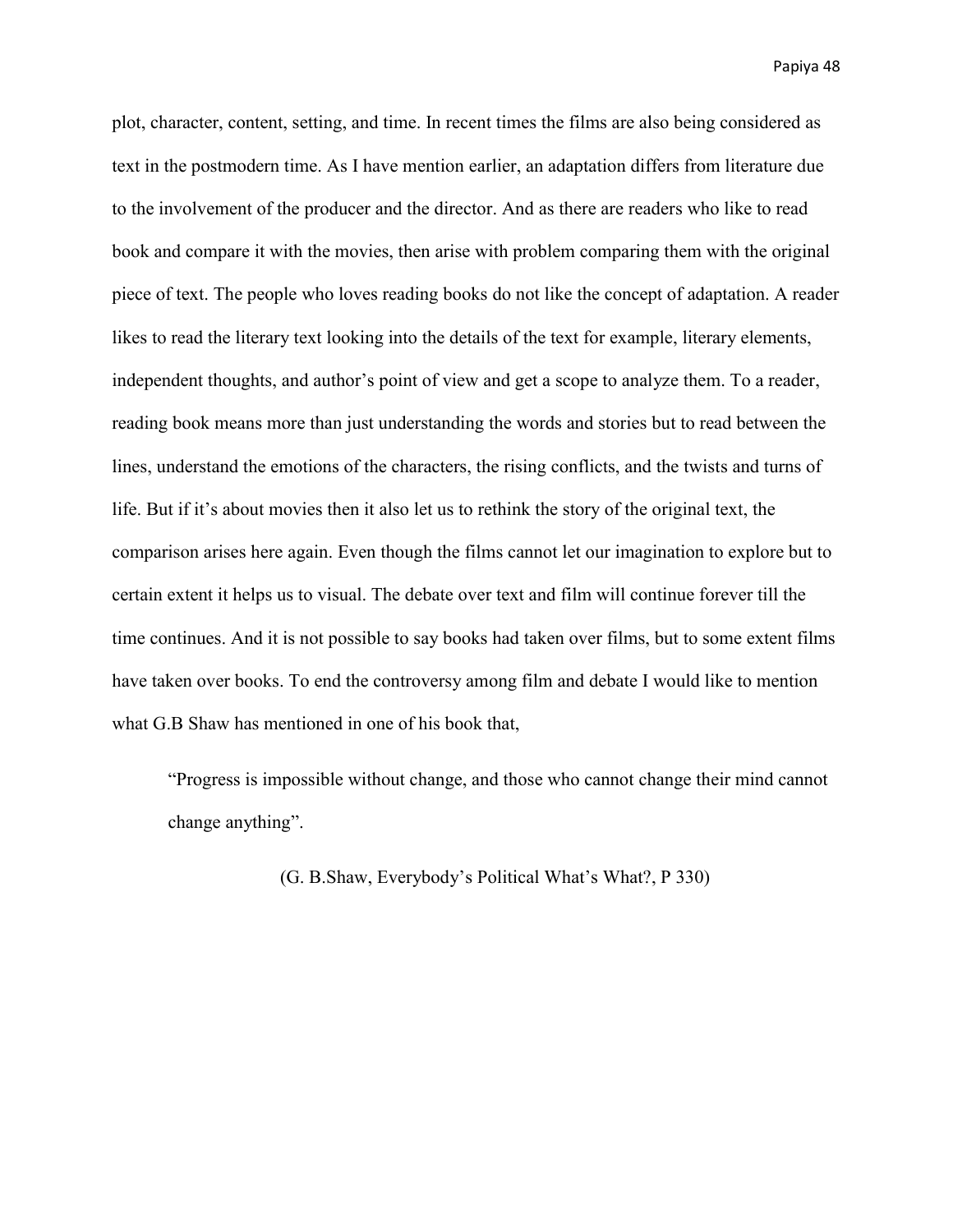#### **Chapter 4: Conclusion**

The main purpose of this paper was to discover the adaptations of classic novels and what difference or changes the versions have from one other and the text. Meanwhile, doing this, a lot of aspect came among them is the politics of adaptation and primarily the technicalities of camera and new technological involvements which probes the issues of the conflicting relation between art, originality, fidelity and adaptation. Film adaptations, dramatization, stage, theatre all are different and the directors use their own interpretations through the changes of setting and improvising the scenes, modification in characters, intensive dialogues and most importantly the transition over time. Other than the technical sides, the director expands and explores, visualize and re-visualize different psychological, social and cultural issues which may remain covert in the acknowledged texts. As a sketch of my paper, from the early to the postmodern genre of my chosen texts the alteration was vast. The usage of camera in different time frame has made the later versions of the adaptation more spectacular. As I have mentioned earlier, due to the changes in the time and perception of individuals' adaptation has become more acceptable among the mass. If we look into the history the Greek and Roman time theatre/ stage was the most popular media to entertain the majority of society. That practice has led to today's modern art form of theatre and films. And due to the flourishment of technologies in our modern day, motion pictures have become the strong transmitter of art and culture. According to my observation, director chose to adapt classic and contemporary literature to present the old days in a new form. However, the consumption of commercial aspects of movies put the form into debate and disagreement.

In addition to that, I would also like to include that in this period of time I have looked into many other adaptations and observed the transcultural adaptation has been explored too. I have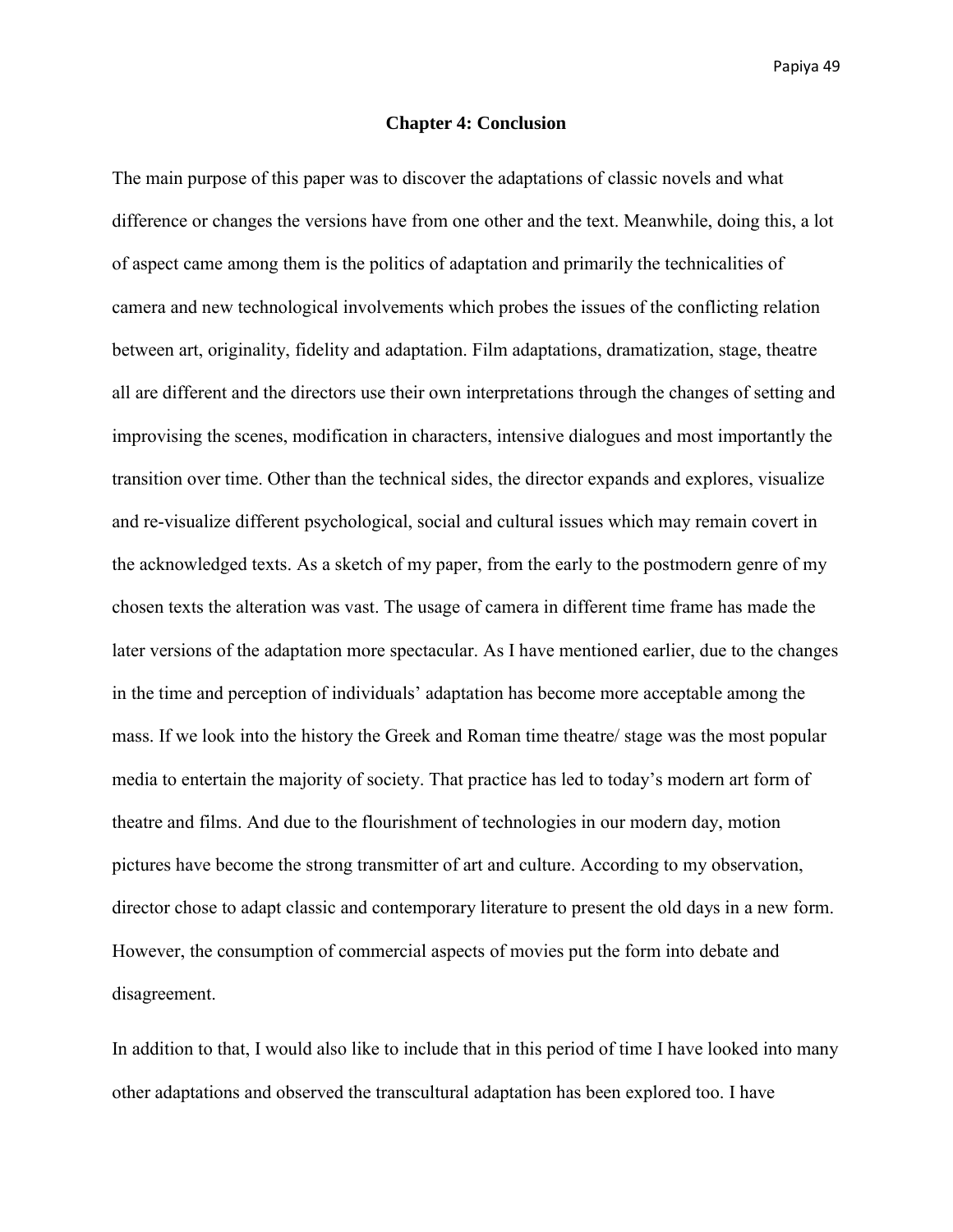mentioned that adaptation can be of various types and transliteration is also an adaptation. Thus, transcultural adaptation has convinced to occupy a huge market of films. It is considered as a great initiative to exchange the cultural history, rituals, norms, traditional stories amongst different countries of the world. The *Pride and Prejudice* is made in Bollywood as Bride and Prejudice in 2004 director Gurinder Chadda Starring Aishwariya Rai and *Jane Eyre* is also made in Bollywood in 1952 starrer Madhubala into Indian context. There would be uncountable cross culture movies which are inspired from the text and has been adapted in many other languages rather than the original. So we can understand by these means that adaptation is beyond control. As it is said, that people from all walks of life cannot read books but they can spectacle pictures, if it is so, then the adaptation can be a great idea to reach to them and those adaptation includes all cultural varieties, norms, rituals of other countries.

 It is an unavoidable debate among literature and adaptation which is the difficult one. Even though fidelity is no more an issue that adaptation is concern about but still there are no such answers to this why these two forms of arts are compared and in fact when both forms of art has its own spectrum. And these both forms of art have its advantages and disadvantages.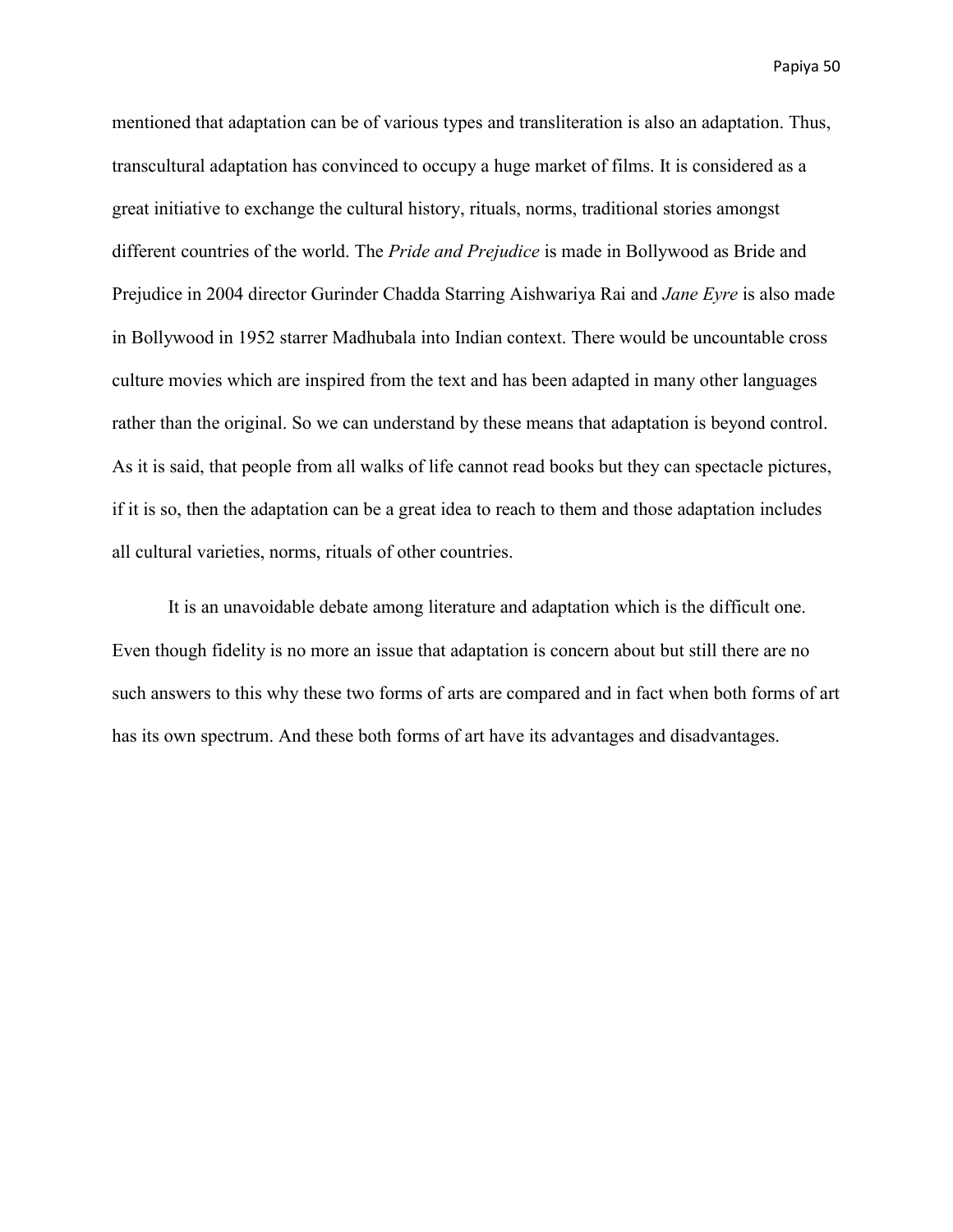#### **Work Cited**

#### **Primary Text:**

- \* *Pride and Prejudice* 1813 written by Jane Austen
- \* *Jane Eyre* 1847 written by Charlotte Bronte
- \* *The Great Gatsby* 1925 written by F. Scott Fitzgerald

### **Primary Movies:**

- \* *Pride and Prejudice* movie 1940 black and white film by Robert Z. Leonard
- \* *Pride and Prejudice* 1995 BBC version of drama by Simon Langton
- \* *Pride and Prejudice* 2005 version movie by Joe Wright
- \* *Jane Eyre* movie 1943, black and white version by Robert Stevenson
- \* *Jane Eyre* 1983 BBC drama version by Julian Charles Becket Amyes
- \* *Jane Eyre* 2011 movie version by Cary Fukunaga
- \* *The Great Gatsby* movie 1949 black and white version by Elliot Nugut
- \* *The Great Gatsby* movie 1974 directed by Jack Clayton
- \* *The Great Gatsby* movie 2013 directed by Buz Luhrmann

### **Secondary Reference:**

#### **Movies:**

\* *Pride and Prejudice*, Indian adaptation of *Bride and Prejudice* 2004 directed by Gurinder Chadha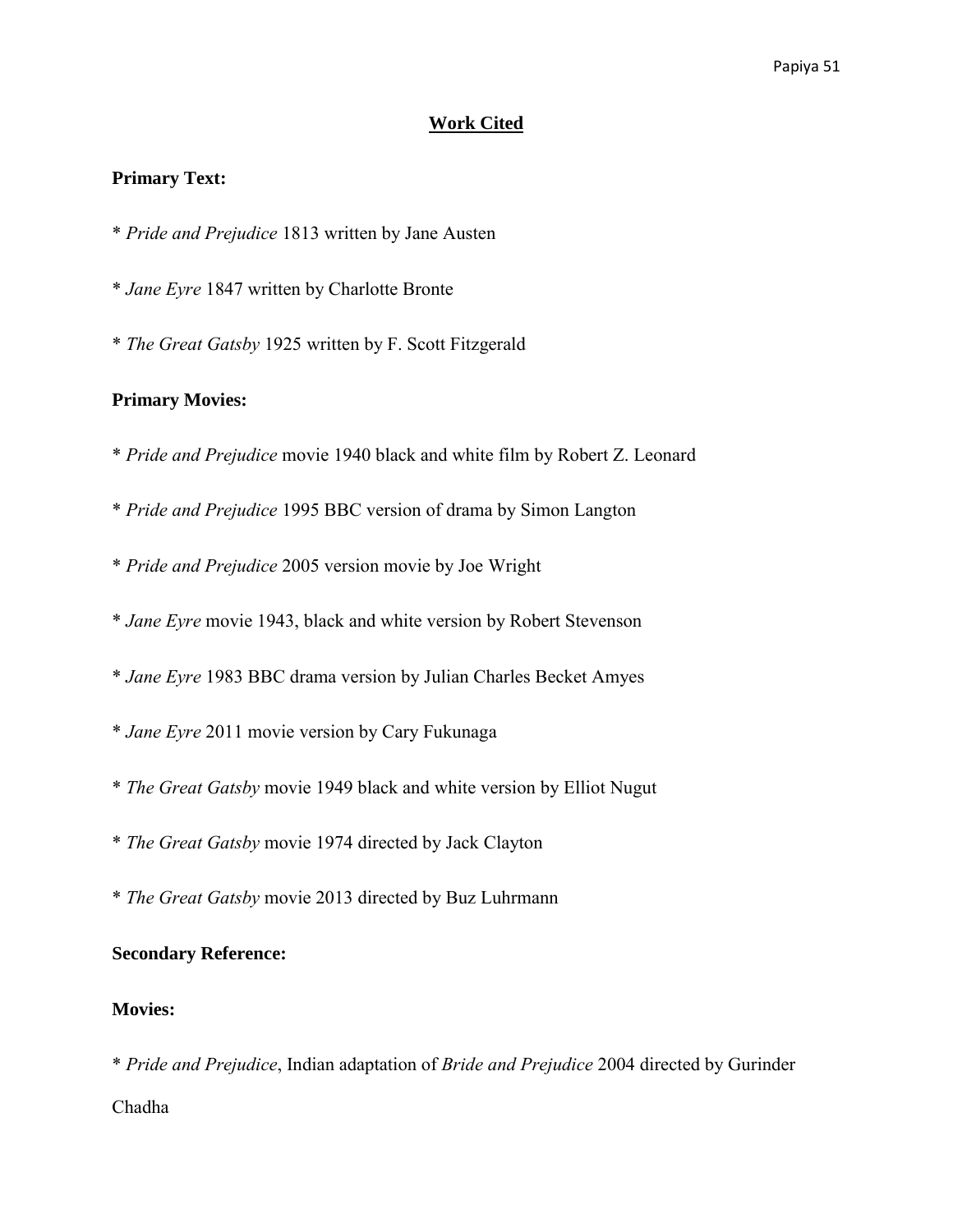- \* *Jane Eyre* Indian version of adaptaion *Sangdil* 1952 directed by R. C Talwar
- **\*** *Troy* 2004 directed by Wolfgang Petersen
- \* *Devdas* film 2002 by Sanjay Leela Bhansali
- \* *Devdas* film 1979 by Dilip roy
- \* *Devdas* Book 1917 by Sharat Chandra Chattapadhay

### **Text and Web:**

- \* Bazin, Andre. What is Cinema? Vol.1. University of California Press, Ltd. 2005. Print
- \* Benjamin, Walter. The Task of the Translator, Pp.69-82 Zohn, Harry. 1968. Print.
- \* Bluestone, George. Novels into Films. University of California Press, 1968. Print.
- \* Cardullo, Bert. Stage and Screen: Adaptation Theory from 1916 to 2000. Ed, NY 10038. Print
- \*Frascina, Francis and Harrison, Charles. Modern Art and Modernism: A Critical Anthology.
- \* Benjamin, Walter. The Work of Art in the Age of Mechanical Reproduction. SAGE Publications Ltd. 28 December, 1982. Print.
- \*Hackett, Lewis. The Age of Enlightenment. A Project by History World International. 1992. Web. 12 July, 2015
- \*Hatim, Basil and Munday, Jeremy. Translation: An Advanced Resource Book. Agents of Power in Translation. Routledge. 2004. Print.
- \* Timothy Corrigan, Film and Literature, An Introduction and Reader by Routledge 2012. Replika Press Pvt. limited.